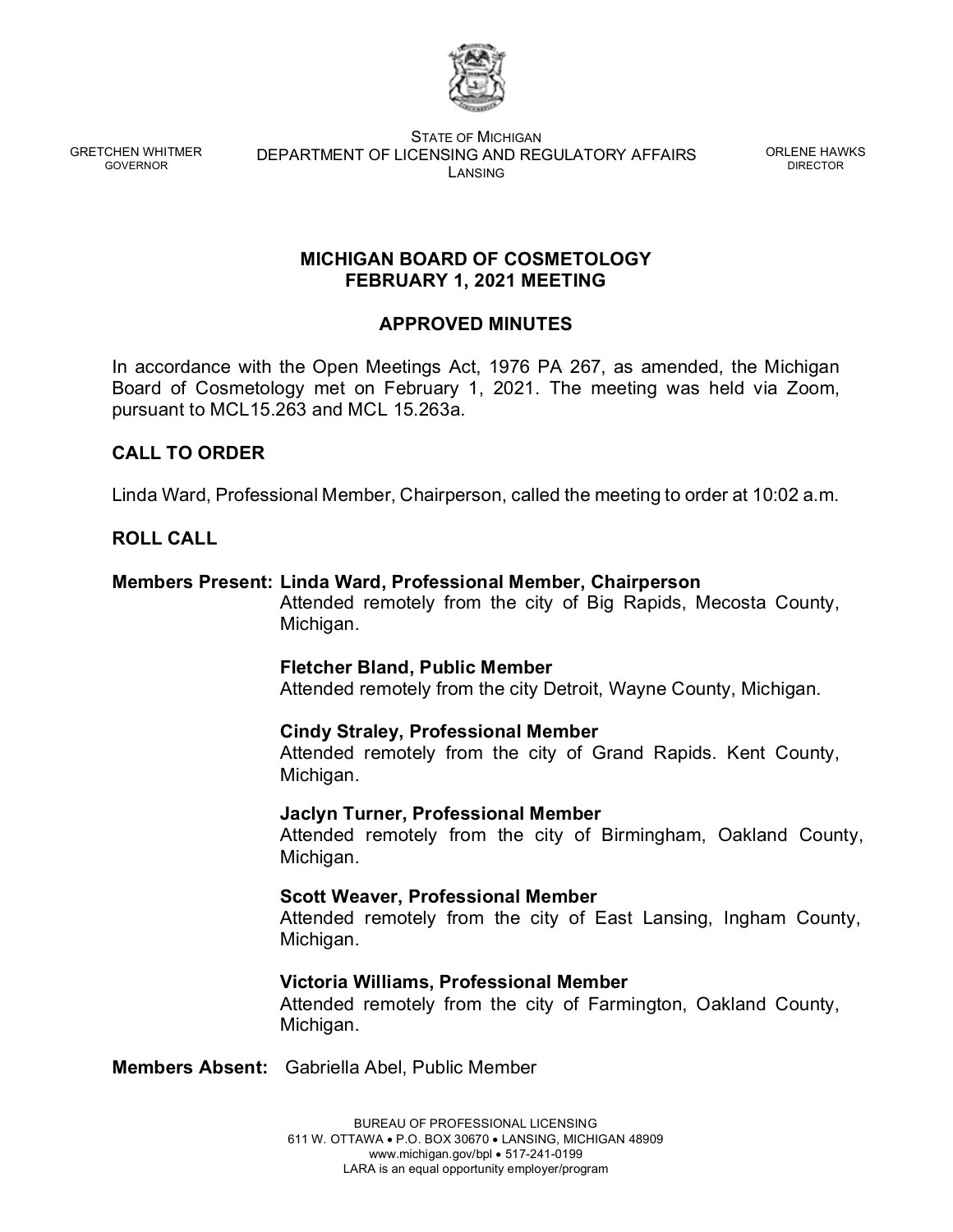Michigan Board of Cosmetology February 1, 2021 Page 2 of 8

Vanessa Cartwright, Professional Member

**Staff Present:** Kimmy Catlin, Board Support, Boards and Committees Section Laury Brown, Senior Analyst, Compliance Section

> Dena Marks, Senior Policy Analyst, Boards and Committees Section Michele Wagner-Gutkowski, Assistant Attorney General

#### **APPROVAL OF AGENDA**

MOTION by Bland, seconded by Straley, to approve the agenda as presented.

A roll call vote was held: Yeas – Bland, Straley, Turner, Weaver, Williams, Ward Nays – None

MOTION PREVAILED

#### **APPROVAL OF MINUTES**

MOTION by Straley, seconded by Weaver, to approve the November 9, 2020 meeting minutes as presented.

A roll call vote was held: Yeas – Bland, Straley, Turner, Weaver, Williams, Ward Nays – None

MOTION PREVAILED

#### **PSI Exam Presentation**

Lynn Thomas and Shawn Conder presented the PSI exam presentation. (Addendum 1).

MOTION by Weaver, seconded by Bland, to discuss the matter.

A roll call vote was held: Yeas – Bland, Straley, Turner, Weaver, Williams, Ward Nays – None

MOTION PREVAILED

Discussion was held.

MOTION by Straley, seconded by Weaver, to accept the national test and replace the state exam.

| A roll call vote was held: | Yeas -Straley, Weaver, Williams, Ward |
|----------------------------|---------------------------------------|
|                            | Nays – None                           |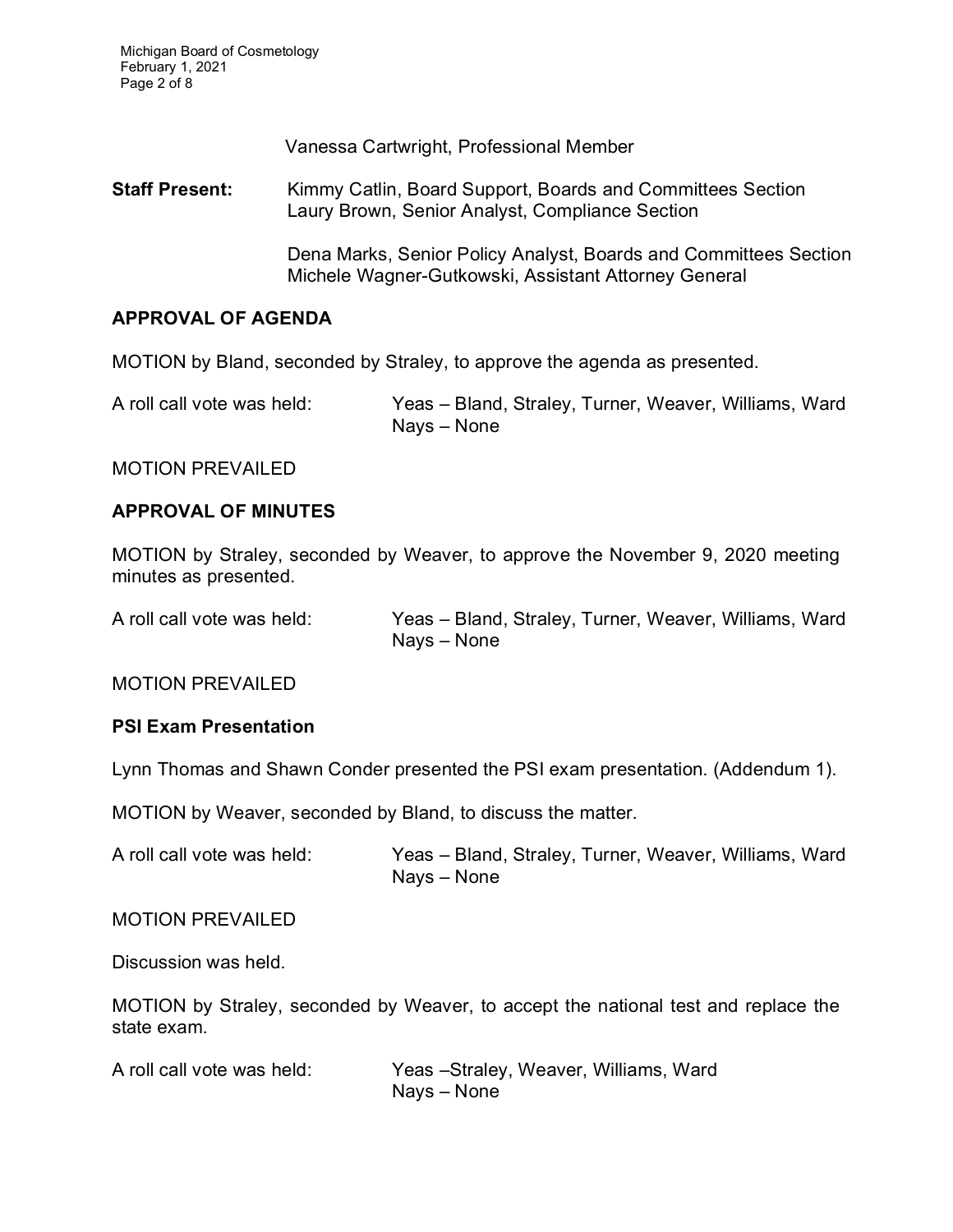### Abstain – Bland, Turner

#### MOTION PREVAILED

### **REGULATORY CONSIDERATIONS**

#### **HEARING REPORTS**

MOTION by Bland, seconded by Straley, to receive the hearing reports.

A roll call vote was held: Yeas – Bland, Straley, Turner, Weaver, Williams, Ward Nays – None

MOTION PREVAILED

#### **Pamela J. Grant Custer and Teasers Hair Studio**

MOTION by Straley, seconded by Weaver, to discuss the matter.

A roll call vote was held: Yeas – Bland, Straley, Turner, Weaver, Williams, Ward Nays – None

#### MOTION PREVAILED

Discussion was held.

MOTION by Straley, seconded by Weaver, to fine the Respondents \$3,500, jointly and severally, to be paid within 60 days. If non-compliant, the licenses will be suspended.

A roll call vote was held: Yeas – Bland, Straley, Turner, Weaver, Williams, Ward Nays – None

MOTION PREVAILED

## **Spa Nails-Wax and Anh Van Ho**

MOTION by Straley, seconded by Williams, to discuss the matter.

A roll call vote was held: Yeas – Bland, Straley, Turner, Weaver, Williams, Ward Nays – None

MOTION PREVAILED

Discussion was held.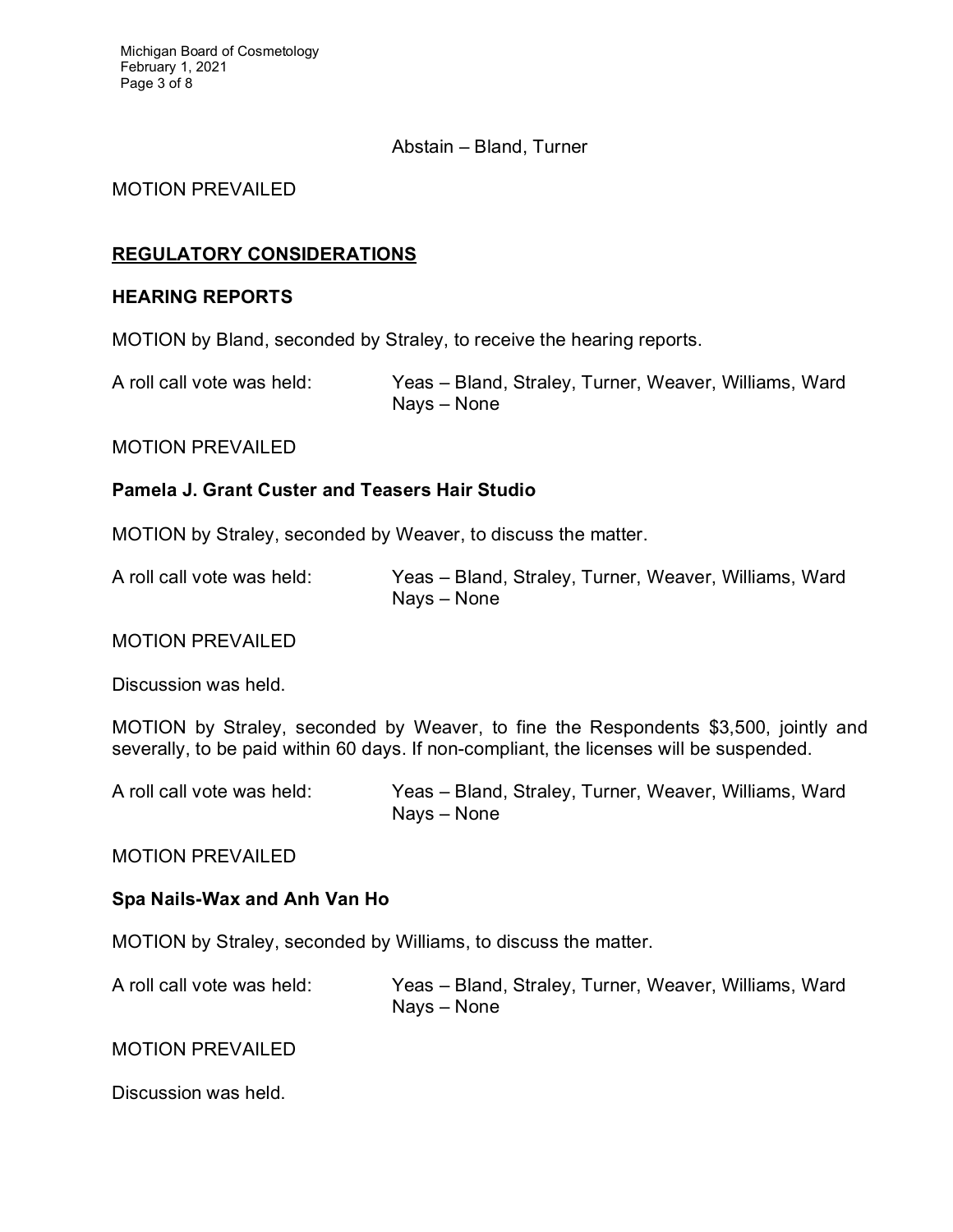Michigan Board of Cosmetology February 1, 2021 Page 4 of 8

## **Anh Van Ho**

MOTION by Weaver, seconded by Straley, to fine the Respondent \$10,000 to be paid within 90 days and revoke the Respondent's license.

A roll call vote was held: Yeas – Bland, Straley, Turner, Weaver, Williams, Ward Nays – None

MOTION PREVAILED

#### **Spa Nails Wax**

MOTION by Weaver, seconded by Straley, to fine the Respondent \$10,000 to be paid within 90 days and revoke the Respondent's license.

A roll call vote was held: Yeas – Bland, Straley, Turner, Weaver, Williams, Ward Nays – None

#### MOTION PREVAILED

## **CONSENT ORDER AND STIPULATIONS**

MOTION by Straley, seconded by Bland, to accept the Consent Order and Stipulations as presented for the following:

**Karin M. Hudson Marco's Hair and Rochelle A. Arnold John Peter Obuchowski Sarah Lynn Ruby Spabella Nails and Hien Su**

A roll call vote was held: Yeas – Bland, Straley, Turner, Weaver, Williams, Ward Nays – None

MOTION PREVAILED

#### **OLD BUSINESS**

None

#### **NEW BUSINESS**

## **Margaret Beckman – License Petition**

Marks presented the petition.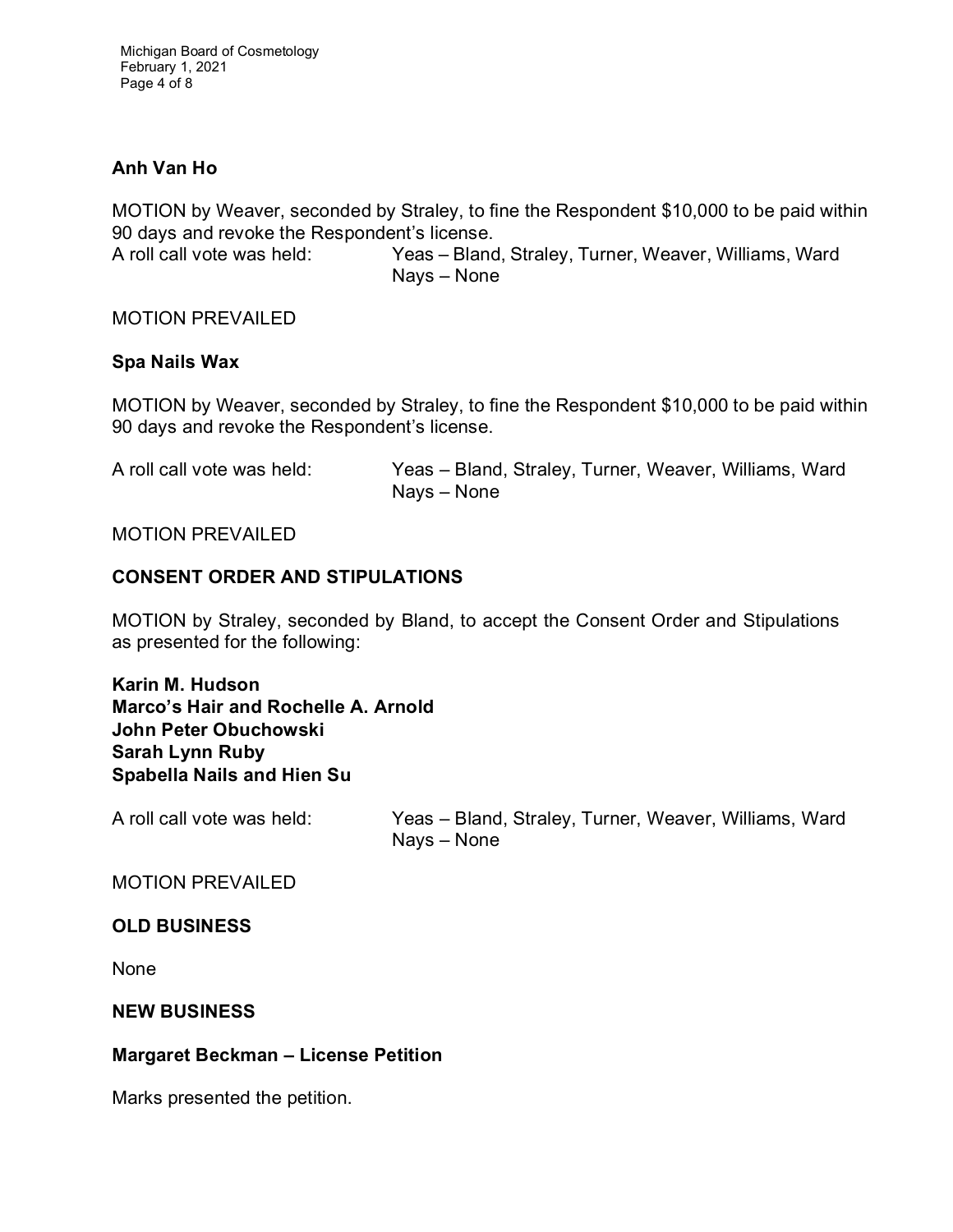MOTION by Weaver, seconded by Bland, to discuss the matter.

A roll call vote was held: Yeas – Bland, Straley, Turner, Weaver, Williams, Ward Nays – None

MOTION PREVAILED

Discussion was held.

MOTION by Weaver, seconded by Bland, to reinstate the license, require the applicant to take and pass the written portion of the state exam, and waive the practical portion of the exam.

A roll call vote was held: Yeas – Bland, Straley, Turner, Weaver, Williams, Ward Nays – None

#### MOTION PREVAILED

## **Rosaland Diekema – License Petition**

Marks presented the petition.

MOTION by Bland, seconded by Williams, to discuss the matter.

| A roll call vote was held: | Yeas - Bland, Straley, Turner, Weaver, Williams, Ward |
|----------------------------|-------------------------------------------------------|
|                            | Nays – None                                           |

#### MOTION PREVAILED

Discussion was held.

MOTION by Weaver, seconded by Turner, to reinstate the license, require the applicant to take and pass the written portion of the state exam, and waive the practical portion of the exam.

| A roll call vote was held: | Yeas - Bland, Turner, Weaver, Ward |
|----------------------------|------------------------------------|
|                            | Nays – Straley, Williams           |

MOTION PREVAILED

# **Heather Marie Hemmila – License Petition**

Marks presented the petition.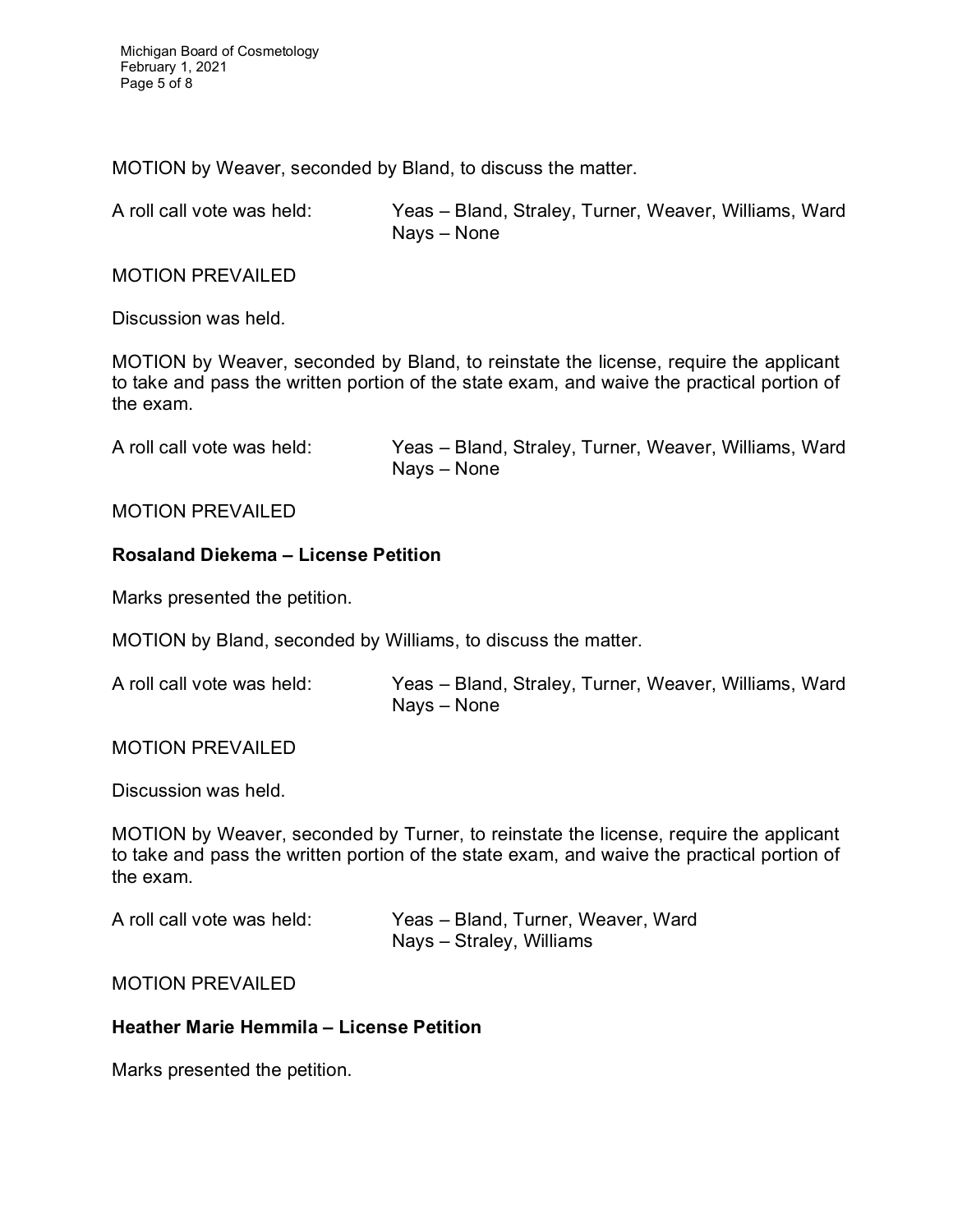Michigan Board of Cosmetology February 1, 2021 Page 6 of 8

MOTION by Bland, seconded by Williams, to discuss the matter.

A roll call vote was held: Yeas – Bland, Straley, Turner, Weaver, Williams, Ward Nays – None

MOTION PREVAILED

Discussion was held.

MOTION by Weaver, seconded by Straley, to reinstate the license, require the applicant to take and pass the written portion of the state exam, and waive the practical portion of the exam.

A roll call vote was held: Yeas – Bland, Straley, Turner, Weaver, Williams, Ward Nays – None

#### MOTION PREVAILED

#### **Elections**

Marks ran elections for Chair.

MOTION by Straley, seconded by Weaver, to elect Ward as Chair.

| A roll call vote was held: | Yeas - Bland, Straley, Turner, Weaver, Williams, Ward |
|----------------------------|-------------------------------------------------------|
|                            | Nays – None                                           |

#### MOTION PREVAILED

Marks ran elections for Vice-Chair.

MOTION by Ward, seconded by Weaver, to elect Straley as Vice-Chair.

A roll call vote was held: Yeas – Bland, Straley, Turner, Weaver, Williams, Ward Nays – None

#### MOTION PREVAILED

#### **Rules Discussion**

Marks explained the promulgation process and presented the draft to the Board.

Discussion was held.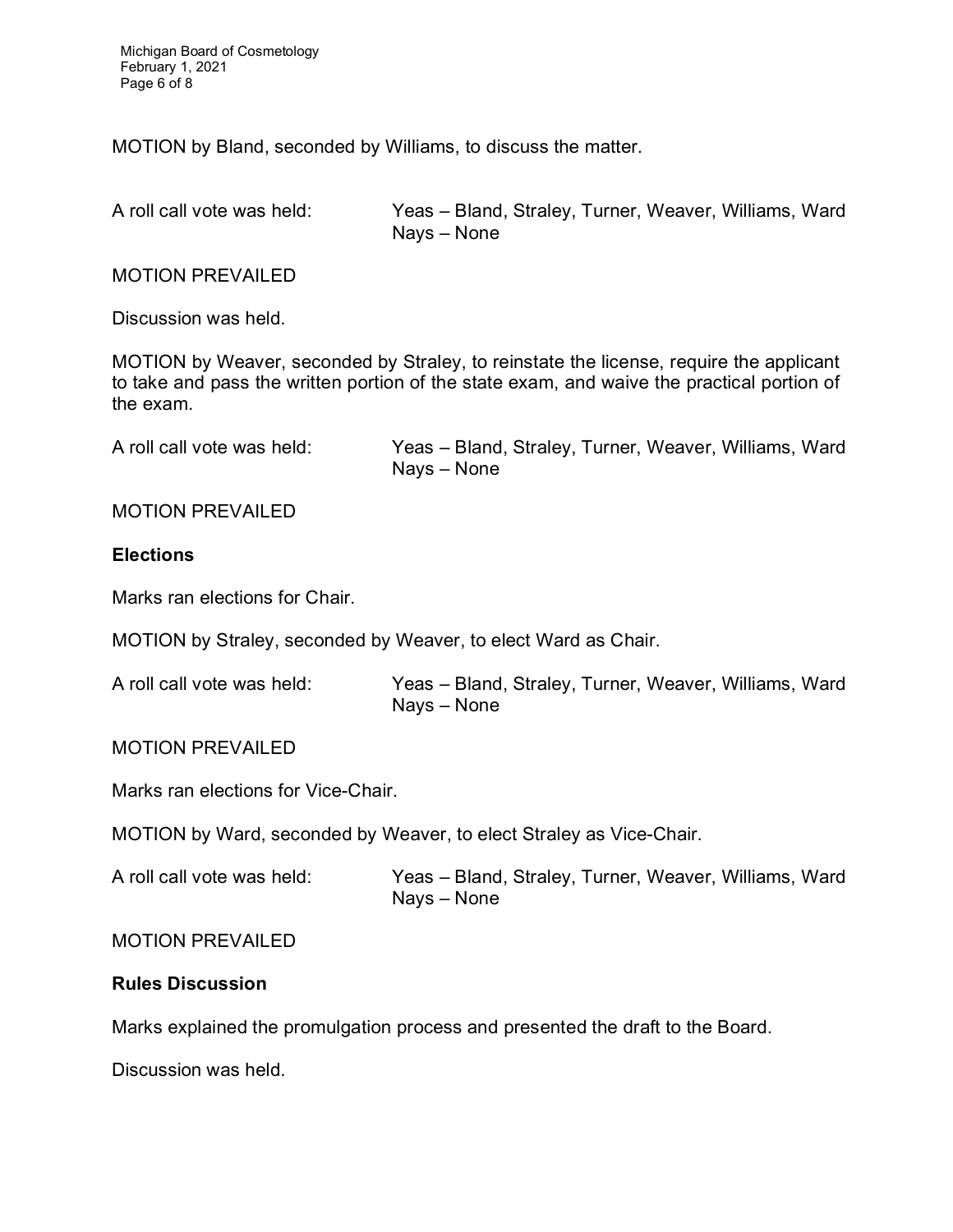Michigan Board of Cosmetology February 1, 2021 Page 7 of 8

MOTION by Bland, seconded by Straley, to approve the draft as amended.

A roll call vote was held: Yeas – Bland, Straley, Turner, Weaver, Williams, Ward Nays – None

MOTION PREVAILED

### **Chair Report**

Ward thanked everyone for their work.

#### **Department Update**

Catlin reminded the Board to use their state emails.

#### **PUBLIC COMMENT**

Kissy Butler stated that before moving to national requirements those it impacts need to be thought of.

Lauren inquired if gloves were necessary to take the practical portion of the exam.

Marks encouraged Lauren to reach out to PSI directly.

Tangie Gary requested clarification on the definition of a mobile salon and how one can be used.

Wagner-Gutkowski advised that she contact to the Department.

Diane Mihlader requested clarification on renewing.

Marks advised her to contact to the Department.

Kathy Plavnick inquired about contacting PSI for assistance.

Lynn Thomas provided PSI's contact information.

Mel Birchett inquired on how to be involved with the Board.

Przybylo advised that she should visit the Governor's webpage to file an application and view the requirements.

## **ANNOUNCEMENTS**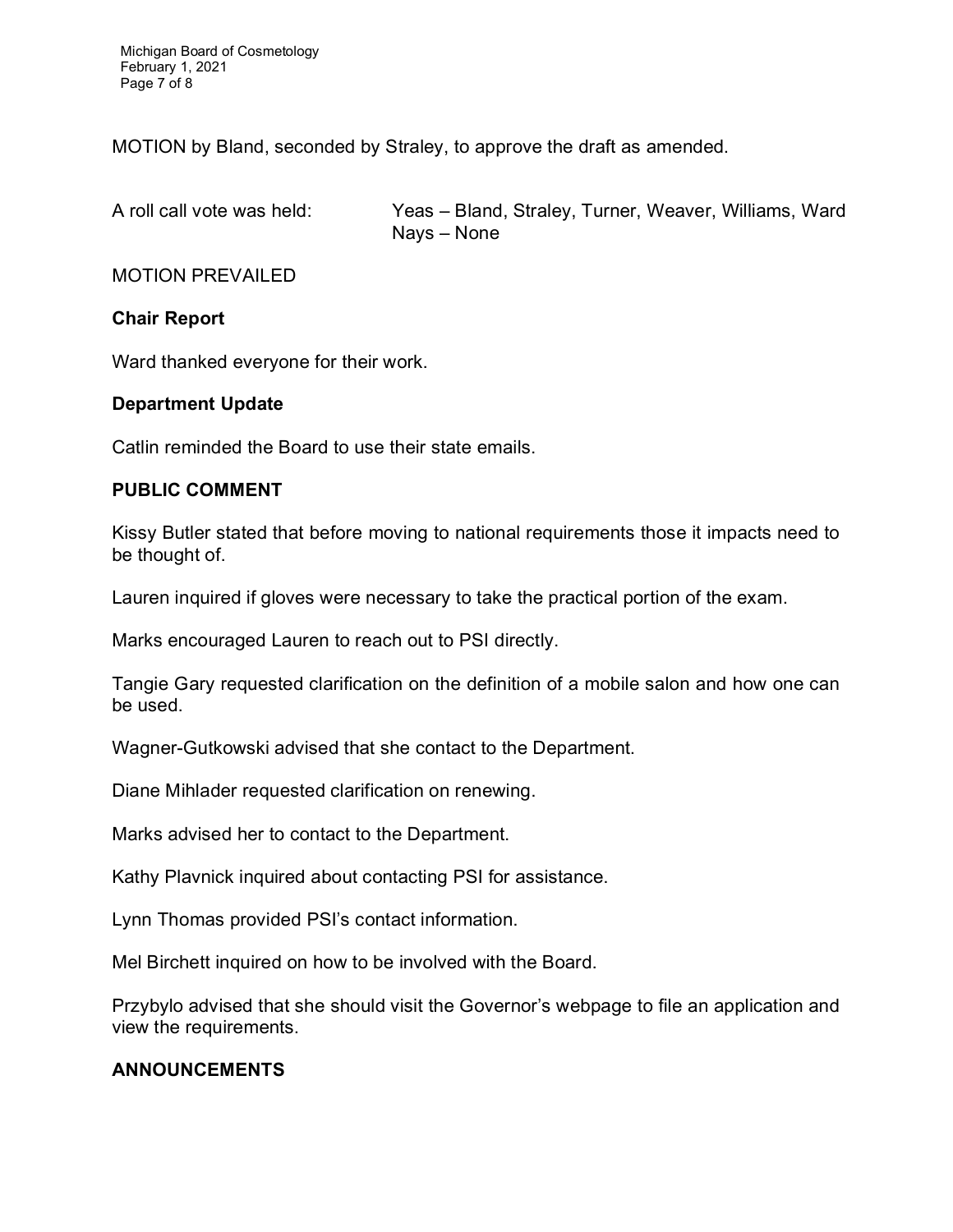Michigan Board of Cosmetology February 1, 2021 Page 8 of 8

The next regularly scheduled meeting will be held May 3, 2021 at 10:00 a.m. at 611 W. Ottawa Street, Upper-Level Conference Room 3, Lansing, Michigan.

### **ADJOURNMENT**

MOTION by Straley, seconded by Bland, to adjourn the meeting at 1:07 p.m.

A roll call vote was held: Yeas – Bland, Straley, Turner, Weaver, Williams, Ward Nays – None

MOTION PREVAILED

Minutes approved by the Board on June 3, 2021.

Prepared by: Kimmy Catlin, Board Support **February 4, 2021** Bureau of Professional Licensing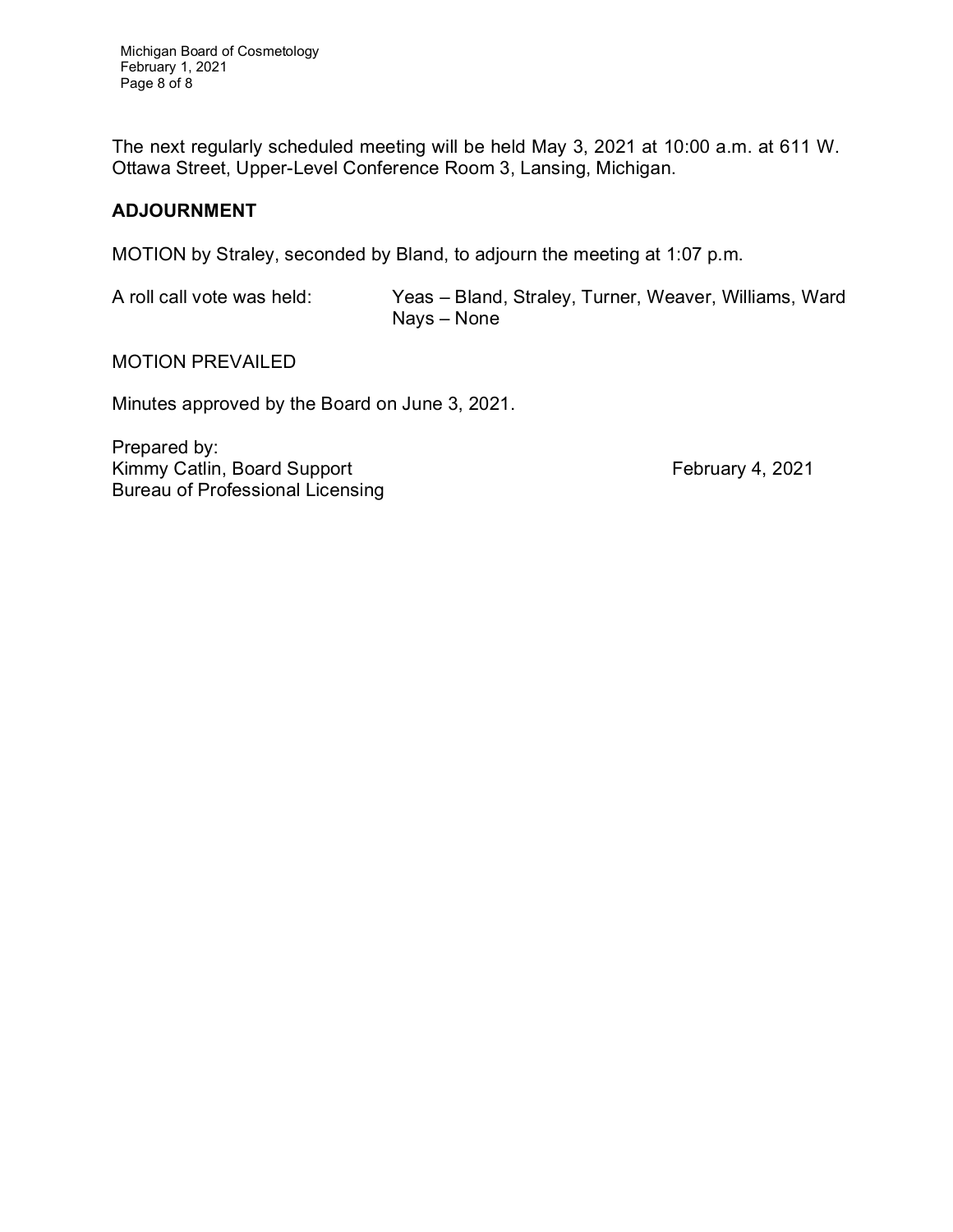#### DEPARTMENT OF LICENSING AND REGULATORY AFFAIRS

#### DIRECTOR'S OFFICE

#### COSMETOLOGY **– GENERAL RULES**

Filed with the Secretary of State on

These rules take effect immediately upon filing with the secretary of state unless adopted under sections 33, 44, or 45a(6) of the administrative procedures act of 1969, 1969 PA 306, MCL 24.233, 24.244, or 24.245a. Rules adopted under these sections become effective 7 days after filing with the secretary of state.

(By authority conferred on the department of licensing and regulatory affairs by sections **205** 308**,** and 1203**, 1205, 1207, 1208, 1209, and 1210** of **the occupational code,** 1980 PA 299, **MCL 339.205,** MCL 339.308**,** and 339.1203, **339.1205, 339.1207, 339.1208, 339.1209, and 339.1210;** and **on the board of cosmetology by section 308 of the occupational code, 1980 PA 299, MCL 339.308; and by** Executive Reorganization Order Nos. **1991-9,** 1996-2, 2003-1, 2008-4, and 2011-4, **MCL 338.3501,** MCL 445.2001, MCL 445.2011, MCL 445.2025, and MCL 445.2030.)

R 338.2101, R 338.2127, R 338.2131; R 338.2132, R 338.2136, R 338.2138, R 338.2161, R 338.2162, R 338.2163, R 338.2163a, R 338.2163b, R 338.2163c, R 338.2166, R 338.2167, R 338.2168, R 338.2169, R 338.2171, and R 338.2179g of the Michigan Administrative Code are amended, R 338.2121a, R 338.2121b, R 338.2121c, R 338.2126a, R 338.2158, R 338.2169a, R 338.2169b, R 338.2171a, R 338.2171b, R 338.2171c, R 338.2180, R 338.2187, and R 338.2188 are added, and R 338.2133, R 338.2134, 338.2137, R 338.2139, R 338.2151, R 338.5153, R 338.2161a, R 338.2161b, R 338.2162a, R 338.2173, R 338.2176, R 338.2178, R 338.2179, R 338.2179a, R 338.2179b, R 338.2179c, R 338.2179d, R 338.2179f, and R 338.2179h are rescinded, as follows:

#### PART 1. GENERAL PROVISIONS

R 338.2101 Definitions.

Rule 1. **(1)** As used in these rules:

(a) "Act" means 1980 PA 299**,** MCL 339.101 to 339.2919.

 (b) "Apprenticeship practitioner **program**" means a licensee who is approved by the department and who is engaged in training an apprentice within an establishment. **licensed cosmetology establishment that is teaching cosmetology to an apprentice without charging a fee.** 

 **(b) "Autoclave" means a device registered and listed as an autoclave or dry-heat sterilizer with the United States Food and Drug Administration.**

 (c) "Blade" means a flat or curved implement designed for cutting including, but not limited to, implements commonly referred to as razors, callus shavers, graters, and credo blades intended to cut or shave growths of skin on the hands and feet.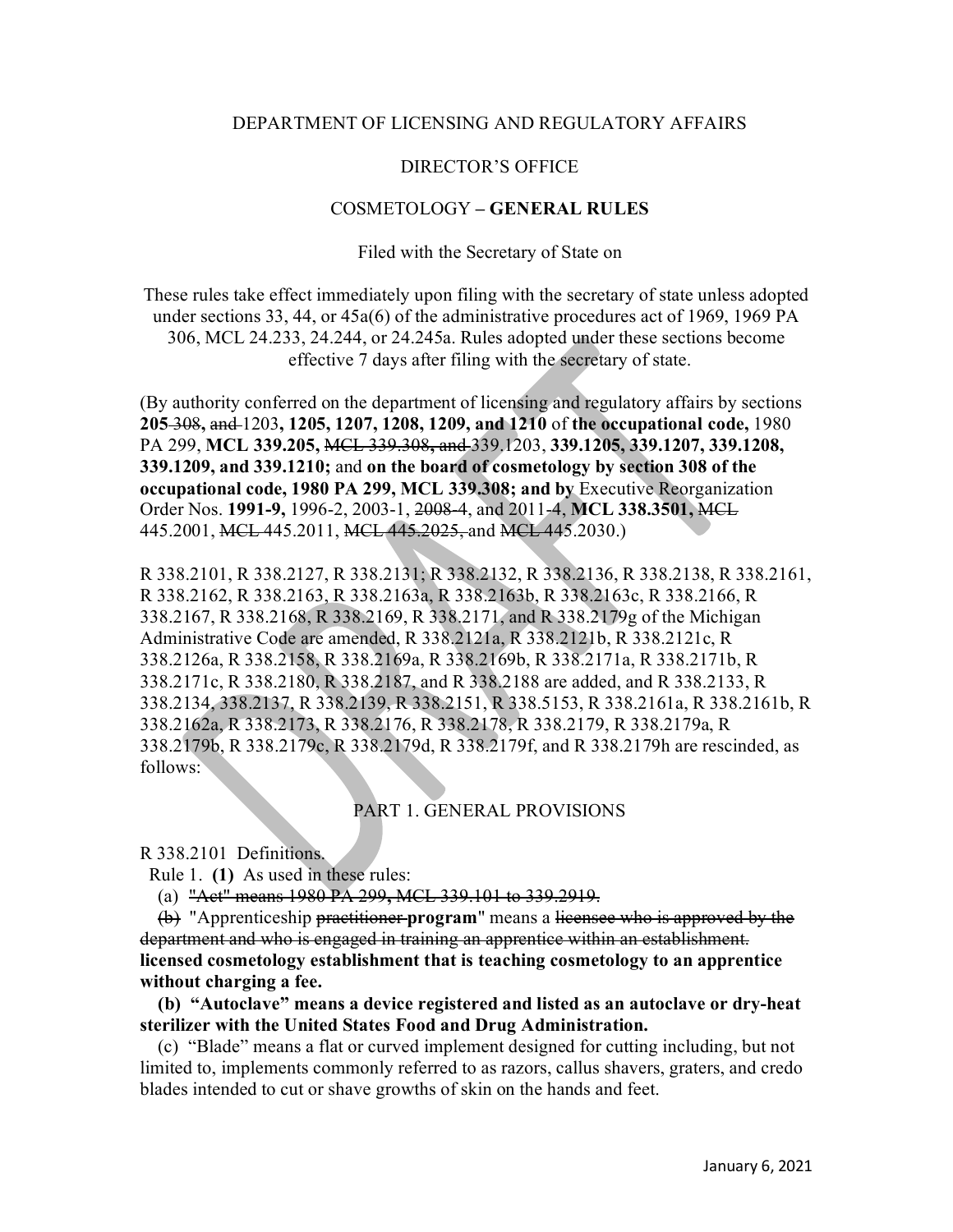**(d) "Clean" or "cleaned" means an item that was disinfected or sterilized pursuant to R 338.2171a or a new and unused single-use item.**

 **(e) "Code" means the occupational code, 1980 PA 299, MCL 339.101 to 339.2677**.

 **(f) "Department" means the department of licensing and regulatory affairs.**

 **(g) "Disinfectant" means a substance, or mixture of substances, that is registered as a disinfectant by the United States Environmental Protection Agency (EPA).**

(d) **(h)** "Dry sanitizer" means a closed cabinet or container that holds a fumigant chemical sanitizing agent. **"Equivalent" means the passing of a standard examination that is equal to or greater than the required grade level. If there is no grade equivalency test available, the department shall accept a statement from a school administrator indicating that the person has potentially and scholastically achieved the required grade.**

 **(i) "Establishment" means a cosmetology establishment as defined under section 1201(e) of the code, MCL 339.1201, and includes a mobile salon, as defined in section 1201(o) of the code, MCL 339.1201, and a cosmetology suite as defined in section 1201(g) of the code, MCL 339.1201.**

 **(j) "Patron" means an individual receiving a cosmetology service whether or not the individual intends to pay for the service.**

 (e) **(k)** "Minimum practical application **applications**" means a **the hours spent performing practical applications** service performed on a mannequin, student, or patron.

(f) **(l)** "Reactive chemicals" means, but is not limited to, any of the following:

(i) Permanent wave solutions.

(ii) Relaxers.

- (iii) Temporary, semipermanent, or permanent hair colorings.
- (iv) Hair lighteners.
- (v) Acids.
- (vi) Bases.
- (vii) Creams.
- (viii) Fluids.

 (ix) Any other preparation designed to modify or rearrange the structure of the hair, skin, or nails.

 **(m) "School" means a school of cosmetology licensed under section 1205 of the code, MCL 339.1205, which may include a school of cosmetology with a license limited only to the teaching of electrology.** 

 **(n) "Specialty license" means an electrologist license, esthetician license, manicurist license, or natural hair cultivation license.**

 **(o) "Specialty service" means a service pertaining to electrology, skin care services, manicuring, or natural hair cultivation.** 

 **(p) "Sterilant" means a substance, or mixture of substances, that is registered as a sterilant by the EPA.** 

 $\left(\frac{\alpha}{2}\right)$  (q) "Wet sanitizer" means a container that holds a liquid chemical sanitizing agent. **covered container filled with a liquid substance, or mixture of liquid substances, that is registered as a disinfectant or sterilant by the EPA.**

 **(2) Terms that are defined in the code have the same meaning when used in these rules.**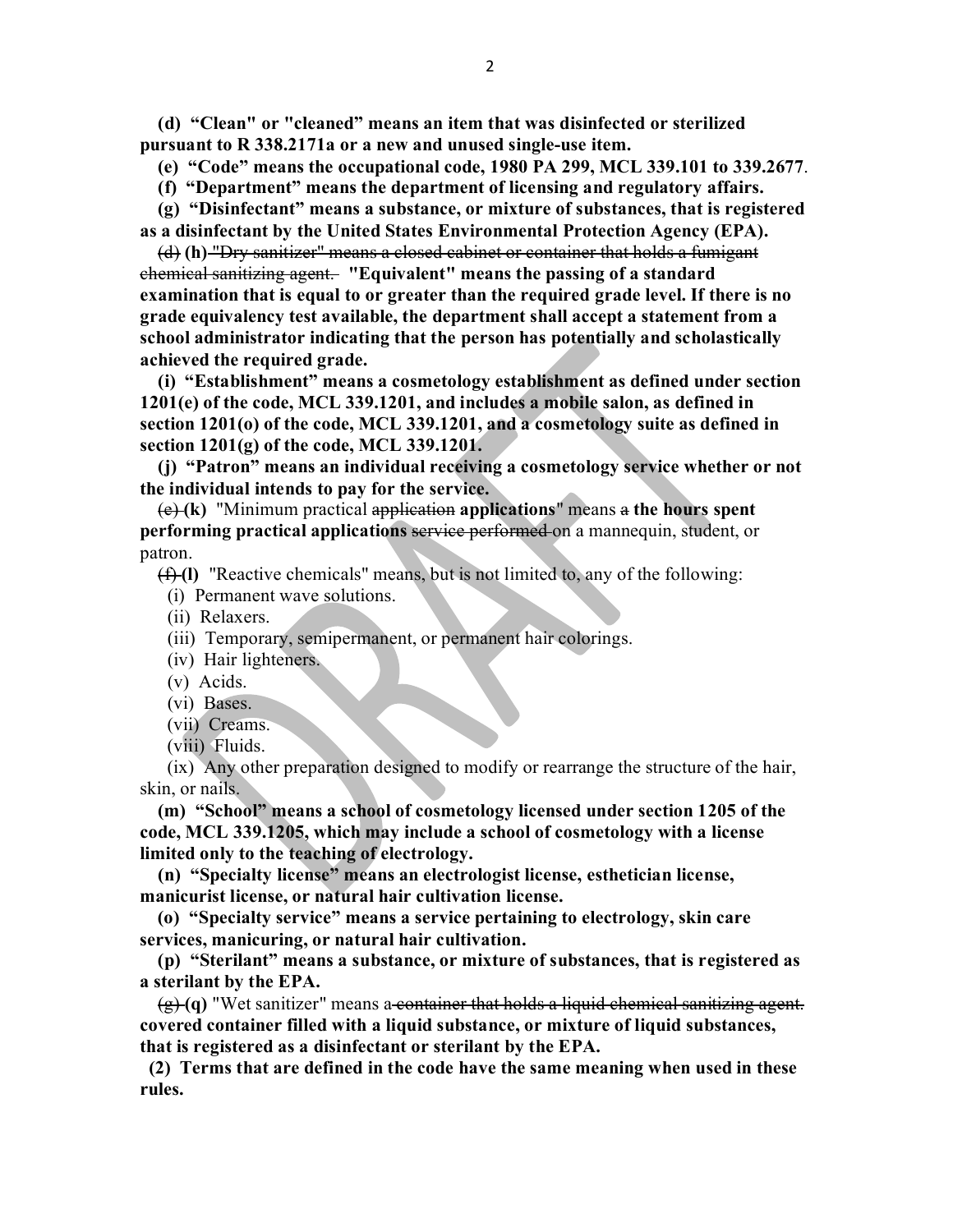#### PART 2. LICENSES AND PERMITS

#### **SUBPART 1. INDIVIDUALS**

**R 338.2121a Examination requirement; examination administrator; valid score.**

 **Rule 21a. (1) An applicant for a cosmetologist license or specialty license, in addition to meeting all the requirements of the code, shall pass the state or national examination required for the license pursuant to Table 21a.**

**(2) An applicant for an initial cosmetology or specialty instructor license, in addition to meeting all the requirements of the code, shall pass the state or national examination required for the license pursuant to Table 21a. The examination does not need to be repeated if a licensed instructor applies for a subsequent cosmetology or specialty instructor license.** 

**(3) The state or national examination shall be administered by a third party chosen by the department.** 

 **(4) A passing score as determined by the party chosen to administer the examination is required. The passing score is valid for not more than 1 year from the date of the examination.**

| <b>License Type</b>           | <b>Required Examination</b>          |
|-------------------------------|--------------------------------------|
| Cosmetologist<br>(a)          | <b>Cosmetologist theory</b>          |
|                               | <b>Cosmetologist practical</b>       |
| <b>Electrologist</b><br>(b)   | <b>Electrologist theory</b>          |
|                               | <b>Electrologist practical</b>       |
| <b>Esthetician</b><br>(c)     | <b>Esthetician theory</b>            |
|                               | <b>Esthetician practical</b>         |
| <b>Manicurist</b><br>(d)      | Manicurist theory                    |
|                               | <b>Manicurist practical</b>          |
| Natural hair culturist<br>(e) | Natural hair culturist theory        |
|                               | Natural hair culturist practical     |
| M<br><b>Instructor</b>        | <b>Cosmetology instructor theory</b> |

## **TABLE 21a**

**R 338.2121b Licensure by endorsement; substantially equal requirements; substituted experience.**

 **Rule 21b. (1) An individual who is licensed to perform cosmetology services in another state may apply for a cosmetology license or specialty license by endorsement under this rule.** 

 **(2) An applicant for licensure by endorsement, in addition to meeting all the requirements under section 1211 of the code, MCL 339.1211, shall submit an application on a form provided by the department, pay the required fee, and satisfy all of the following requirements:** 

 **(a) Establish that he or she has an education equivalent to the completion of the ninth grade.**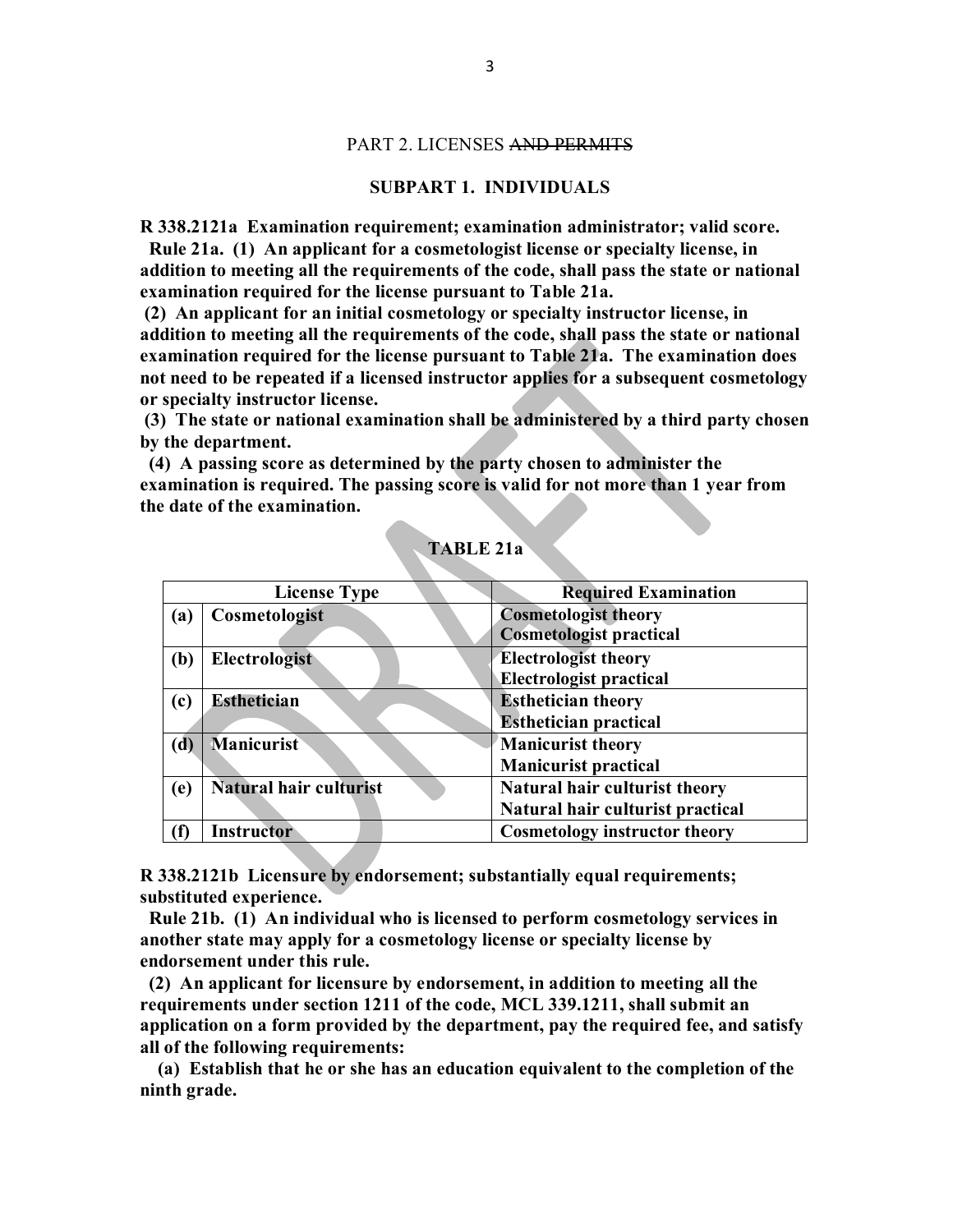**(b) Hold an active license or registration in good standing from another state that authorizes him or her to perform a cosmetology service in that state. An applicant's license or registration in good standing shall be verified by the licensing or registering agency of each state in which the applicant holds or ever held a license or registration as an cosmetologist. If applicable, verification must include the record of any disciplinary action taken or pending against the applicant.**

 **(c) Provide proof of any name change, if the name on the application does not match the name shown on the submitted documents.** 

 **(d) Demonstrate that the licensure or registration requirements of the state in which he or she is authorized to perform cosmetology services are substantially equal to the requirements for licensure under the code and these rules.** 

 **(3) Another state's requirements are considered substantially equal to the requirements of a cosmetologist license if both of the following conditions are satisfied:** 

 **(a) The state required an applicant for a cosmetology license or registration to pass 1 or more examinations that tested cosmetology theory and practical cosmetology application that is substantially equal to the theory and practical application examinations for licensure in Michigan.** 

 **(b) The state required an applicant to receive not less than 1,500 hours of prelicensure training as a student in cosmetology services or not less than 2 years of prelicensure training as an apprentice in cosmetology services.** 

 **(4) Another state's requirements are considered substantially equal to the requirements of a specialty license if both of the following conditions are satisfied:** 

 **(a) The state required an applicant for a specialty cosmetology license or registration to pass 1 or more examinations that tested the specialty cosmetology theory and practical specialty cosmetology application substantially equal to the theory and practical application examinations for licensure in Michigan.** 

 **(b) The state required an applicant to receive not less than 400 hours of prelicensure training as a student in the services for which the applicant seeks a specialty license or not less than 6 months of prelicensure training as an apprentice in the services for which the applicant seeks a specialty license.** 

 **(5) Pursuant to section 1211(2) of the code, MCL 339.1211, the hours of prelicensure training required under the code and these rules may be substituted with work experience at a ratio of 100 hours of training for each 6 months of work experience. To receive credit, the applicant shall attest, on a form provided by the department, that he or she was employed for a period of time equal to the number of hours of training required for the license.** 

 **(6) Each state in which the applicant holds or has ever held a cosmetology or cosmetology specialty license or registration shall verify that the applicant's license or registration is currently in good standing or was in good standing just prior to its lapse.** 

#### **R 338.2121c Relicensure requirements.**

 **Rule 21c. (1) An applicant whose cosmetologist or specialty license has lapsed for 3 years or less after the expiration date of the last license may be relicensed under**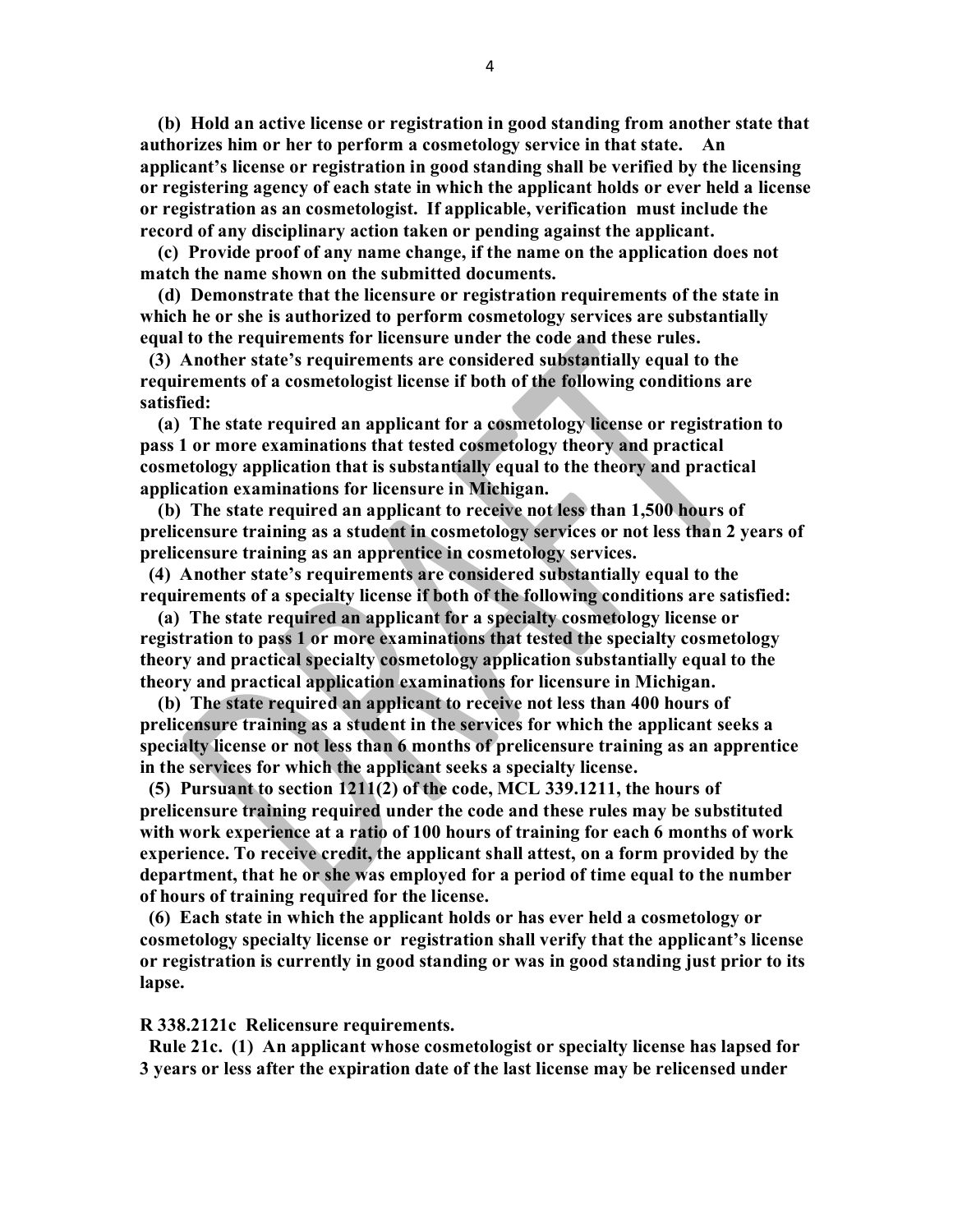**section 411(3) of the code, MCL 339.411, after submitting a completed application on a form provided by the department and the required fee.** 

 **(2) An applicant whose cosmetologist or specialty license has lapsed for more than 3 years after the expiration date of the last license may be relicensed under section 411(4) of the code, MCL 339.411, after submitting a completed application on a form provided by the department, the required fee, and satisfying either of the following requirements:**

 **(a) Pass the examination required for the applicable license pursuant to Table 21a under R 338.2121a within a 1-year period immediately preceding the date of the relicensure.**

 **(b) Establish that he or she has an active cosmetology license in good standing in another state.** 

#### **SUBPART 2. ESTABLISHMENTS AND SCHOOLS**

**R 338.2126a Cosmetology establishment license.**

 **Rule 26a. An applicant for an establishment license, in addition to meeting the requirements of the code, shall satisfy all of the following:**

 **(a) Submit an application as required by the department, together with the required fee.**

 **(b) If the premises of the establishment is a permanent, physical location, including a cosmetology suite, or is a mobile salon as defined in section 1201(o)(i) of the code, MCL 339.1201, a drawing or diagram showing the location of the equipment and facilities required by the code and these rules must be submitted to the department at the time of application.**

 **(c) If the premises of the establishment is a mobile salon as defined in section 1201(o)(ii) of the code, MCL 339.1201, photographs demonstrating the establishment's compliance with the requirements of R 338.2171(1)(c)-(e), (g)-(i), (2)(e), (3), and (4) must be submitted to the department at the time of application.** 

 **(d) The establishment and its premises shall pass the inspection required by section 1204(1)(c) of the code, MCL 339.1204. To pass the inspection the establishment shall demonstrate its compliance with all requirements of the code and these rules.**

R 338.2127 **Permanent, physical business address,** Change **change** of ownership or relocation; closure; **branch facility license.**

 Rule 27. **(1) An establishment or school shall provide a permanent, physical business address. The permanent, physical business address of a mobile salon is determined as follows:**

 **(a) If the establishment is a mobile salon as defined in section 1201(o)(i) of the code, MCL 339.1201, the permanent, physical business address is the physical location from which the mobile salon is dispatched and to which it returns.**

 **(b) If the establishment is a mobile salon as defined in section 1201(o)(ii) of the code, MCL 339.1201, the permanent, physical business address is the owner's premises.**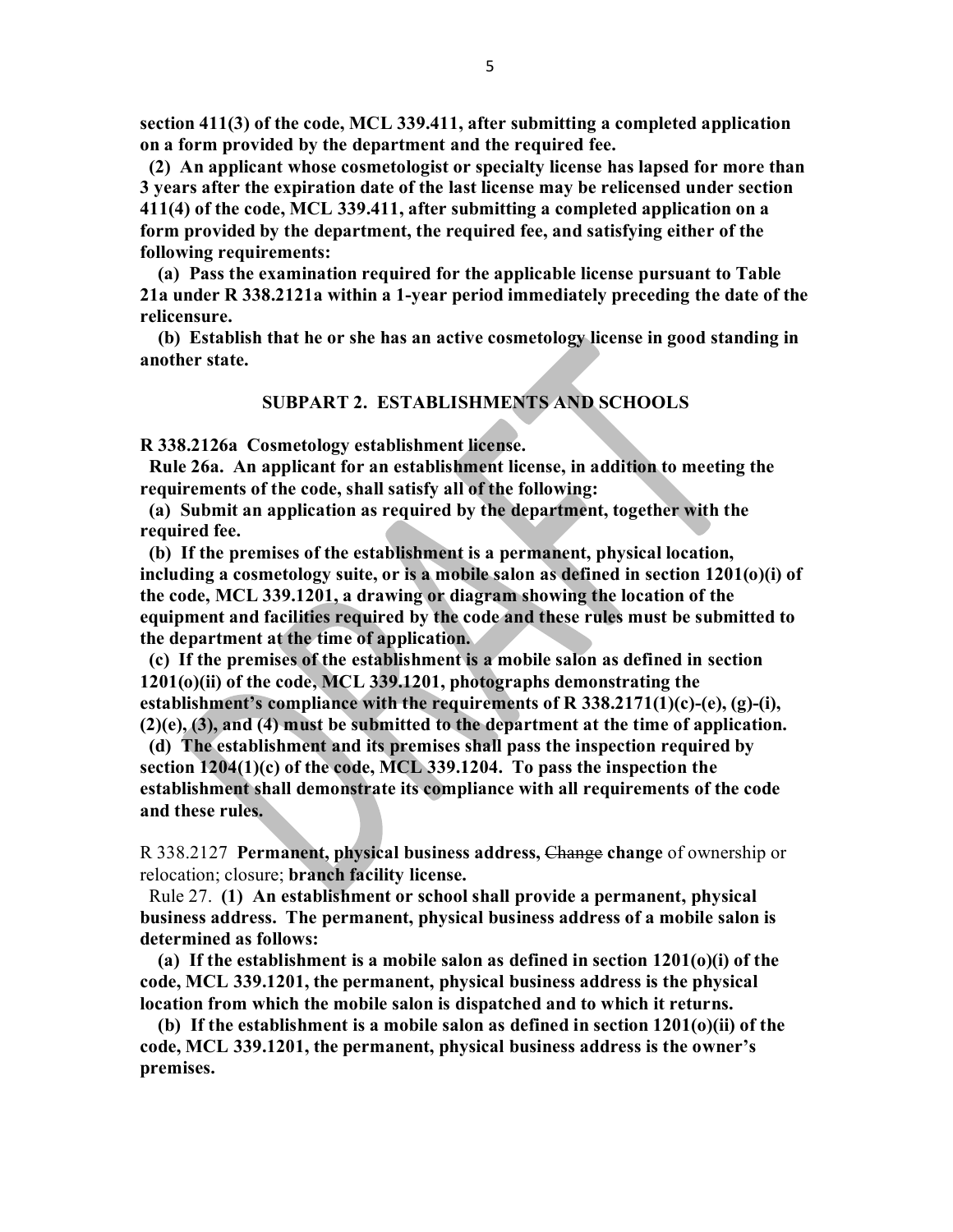(1) **(2) Pursuant to section 1204(5) of the code, MCL 339.1204, the sale or transfer of a cosmetology establishment voids the owner's cosmetology establishment license. If a cosmetology establishment changes ownership, the parties involved shall inform the department, in writing, within 30 calendar days before the change occurs.** 

 **(3) The change in the location of a cosmetology establishment, except for a mobile salon, voids the owner's cosmetology establishment license.** The change in the location of a cosmetology If an **a cosmetology** establishment**, other than a mobile**  salon, or school changes ownership or location, including any branch facility to the eurrent location, the parties involved shall inform the department of the change, in writing, within 30 calendar days **before change occurs**. **A change in the permanent, physical business address of a mobile salon must comply with the requirements of R 338.2180(3).** A new application showing the new ownership or the new location, together with the applicable fees and a copy of the existing license shall be filed with the department.

 (2) **(4) Pursuant to section 1205(5) of the code, MCL 339.1205, the sale or other transfer of a school, a sale or transfer of its ownership, or a change in the location of a school, including a branch facility, voids the owner's school of cosmetology license. If a cosmetology school changes ownership or location, the parties involved shall inform the department, in writing, within 30 calendar days before making the change.**

 **(5) Within 30 calendar days before** Before a school **or establishment that is conducting an apprenticeship program** is closed, or changes ownership, **or changes its permanent, physical business address,** the **school** department **or establishment that is conducting an apprenticeship program** shall be notified, in writing, and shall be furnished with **provide the department with up-to-date information pertaining to** a copy of the school's enrolled student records of examinations, credit hours, and minimum practical applications **each student's or apprentice's record. The up-to-date information must include all reports and timesheets that have not previously been reported to the department.** 

 (3) **(6)** Branch facilities where training by a cosmetology school is conducted in a physical location apart from the main school premises, may be approved by the department if the branch facility meets the following criteria:

(a) Is not used for training students until the department has approved the use of the facility, based upon school need.

 (b) Meets all requirements for Michigan cosmetology schools, except that it shall not include a full-service facility and shall not offer clinic services to the public.

(c) Provides for proper supervision of students.

 (d) Is submitted for approval on an application prescribed **provided** by the department, to include, at a minimum, both of the following:

(i) The complete address of the premises to be licensed.

 (ii) A current, detailed floor plan, not larger than 8 1/2 by 11 inches, of the proposed premises, showing arrangement of the classroom, placing of equipment, entrances, exits, and a statement of the purpose for which the premises will be used.

 **(7) Beginning 60 calendar days after the promulgation of these rules, the department shall not accept an application for an initial branch facility license.**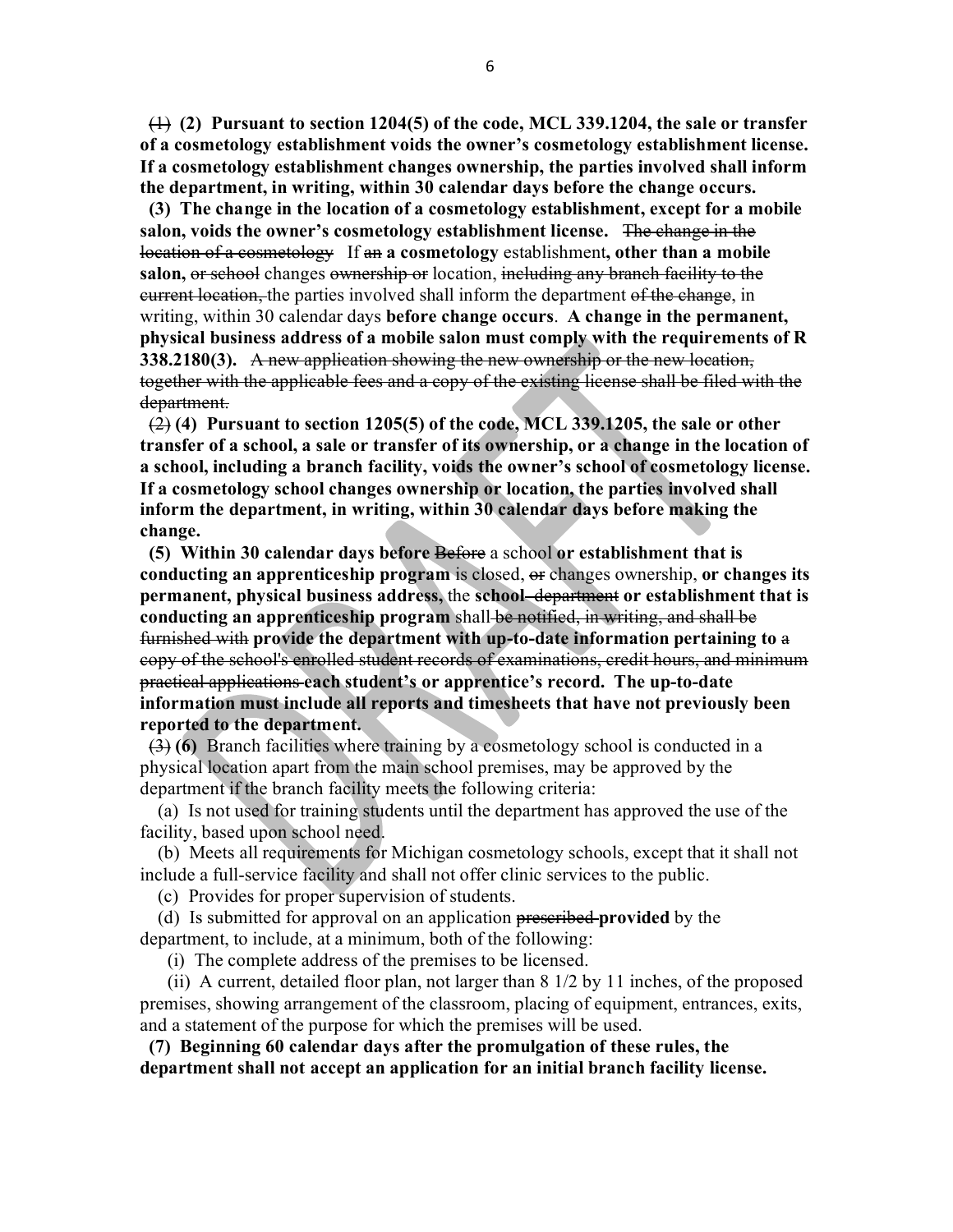**(8) Beginning 1 year after the promulgation of these rules, the department shall not grant a renewal of a branch facility license.** 

 **(9) Beginning 1 year after the promulgation of these rules, a branch facility license becomes void on the expiration date of the license and the facility shall not operate without obtaining a school of cosmetology license.**

 **(10) A school whose licensure application involved the approval of more than 1 premises shall satisfy all of the following requirements:**

 **(a) Display a copy of the school license at each premises in a prominent place that is always visible to the public.** 

 **(b) Display a copy of the license of each instructor that works for the school, whether or not the instructor works on the premises. The license must be in a prominent place that is always visible to the public.** 

 **(c) Provide the department with the address of each premises and identify the primary address at which to receive correspondence from the department.** 

#### PART 3. GENERAL TRAINING ADMINISTRATION

R 338.2131 "Equivalent" defined; proof of educational grade equivalency. **Substitution of hours for credits earned in Michigan-licensed barber college; substantially similar criteria and determination; notice to department.**

 Rule 31. "Equivalent," as used in the act when referring to educational grade levels, means the passing of a standard examination which is equal to or greater than the required grade level. If there is no grade equivalency test available, the department shall accept a statement from a school administrator indicating that the person has potential and scholastic achievement equal to the required grade.

**Rule 31. (1) Pursuant to section 1205(6) of the code, MCL 339.1205, a school of cosmetology may allow a student who is a Michigan-licensed barber to substitute up to 1,000 hours of substantially similar instruction obtained from a Michiganlicensed barber college for hours of instruction required by the school of cosmetology.**

**(2) In determining if an hour of instruction earned from a Michigan-licensed barber college is substantially similar and may be substituted for required instruction in the cosmetology student's curriculum, the school of cosmetology may consider all of the following:**

 **(a) The student's barber college transcript.**

- **(b) The student's scores on examinations.**
- **(c) The barber college's course descriptions.**

 **(d) The student's performance on an examination conducted by the school of cosmetology that tests the student's theory and practical knowledge.** 

 **(3) The school of cosmetology shall determine the number of substantially similar instruction hours that will be substituted for required instruction in the student's cosmetology curriculum before the student begins his or her cosmetology program.**

 **(4) The school of cosmetology shall notify the department of the number of substantially similar hours it permitted the student to substitute in the student's cosmetology curriculum and the number of minimum practical applications it has verified for the student.**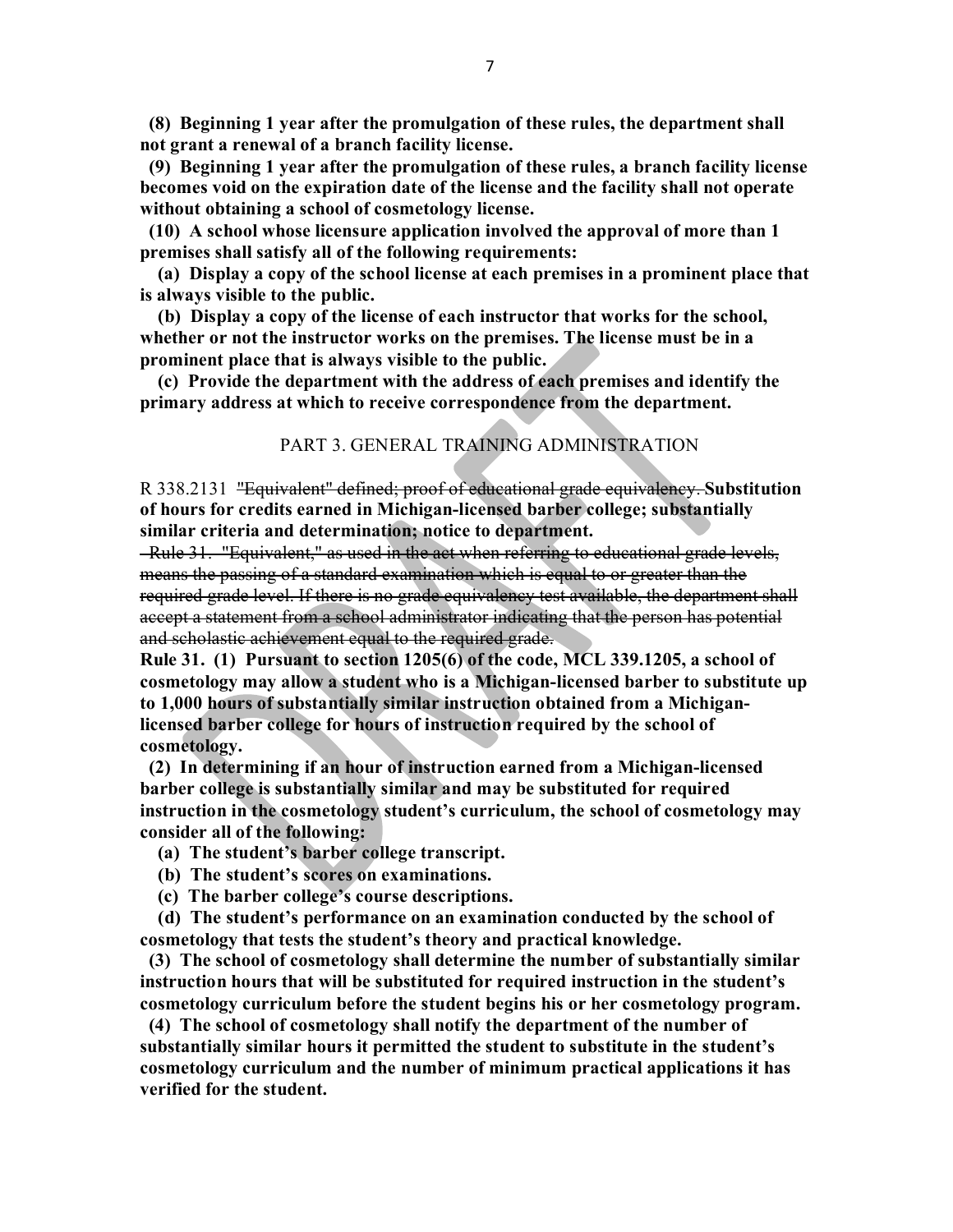R 338.2132 School and apprentice training program **equipment** requirement.

Rule 32. (1) A school or apprentices hip practitioner shall have all of the following items:

(a) Instructional visual aids for teaching the prescribed curriculum.

(b) One bulletin board in the student or apprentice area.

(c) **(a)** Seating facilities for patrons.

 (d) **(b)** One chair that has writing facilities for each attending student or apprentice. **An adequate number of chairs and adequate desk space to meet the needs of each student attending.**

 (e) **(c)** Sufficient practical training stations and equipment so that students or apprentices are not required to share a station or equipment during practical training periods. **If services are performed on the public, an adequate amount of equipment, supplies, and tools necessary for performing services on patrons in compliance with the requirements under part 4 of these rules.** 

 $-(\hat{H})$  (d) A shampoo bowl installed in a classroom other than the main clinic classroom, unless a limited school of electrology.

 $(g)$  Adequate space per attending student for theory or non-practical classroom training. **If services are not performed on the public, an adequate amount of equipment, supplies, and tools necessary for providing the theory hour and practical training offered on the premises.** 

(h) A chalkboard or the equivalent of sufficient size to be seen from the back of the room in which it is used.

R 338.2133 Credit of school hours to apprenticeship training prohibited; credit of apprenticeship training to school training prohibited. **Rescinded.**

Rule 33. (1) School credit hours shall not be credited to apprenticeship training.

(2) Apprenticeship months of training shall not be credited to school credit hours.

R 338.2134Enrollment. **Rescinded.** 

 Rule 34. (1) A school shall report the enrollment of a student and submit the registration fee to the department within 60 days after the student begins a course of instruction.

 $-(2)$  A student requesting hours from a previous enrollment shall pass practical and theory examinations on the subject areas previously studied and submit the previous hours to the new school before attending the new school. The school shall notify the department of the number of hours accepted and the number of minimum practical applications verified for any student who has hours from previous training.

 $(3)$  A student shall not be granted credit for more hours than are verified by the school of previous enrollment.

R 338.2136 Permanent **School and apprenticeship** records.

 Rule 36. (1) A school or apprenticeship practitioner **program** shall keep permanent **complete** records **for each student or apprentice** of students or apprentices. The permanent records shall **must** be maintained for not less than 7 years after the last date of attendance of the student or apprentice.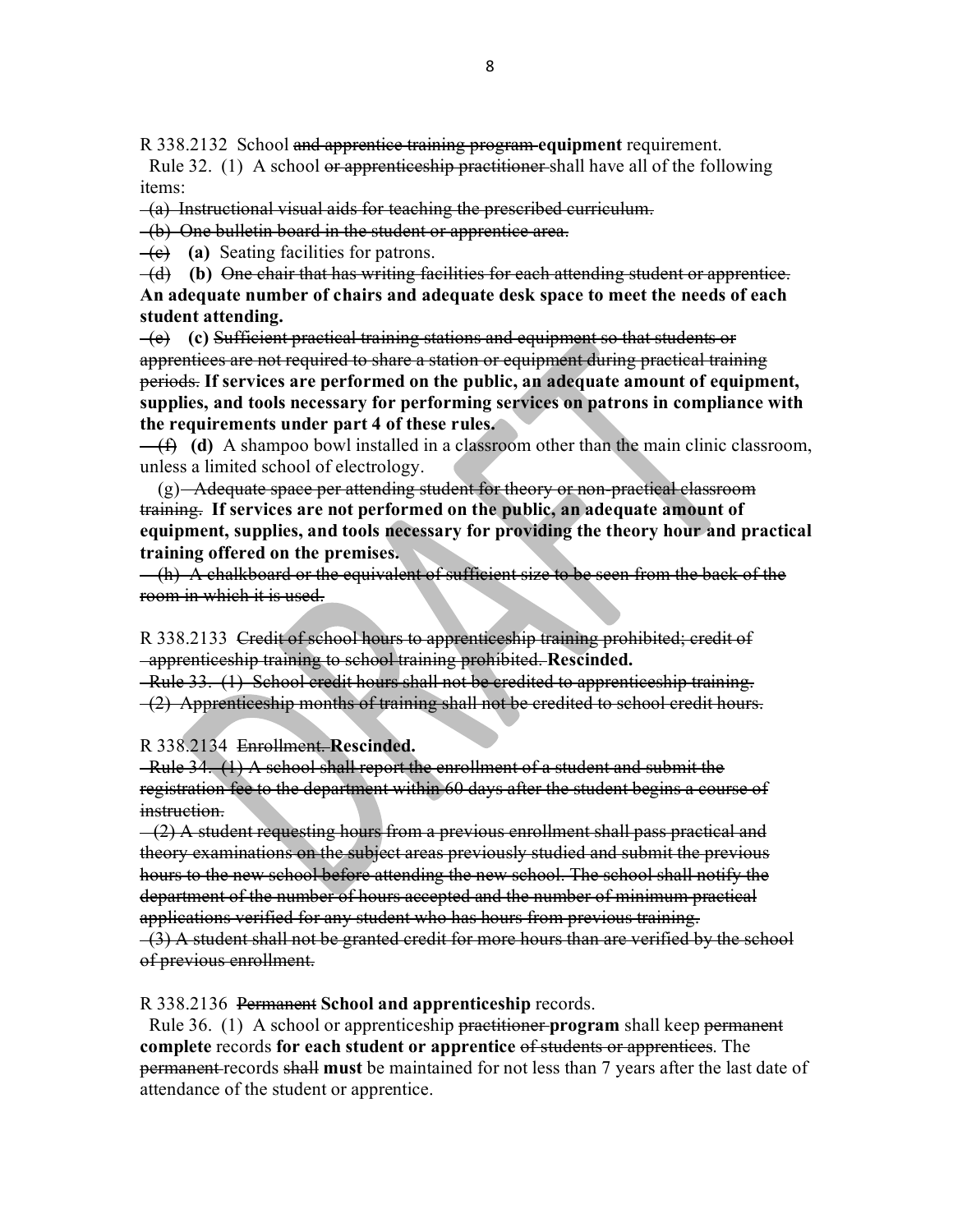(2) The records shall **must** be available to the department upon request and shall **must** include all of the following information:

(a) A summary of the attendance record.

(b) A summary of the **practical hours and theory** hours of training **that were**

**completed by the student or apprentice**, including the **subjects and** number of minimal practical applications **hours and theory hours that were credited under R 338.2138(4) and (5).** 

(c) The date of the enrollment and the last date of attendance.

(d) The final grades.

 (e) A copy of the contract **that is required under section 1205(2)(f) of the code, MCL 339.1205**.

R 338.2137 Student and apprentice supplies. **Rescinded.**

 Rule 37. (1) A school or apprenticeship practitioner shall furnish a copy of the act and these rules to each student or apprentice.

 (2) All necessary materials, equipment, and supplies shall be furnished to students or apprentices for work performed on the public. The contract between the school or apprenticeship practitioner and the student or apprentice shall contain a list of any charges for additional materials, supplies, or equipment other than that required to adequately train students or apprentices under the prescribed curriculum.

R 338.2138 Theory instruction. **School and apprenticeship program requirements.**

Rule 38. Theory shall be taught throughout a course as applied to practical training under §1205(5)(c) of the act. **(1) A school or apprenticeship program, in addition to meeting all the requirements of the code and these rules, shall satisfy all of the following:**

 **(a) Submit a monthly report to the department that contains the daily record of attendance of each student or apprentice.**

 **(b) Establish a system of grades for the advancement of training in each curriculum.** 

 **(c) Require a student or apprentice to pass at least 1 examination based on the curriculum in which the student or apprentice is enrolled.** 

 **(d) Certify, on a form provided by the department, that the student or apprentice has completed the training in the curriculum under part 4 of these rules in which he or she is enrolled. A school or apprenticeship program that grants transfer credit under subrules (4) and (5) of this rule shall identify on the form the subjects and number of theory and practical hours that it granted transfer credit to a student or apprentice.** Theory shall be taught throughout a course as applied to practical training under  $$1205(5)(e)$  of the act.

 **(e) Notify the department in writing when a student's or apprentice's training is terminated prior to completion of the training program.**

**(2) A school licensed under the code shall provide instruction in not less than both of the following:**

 **(a) The cosmetology curriculum pursuant to Table 11 under R 338.2169a.** 

 **(b) The cosmetology instructor and cosmetology limited instructor curriculum pursuant to Table 16 under R 338.2169b.**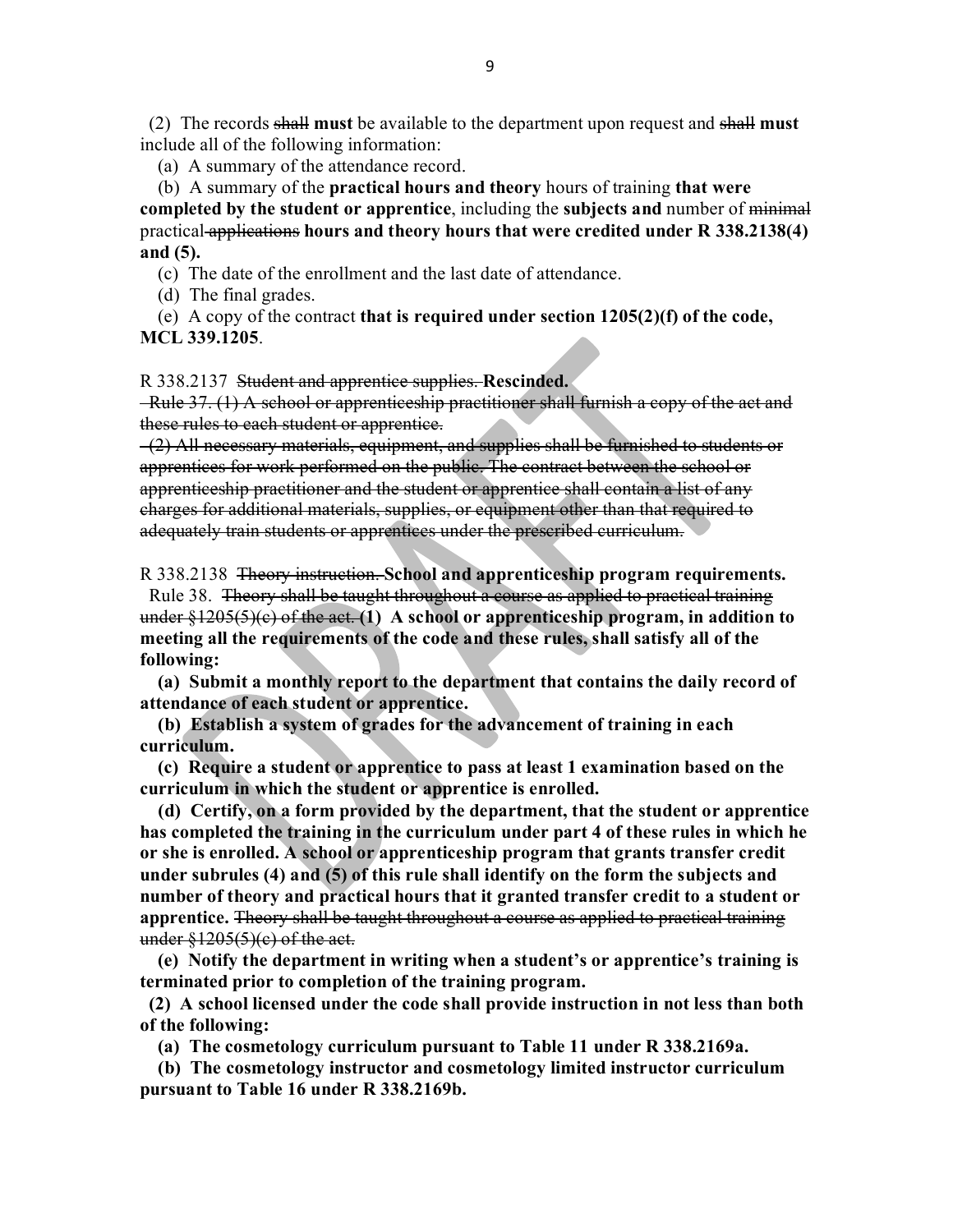**(3) An establishment conducting an apprenticeship program shall display its apprenticeship program permit in a prominent place on the premises that is visible to the public at all times.** 

 **(4) A school may transfer credit of hours a student has previously earned in a school of cosmetology toward the completion of a curriculum under part 4 of these rules, if the school determines that the previously earned hours are substantially similar to the hours required under the applicable curriculum. A school has the discretion for determining whether to grant credit.**

 **(5) An apprenticeship program may transfer credit of hours an apprentice has earned in an apprenticeship program toward the completion of a curriculum under part 4 of these rules, if the apprenticeship program determines that the previously earned hours are substantially similar to the hours required under the applicable curriculum. An apprenticeship program has the discretion for determining whether to grant credit.** 

 **(6) A school shall not transfer credit of hours that were earned in an apprenticeship program. An apprenticeship program shall not transfer credit of hours that were earned as a student.** 

R 338.2139 Board examination **Rescinded.**

Rule 39. (1) To be eligible to take the state board examination, a student or apprentice shall satisfactorily complete the course of study and shall pass a final examination on each subject with a score of not less than 75%.

 $(2)$  A school or apprenticeship practitioner shall provide certification, to the department or its designees, that the student or apprentice has completed all requirements before the student or apprentice applies for the state board examination.

 (3) An applicant for a cosmetology, electrology, limited, or specialty instructor license may be granted a partial waiver of the instructor examination if the applicant currently possesses a different cosmetology, electrology, limited, or specialty instructor license. The applicant shall complete the practical portion of the instructor examination in the area of the new instructor license for which he or she applies.

 (4) A passing score on an examination, or on a portion of an examination if the examination is given in separate parts, shall be valid for 1 year from the date the examination or portion of the examination was passed, except as provided in subrule (3) of this rule.

PART 4. SCHOOL TRAINING PROGRAMS

#### PART 5.APPRENTICE TRAININGPROGRAMS

R 338.2151 Application for apprenticeship. **Rescinded.**

 Rule 51. (1) A licensee who has had not less than 3 years of experience as a licensed cosmetologist, electrologist, natural hair culturist, esthetician, or manicurist may submit an application to the department to train an apprentice.

(2) The application shall include the following information:

(a) A floor plan of the establishment.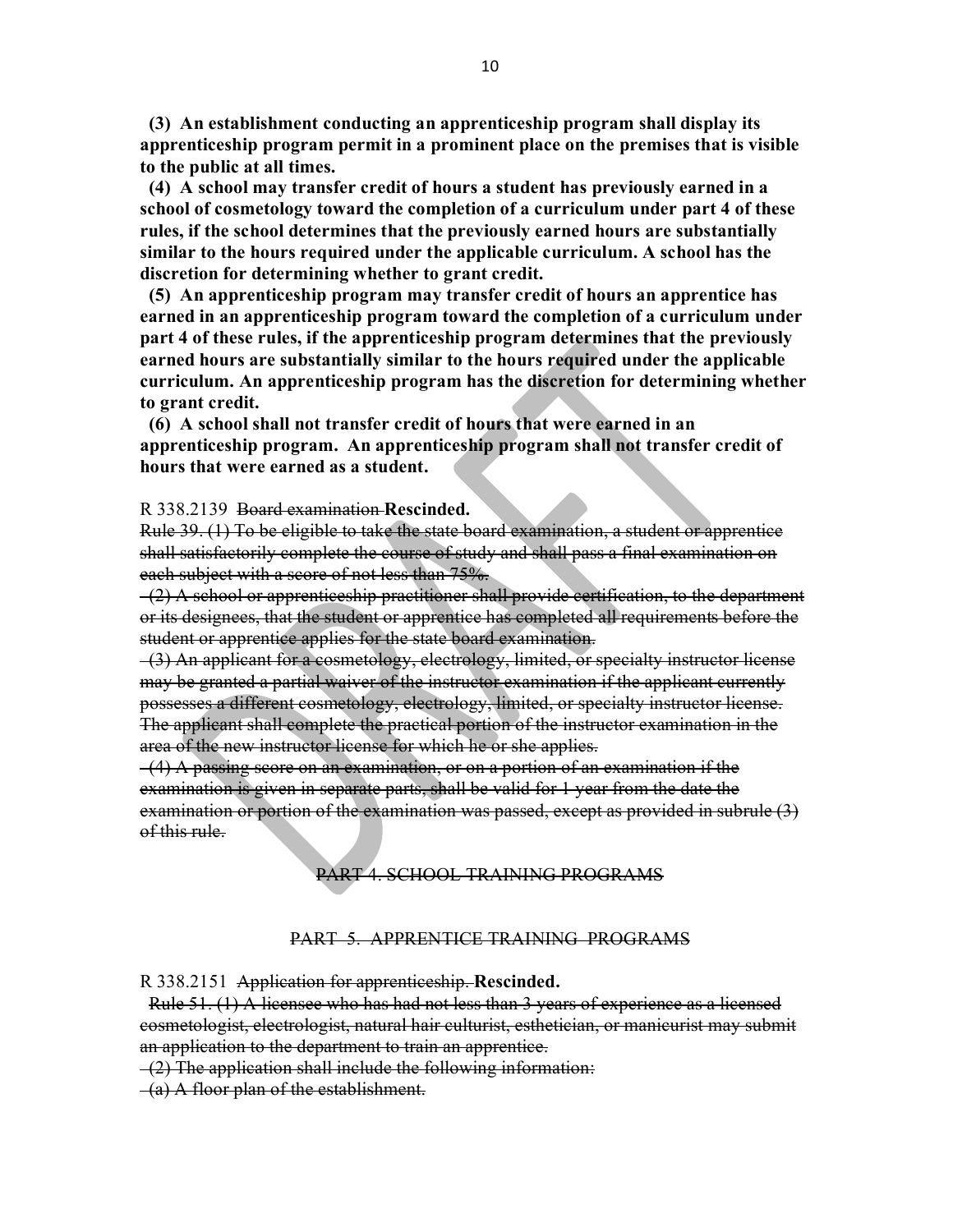(b) A list of equipment to be used in training the apprentice.

(c) A list of the books that will be used to teach theory.

 $-(d)$  A copy of the licensee's contract with the apprentice showing the curriculum to be taught and the minimum number of hours per month that the apprentice must attend. The contract shall include written agreements to do all of the following:

(i) Personally train the apprentice.

(ii) Give and correct examinations.

(iii) Render a grade in each subject of the curriculum.

(iv) Submit the apprentice=s hours to the department monthly.

 (3) An apprentice shall not practice on the public before meeting the requirements of section 1205(5)(c) of the act. An apprentice practicing outside an approved

apprenticeship establishment may be ineligible to take the state board examination. (4) An apprentice shall be in training throughout the period of the program and shall

have received an average of not less than 80 hours of instruction per month.

 (5) An apprentice=s registration permit shall be conspicuously displayed in the establishment.

 (6) The apprenticeship practitioner shall provide certification to the department or the department=s designee that the apprentice has completed all requirements before applying for the state board examination.

R 338.2153 Apprenticeship program examinations and grades. **Rescinded.**

 Rule 53. (1) A licensee that trains a cosmetology apprentice shall give the apprentice an examination every 6 months.

 $(2)$  A licensee that trains an electrology, manicuring, esthetician, or natural hair culturist apprentice shall give the apprentice an examination every 3 months.

#### PART 6 **4**. CURRICULUM

**R 338.2158 Distance education requirements.**

 **Rule 58. (1) As used in the rule, "distance education" means education that uses technology to deliver instruction to a student who is physically separated from the instructor while permitting live, interaction between the student and the instructor.**

 **(2) Distance education is permitted in the delivery of theory hours of the curriculum if all of the following are satisfied:**

 **(a) The instructor has been trained in the use of the modality and technology resources used in distance education.**

 **(b) The technology and practices are in place to verify the identity of the distance education student who participates, while protecting student privacy.**

 **(c) The student has been provided with written information that clearly describes the distance education technology requirements to successfully complete the course.**

 **(3) A cosmetology school offering distance education pursuant to subrule (2) of this rule shall have a policy in place that it provides to each student and includes all of the following information:**

 **(a) A clear statement that all practical hours and practical applications in the curriculum must be done in-person.**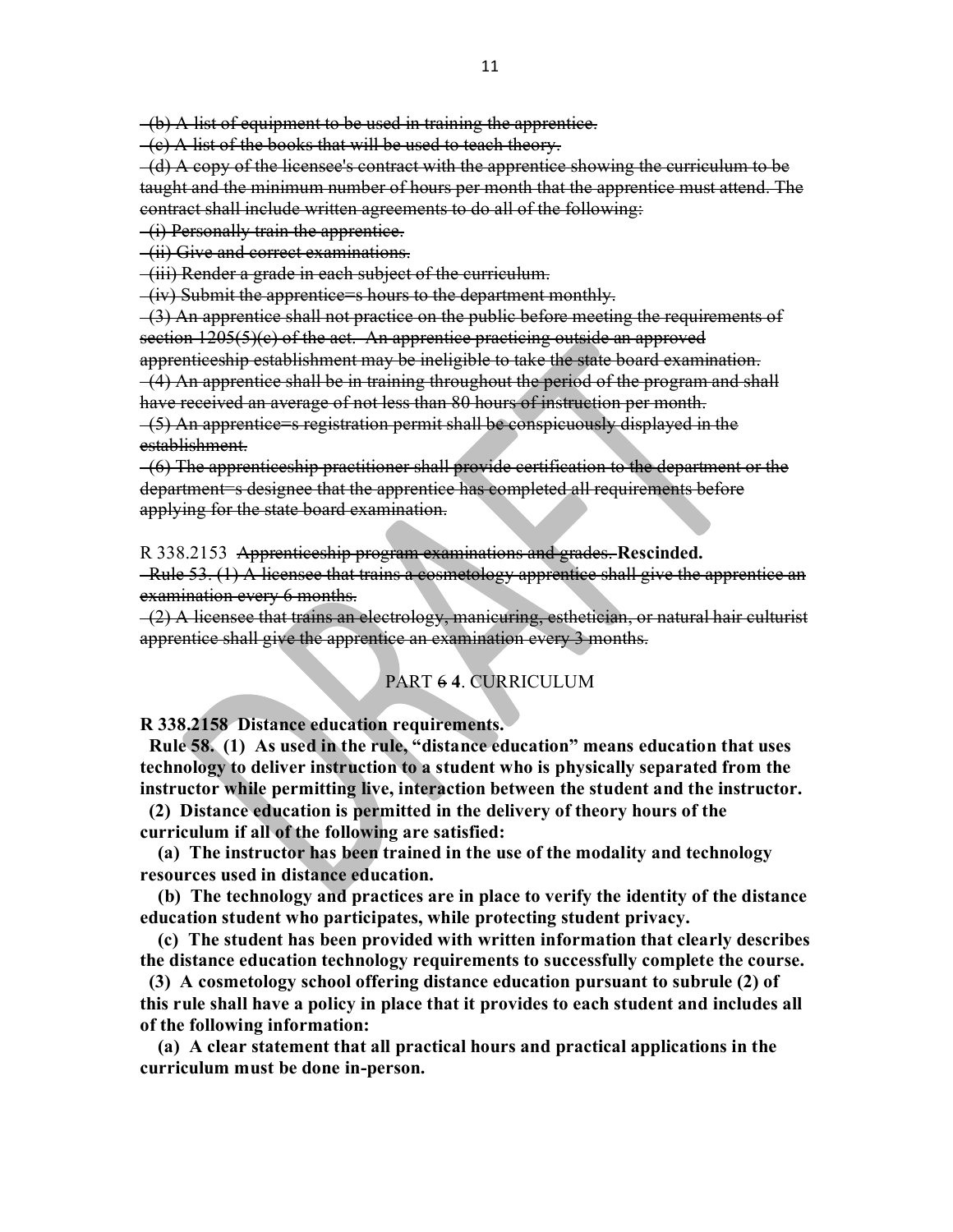**(b) A clear statement that the student's interaction with the instructor through distance education will be logged by the instructor.**

 **(c) A clear statement that an in-person performance evaluation will be completed after each 10% of the distance education component.**

 **(d) A clear statement that the student must pass a comprehensive theory and practical examination before he or she graduates from the program.**

 **(e) A clear statement that the student's transcript and other documents will identify the portion of the curriculum that was delivered through distance education.**

 **(4) Before a student enrolls in the cosmetology school, the student must be provided with, and shall sign, a disclaimer that advises him or her that distance education may not be accepted for reciprocity or licensure in some states. The cosmetology school shall maintain a copy of the signed waiver in the student's record.**

R 338.2161 Cosmetology curriculum.

 Rule 61. A school or apprenticeship practitioner shall provide instruction in cosmetology pursuant to the following table: **Students and apprentices who were enrolled in the study of cosmetology before 1 year after the promulgation of this rule shall complete a curriculum pursuant to the following table:** 

| Subject                                                                                                                                                | Theory<br>Hours | Practical<br>Hours | Unassigned<br>Hours | Total<br>Hours | Minimum<br>Practical<br>Applications                                                                |
|--------------------------------------------------------------------------------------------------------------------------------------------------------|-----------------|--------------------|---------------------|----------------|-----------------------------------------------------------------------------------------------------|
| Sanitation/and<br>patron protection.<br>Laws and rules.<br>Personal hygiene.<br>Salon management.<br>Mechanical and<br>electrical<br>equipment safety. | 90              | 40                 | $\boldsymbol{0}$    | 130            | 585<br>(Sanitation<br>and patron<br>protection<br>shall must<br>be included<br>in all<br>services.) |
| Facials.<br>Skin analysis and<br>care.                                                                                                                 | 35              | 80                 | $\overline{0}$      | 115            | 40<br>(a minimum<br>of 5 services<br>in each<br>category)                                           |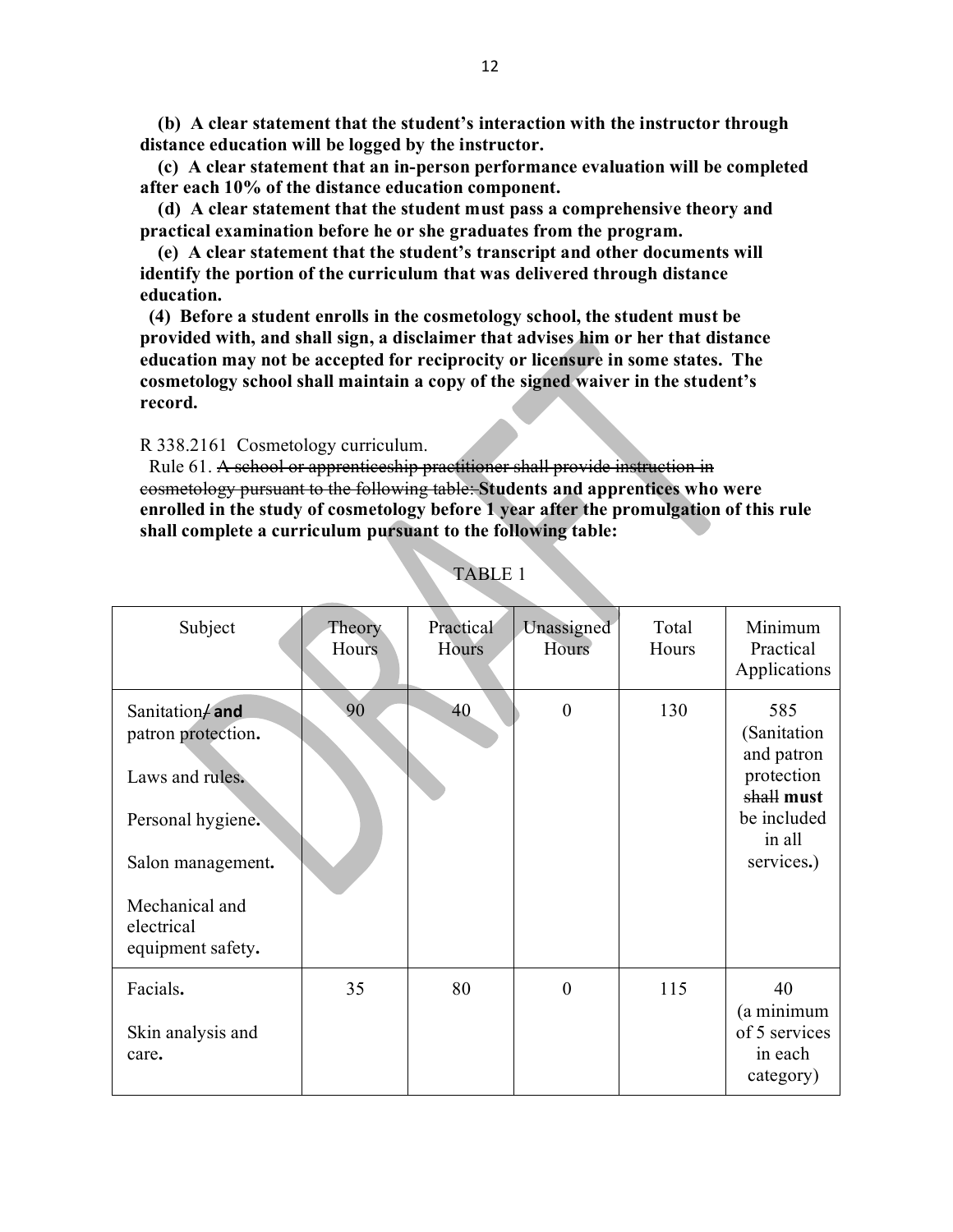| Manipulation,<br>massage, electricity.                                                                                                            |     |     |                  |     |                                                                |
|---------------------------------------------------------------------------------------------------------------------------------------------------|-----|-----|------------------|-----|----------------------------------------------------------------|
| Removal of hair by<br>the use of wax,<br>tweezers, or<br>depilatories.                                                                            |     |     |                  |     |                                                                |
| Makeup and eyebrow<br>arch.                                                                                                                       |     |     |                  |     |                                                                |
| Hairdressing.<br>Arranging, cutting,<br>dressing, curling,<br>pressing, artificial<br>hair and finger<br>waving, and natural<br>hair cultivation. | 125 | 400 | $\overline{0}$   | 525 | 300<br>(a minimum<br>of 20<br>services in<br>each<br>category) |
| Scalp and hair<br>treatments.                                                                                                                     | 10  | 15  | $\boldsymbol{0}$ | 25  | 30                                                             |
| Hair coloring<br>Temporary Semi<br>permanent<br>Permanent<br>Temporary, semi-<br>permanent, and<br>permanent hair<br>coloring.<br>Bleaching and   | 40  | 170 | $\overline{0}$   | 210 | 80<br>(a minimum<br>of 8 services<br>in each<br>category)      |
| dimensional coloring.<br>Color mixing.                                                                                                            |     |     |                  |     |                                                                |
| Chemical hair<br>restructuring.                                                                                                                   | 40  | 180 | $\boldsymbol{0}$ | 220 | 80<br>(a minimum<br>of 15                                      |
| Permanent waving.<br>Straightening and<br>relaxing.                                                                                               |     |     |                  |     | services in<br>each<br>category)                               |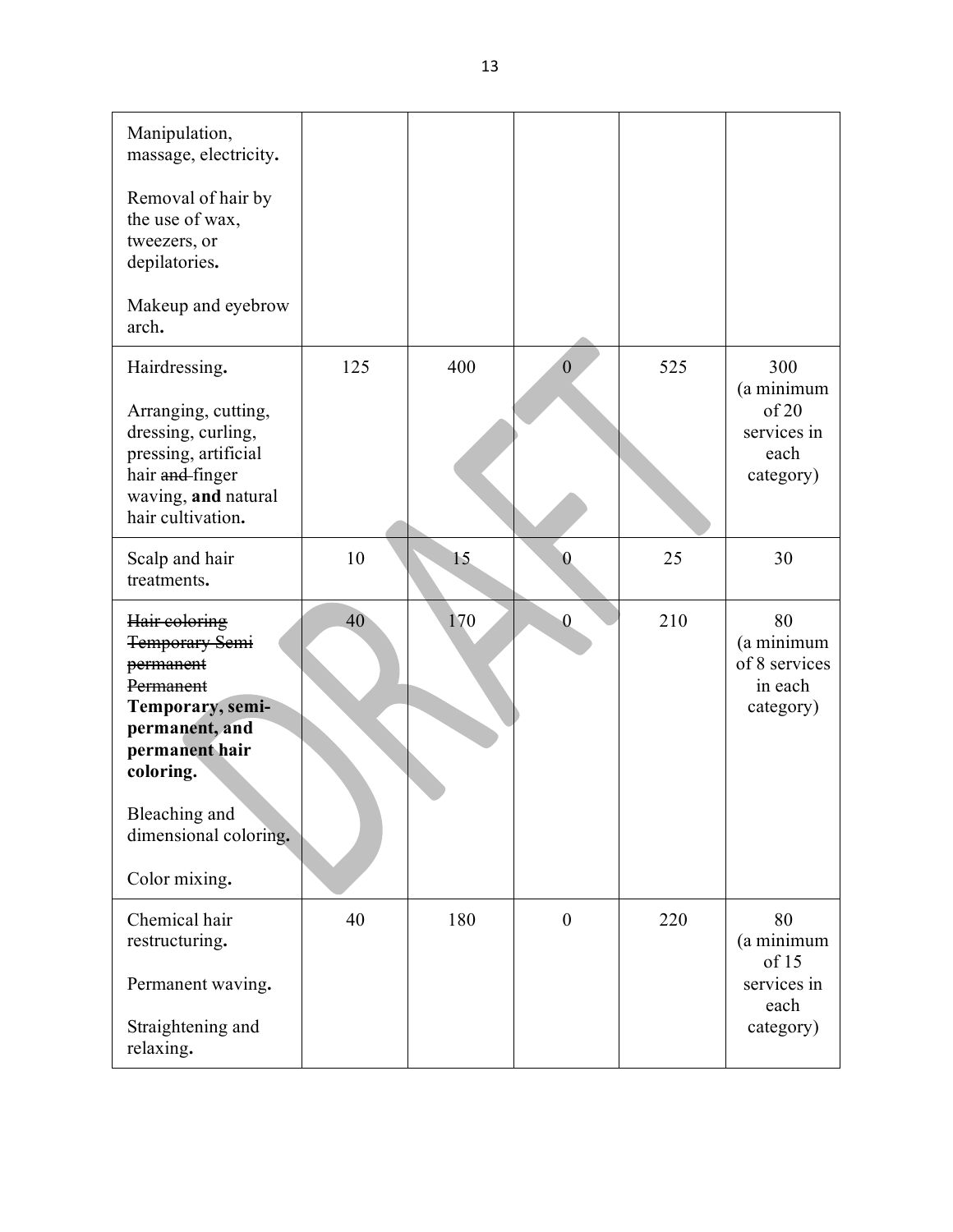| Applied chemistry/<br>and occupational<br>safety and health<br>administration as<br>related to skin, hair,<br>nails, and scalp. | 20               | 10       | $\theta$       | 30   | 5        |
|---------------------------------------------------------------------------------------------------------------------------------|------------------|----------|----------------|------|----------|
| Applied anatomy,<br>physiology, and<br>histology of the<br>human head, hands,<br>nails, skin and hair.                          | 45               | $\theta$ | $\overline{0}$ | 45   | $\Omega$ |
| Manicuring/and<br>pedicuring.                                                                                                   | 15               | 55       | $\overline{0}$ | 70   | 35       |
| Artificial nails.                                                                                                               | 5                | 15       | $\overline{0}$ | 20   | 5        |
| Unassigned hours.                                                                                                               | $\boldsymbol{0}$ | $\theta$ | 110            | 110  | $\theta$ |
| Totals                                                                                                                          | 425              | 965      | 110            | 1500 | 1160     |

#### R 338.2161a Crossover hours; manicuring. **Rescinded.**

 Rule 61a. A student, before enrolling in a cosmetology curriculum in a licensed school of cosmetology, may be granted a maximum of 70 hours toward completion of the curriculum if the student provides proof to the school of successful completion of a curriculum in manicuring in a licensed school of cosmetology within the previous 3 years. A student, before enrolling in a cosmetology apprenticeship program, may be granted a maximum of 70 hours toward completion of the curriculum if the student provides proof to the practitioner of successful completion of an apprenticeship program approved by the department in manicuring within the previous 3 years.

#### R 338.2161b Crossover hours; esthetics. **Rescinded.**

 Rule 61b. A student, before enrolling in a cosmetology curriculum in a licensed school of cosmetology, may be granted a maximum of 115 hours toward completion of the curriculum if the student provides proof to the school of successful completion of a curriculum in esthetics in a licensed school of cosmetology within the previous 3 years. A student, before enrolling in a cosmetology apprenticeship program, may be granted a maximum of 115 hours toward completion of the curriculum if the student provides proof to the practitioner of successful completion of an apprenticeship program approved by the department in esthetics within the previous 3 years.

#### R 338.2162 Manicuring curriculum.

Rule 62. A school or apprenticeship practitioner shall provide instruction in manicuring pursuant to the following table: **Students and apprentices who were enrolled in the**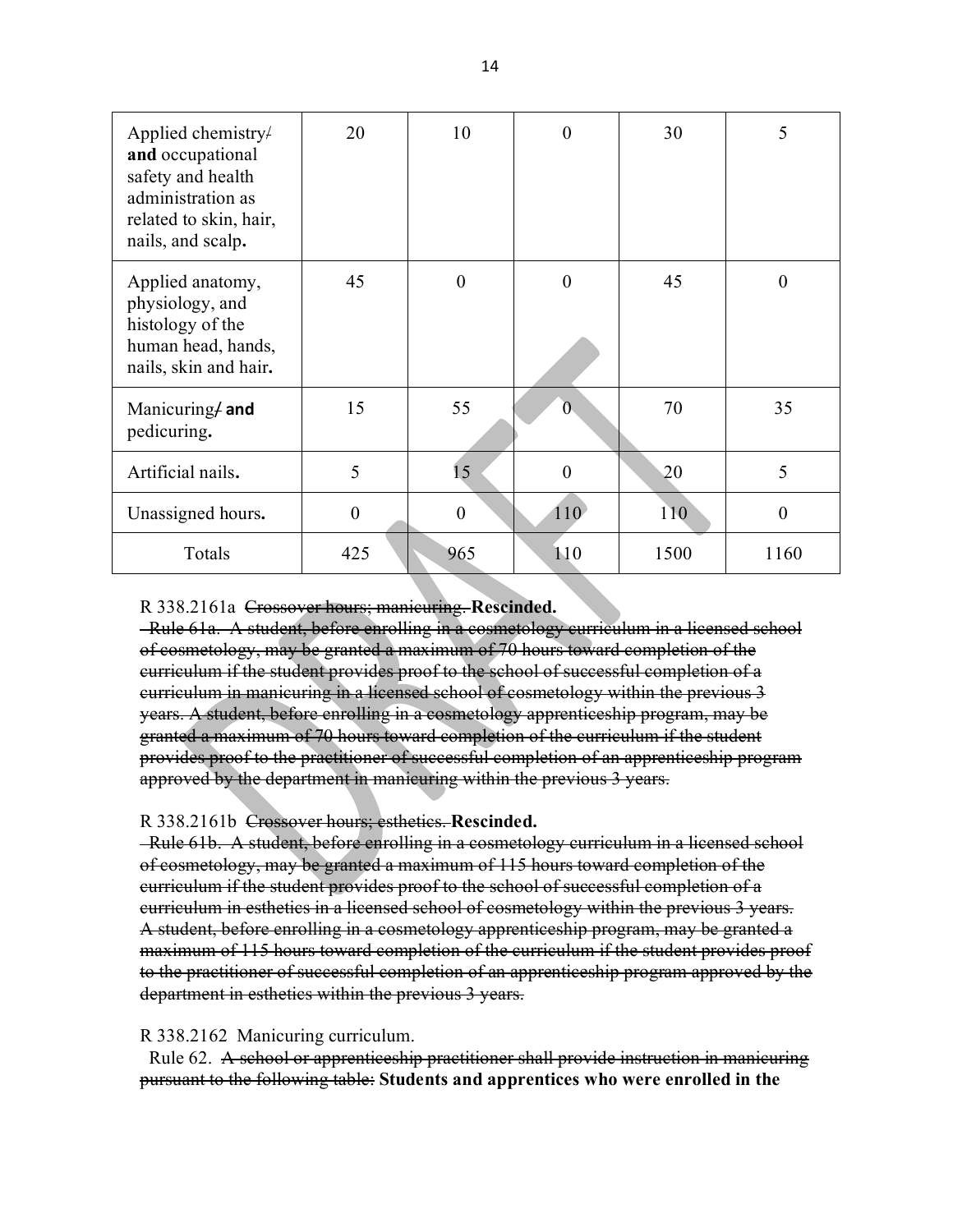# **study of manicuring before 1 year after the promulgation of this rule shall complete a curriculum pursuant to the following table:**

| Subject                                                                                                                                                | Theory<br>Hours  | Practical<br>Hours | Unassigned<br>Hours | Total<br>Hours | Minimum<br>Practical<br>Applications                                                                |
|--------------------------------------------------------------------------------------------------------------------------------------------------------|------------------|--------------------|---------------------|----------------|-----------------------------------------------------------------------------------------------------|
| Sanitation/and patron<br>protection.<br>Laws and rules.<br>Personal hygiene.<br>Salon management.<br>Mechanical and<br>electrical equipment<br>safety. | 50               | 50                 | $\boldsymbol{0}$    | 100            | 100<br>(Sanitation<br>and patron<br>protection<br>shall must<br>be included<br>in all<br>services.) |
| Anatomy and<br>disorders.                                                                                                                              | 25               | $\overline{0}$     | $\theta$            | 25             | $\mathbf{0}$                                                                                        |
| Artistic principles.                                                                                                                                   | 10               | $\boldsymbol{0}$   | $\boldsymbol{0}$    | 10             | $\boldsymbol{0}$                                                                                    |
| Manicuring/ and<br>pedicuring techniques.                                                                                                              | 20               | 50                 | $\mathbf{0}$        | 70             | 40                                                                                                  |
| Chemistry/ and<br>occupational safety<br>and health<br>administration                                                                                  | 15               | $\boldsymbol{0}$   | $\mathbf{0}$        | 15             | $\boldsymbol{0}$                                                                                    |
| Artificial nails/,<br>extensions/, and<br>repairs.                                                                                                     | 25               | 105                | $\overline{0}$      | 130            | 50                                                                                                  |
| Unassigned hours.                                                                                                                                      | $\boldsymbol{0}$ | $\boldsymbol{0}$   | 50                  | 50             | $\boldsymbol{0}$                                                                                    |
| Totals                                                                                                                                                 | 145              | 205                | 50                  | 400            | 190                                                                                                 |

# TABLE 2

R 338.2162a Crossover hours. **Rescinded.**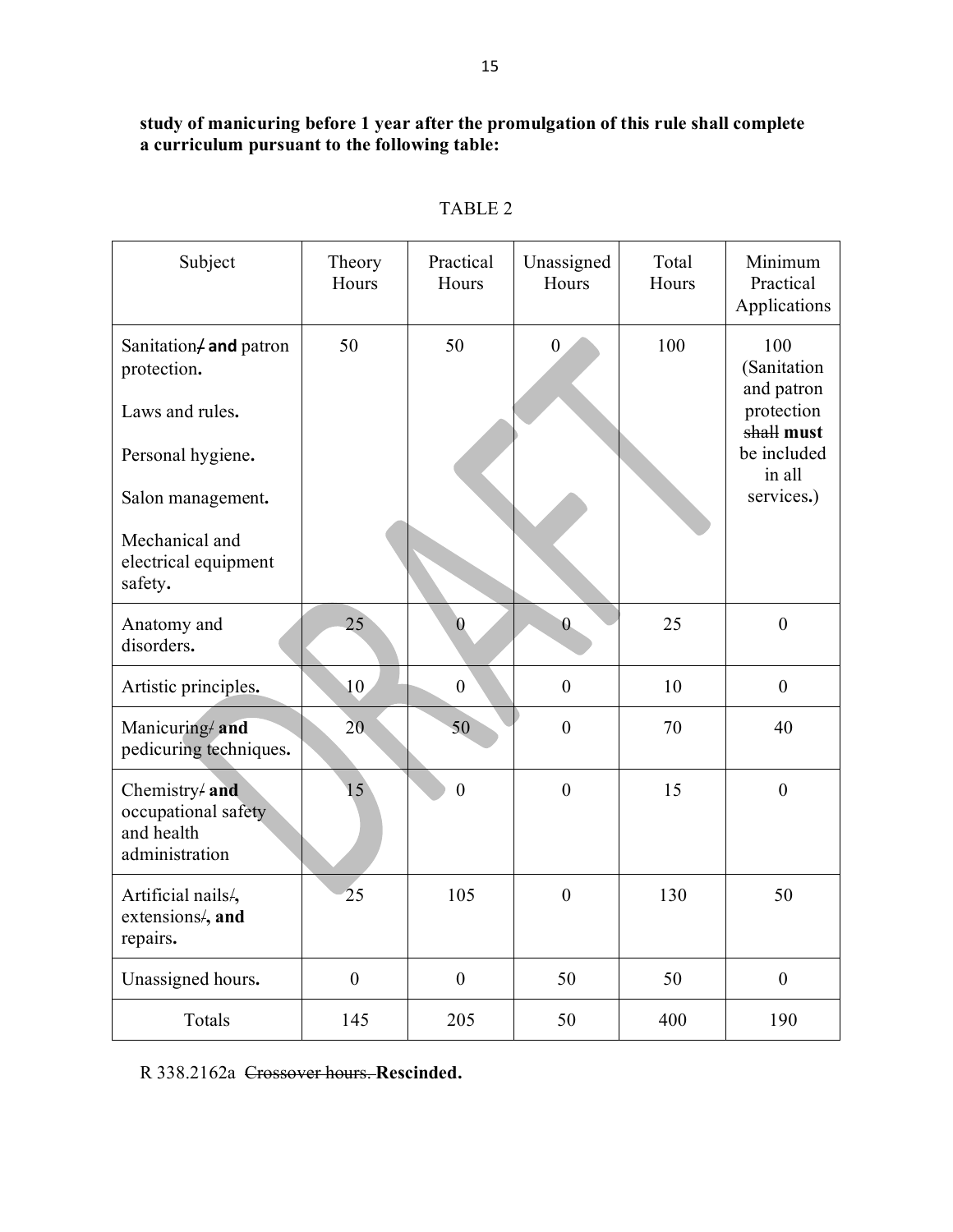Rule 62a. A student, before enrolling in a manicuring curriculum in a licensed school of cosmetology, may be granted a maximum of 70 hours toward completion of the curriculum if the student provides proof to the school of successful completion of a curriculum in cosmetology at a licensed school of cosmetology within the previous 3 years. A student, before enrolling in a manicuring apprenticeship program, may be granted a maximum of 70 hours toward completion of the curriculum if the student provides proof to the practitioner of successful completion of an apprenticeship program approved by the department in cosmetology within the previous 3 years.

#### R 338.2163 Electrology curriculum.

 Rule 63. An electrology school or apprenticeship practitioner shall provide instruction in electrology pursuant to the following table: **Students and apprentices who were enrolled the study of electrology before 1 year after the promulgation of this rule shall complete a curriculum pursuant to the following table:**

| Subject                                                                                            | Theory<br>Hours  | Practical<br>Hours | Unassigned<br>hours | Total<br>Hours | Minimum<br>Practical<br>Applications                                                                |
|----------------------------------------------------------------------------------------------------|------------------|--------------------|---------------------|----------------|-----------------------------------------------------------------------------------------------------|
| Sanitation/ and patron<br>protection.<br>Laws and rules.<br>Personal hygiene.<br>Salon management. | 40               | 10                 | $\theta$            | 50             | 160<br>(Sanitation<br>and patron<br>protection<br>shall must<br>be included<br>in all<br>services.) |
| Applied anatomy,<br>physiology, and<br>histology.                                                  | 25               | $\boldsymbol{0}$   | $\overline{0}$      | 25             | $\boldsymbol{0}$                                                                                    |
| Applied electrolysis.<br>Mechanical and<br>electrical equipment<br>safety.<br>Techniques.          | 25               | 250                | $\overline{0}$      | 275            | 150                                                                                                 |
| Unassigned hours.                                                                                  | $\boldsymbol{0}$ | $\overline{0}$     | 50                  | 50             | $\overline{0}$                                                                                      |
| Totals                                                                                             | 90               | 260                | 50                  | 400            | 310                                                                                                 |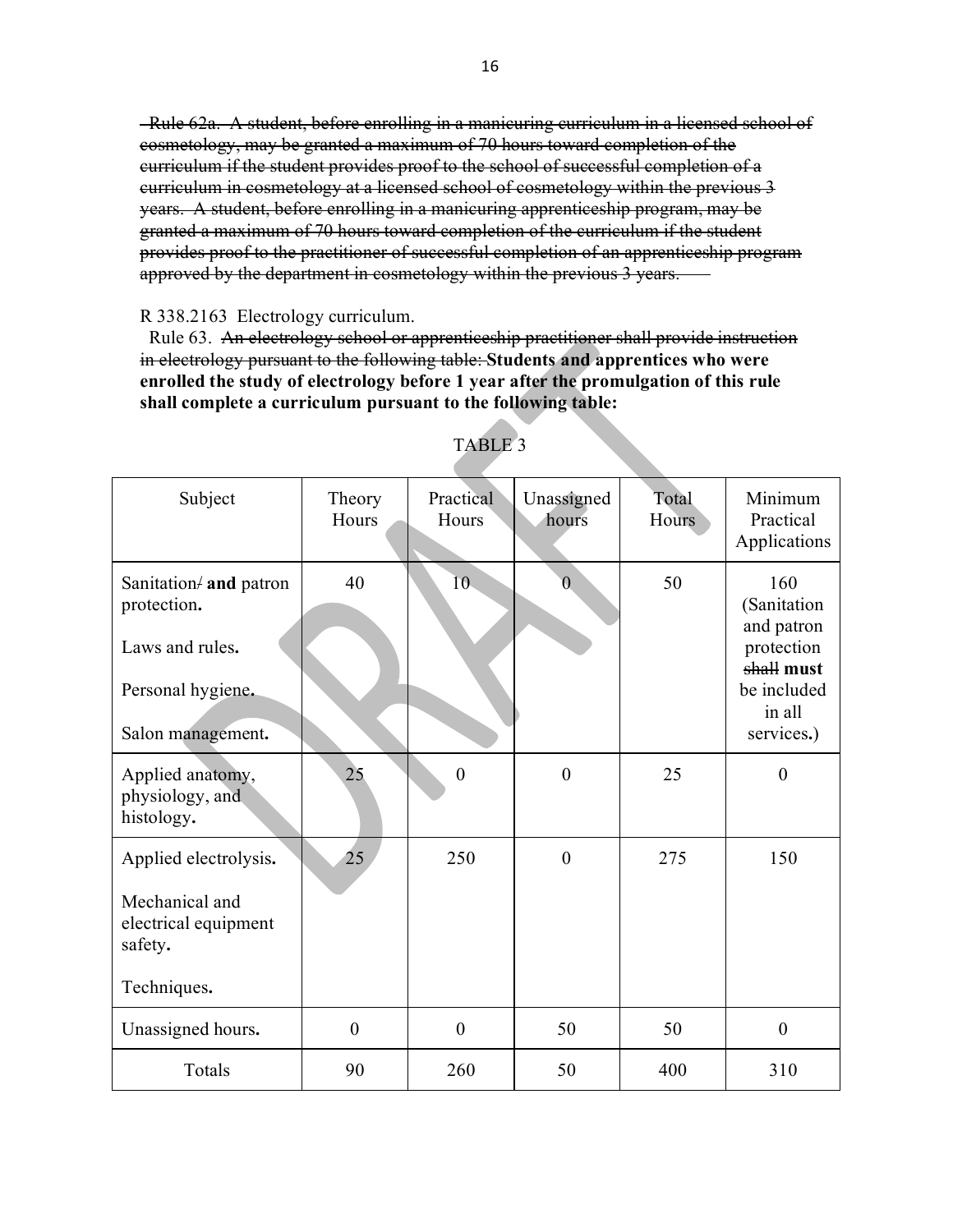R 338.2163a Esthetics curriculum.

 Rule 63a. A school or apprenticeship practitioner shall provide instruction in skin care service pursuant to the following table: **Students and apprentices who were enrolled in the study of esthetics before 1 year after the promulgation of this rule shall complete a curriculum pursuant to the following table:**

| Subject                                                                                            | Theory<br>Hours | Practical<br>Hours | Unassigned<br>Hours | Total<br>Hours | Minimum<br>Practical<br>Applications                                                                                    |
|----------------------------------------------------------------------------------------------------|-----------------|--------------------|---------------------|----------------|-------------------------------------------------------------------------------------------------------------------------|
| Sanitation/ and patron<br>protection.<br>Laws and rules.<br>Personal hygiene.<br>Salon management. | 25              | 25                 | $\overline{0}$      | 50             | 90<br>(sanitation<br><b>Sanitation</b><br>and patron<br>protection<br>shall must<br>be included<br>in all<br>services.) |
| Mechanical and<br>electrical equipment<br>safety.                                                  | 25              | 25                 | $\boldsymbol{0}$    | 50             | 15                                                                                                                      |
| Anatomy and<br>disorders.                                                                          | 40              | $\overline{0}$     | $\boldsymbol{0}$    | 40             | $\boldsymbol{0}$                                                                                                        |
| Artistic principles/<br>and makeup.                                                                | 20              | 20                 | $\boldsymbol{0}$    | 40             | $\boldsymbol{0}$                                                                                                        |
| Facial/ and skin care<br>techniques.                                                               | 20              | 125                | $\overline{0}$      | 145            | 50                                                                                                                      |
| Chemistry/ and<br>occupational safety<br>and health<br>administration.                             | 15              | $\boldsymbol{0}$   | $\boldsymbol{0}$    | 15             | $\boldsymbol{0}$                                                                                                        |
| Temporary removal of<br>hair.                                                                      | 5               | 5                  | $\boldsymbol{0}$    | 10             | 5                                                                                                                       |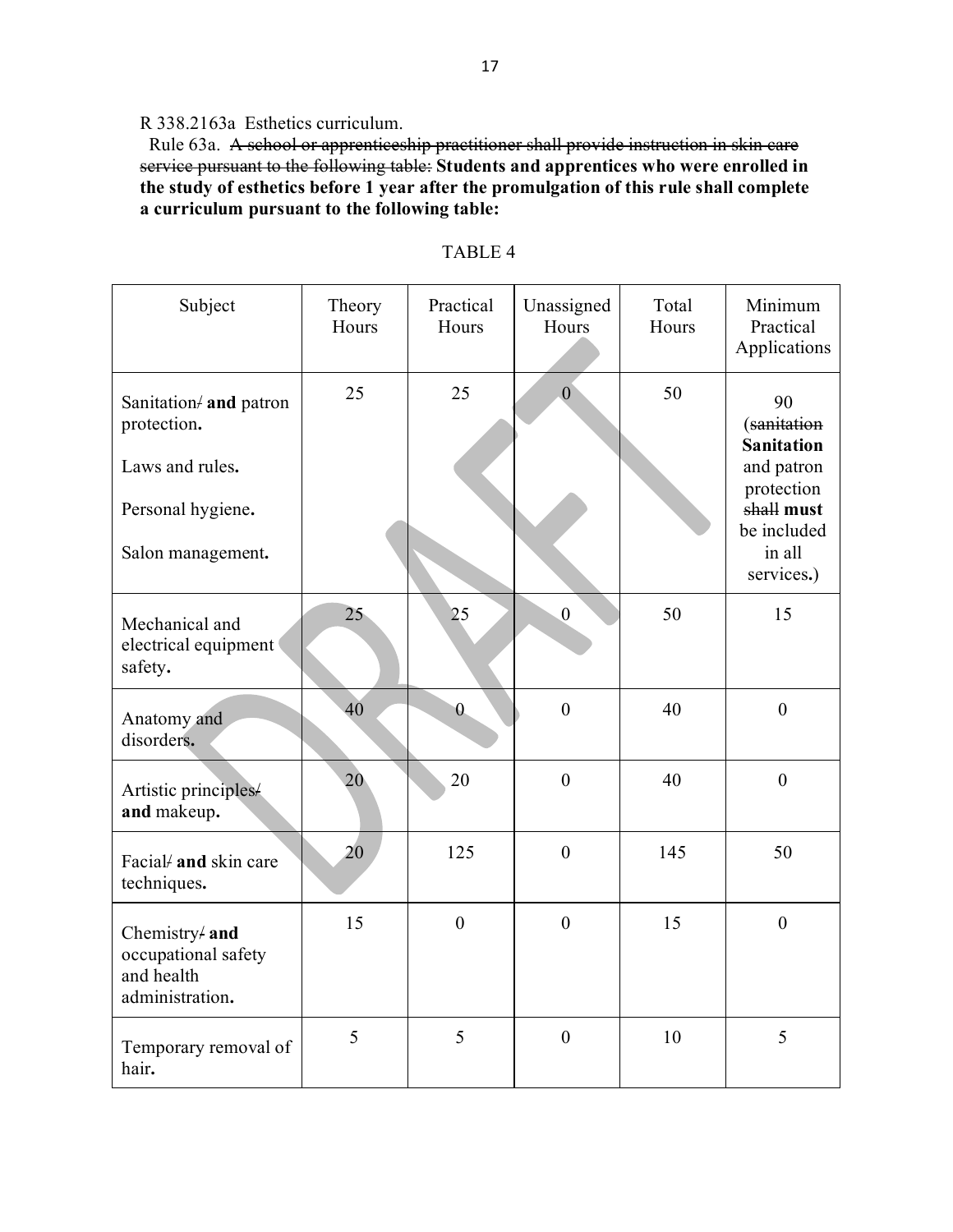| Unassigned hours. |     |     | 50 | υc  |     |
|-------------------|-----|-----|----|-----|-----|
| Totals            | 150 | 200 | 50 | 400 | 160 |

 (2) A student, before enrolling in an esthetics curriculum in a licensed school of cosmetology, may be granted a maximum of 115 hours toward completion of the curriculum if the student provides proof to the school of successful completion of a curriculum in cosmetology at a licensed school of cosmetology within the previous 3 years. A student before enrolling in an esthetics apprenticeship program, may be granted a maximum of 115 hours toward completion of the curriculum if the student provides proof to the practitioner of successful completion of an apprenticeship program approved by the department in cosmetology within the previous 3 years.

R 338.2163b Natural hair cultivation curriculum.

 Rule 63b. A school or apprenticeship practitioner may provide instruction in natural hair cultivation pursuant to the following table: **Students and apprentices who were enrolled in the study of natural hair cultivation before 1 year after the promulgation of this rule shall complete a curriculum pursuant to the following table:**

| Subject                                                                                                                       | Theory<br>Hours | Practical<br>Hours | Unassigned<br>Hours | Total<br>Hours | Minimum<br>Practical<br>Applications                                                                                                |
|-------------------------------------------------------------------------------------------------------------------------------|-----------------|--------------------|---------------------|----------------|-------------------------------------------------------------------------------------------------------------------------------------|
| Sanitation $\neq$ and patron<br>protection.<br>Laws and rules.<br>Personal hygiene.<br>Salon management.<br>Equipment safety. | 25              | $25^{\circ}$       | $\theta$            | 50             | 50<br>( <del>sanitation</del><br><b>Sanitation</b><br>and patron<br>protection<br>shall must<br>be included<br>in all<br>services.) |
| Anatomy and<br>disorders.                                                                                                     | 25              | $\theta$           | $\overline{0}$      | 25             | 0                                                                                                                                   |
| Artistic principles.                                                                                                          | 30              | $\theta$           | $\overline{0}$      | 30             | $\overline{0}$                                                                                                                      |
| Braiding techniques/<br>and extensions.                                                                                       | 40              | 215                | $\overline{0}$      | 255            | 40                                                                                                                                  |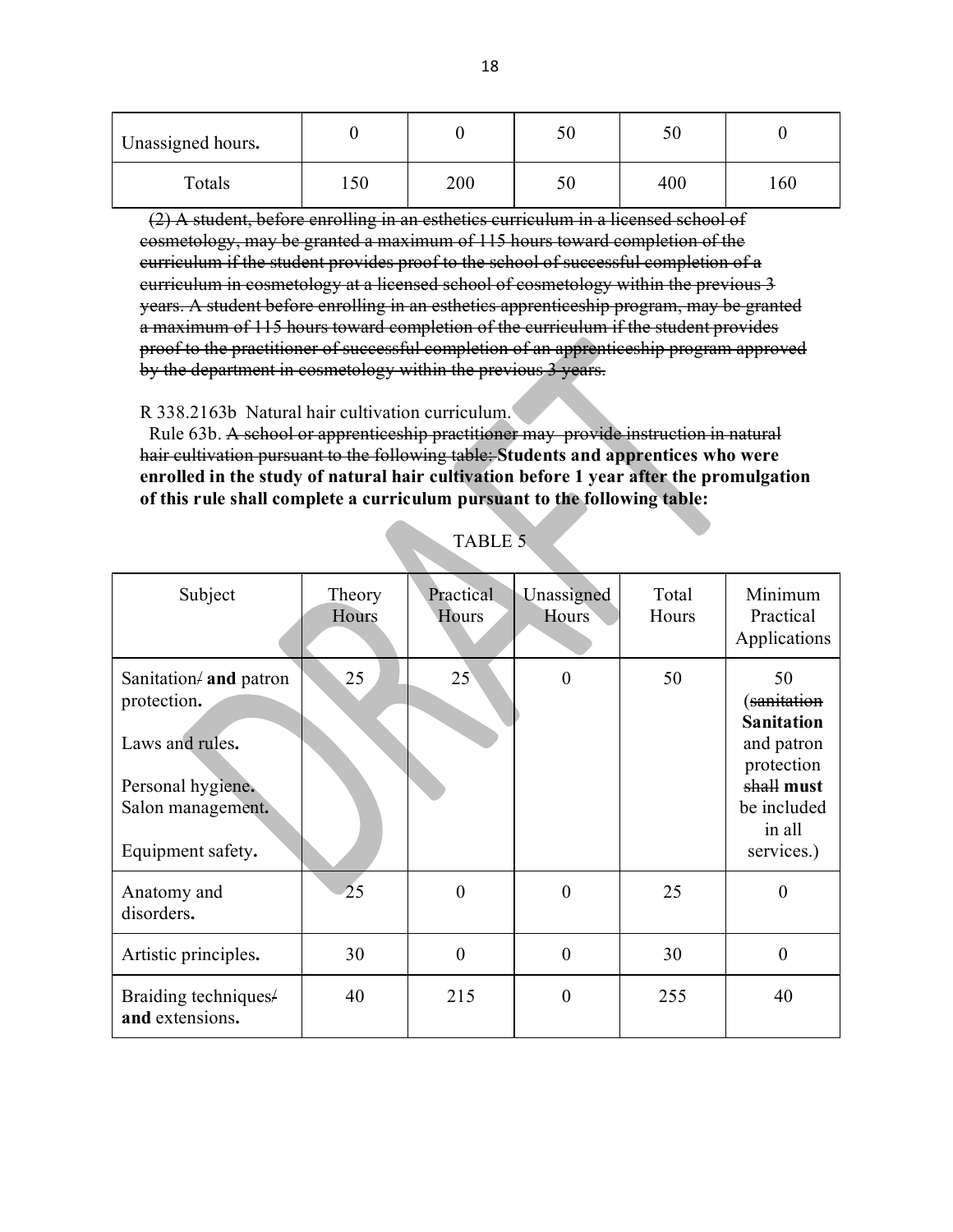| Occupational safety<br>and health<br>administration. |     |     |    |     |    |
|------------------------------------------------------|-----|-----|----|-----|----|
| Unassigned hours.                                    |     |     | 35 | 35  |    |
| Totals                                               | 125 | 240 | 35 | 400 | 90 |

338.2163c Cosmetology instructor curriculum.

 Rule 63c. In training a cosmetology instructor, a school shall give instruction pursuant to the following table: **Students who were enrolled in the study of cosmetology instructor before 1 year after the promulgation of this rule shall complete a curriculum pursuant to the following table:**

| Subject                                                     | Theory<br>Hours | Practical<br>Hours | <b>Total Hours</b> | Minimum<br>practical<br>applications                   |
|-------------------------------------------------------------|-----------------|--------------------|--------------------|--------------------------------------------------------|
| Orientation and review of<br>the cosmetology<br>curriculum. | 25              | 50                 | 75                 | 20                                                     |
| Introduction to teaching.                                   | 30              | $\boldsymbol{0}$   | 30                 | $\boldsymbol{0}$                                       |
| Course outlining and<br>development.<br>Lesson planning.    | 80              | 85                 | 165                | 20<br>(a minimum of<br>5 services in<br>each category) |
| Teaching techniques.<br>Teaching aids.                      |                 |                    |                    |                                                        |
| Developing, administering,<br>and grading examinations.     |                 |                    |                    |                                                        |
| Laws and rules.                                             | 15              | 10                 | 25                 | 70                                                     |
| Record keeping.                                             |                 |                    |                    |                                                        |
| School administration.                                      |                 |                    |                    |                                                        |
| Teaching.                                                   | $\overline{0}$  | 75                 | 75                 | 15                                                     |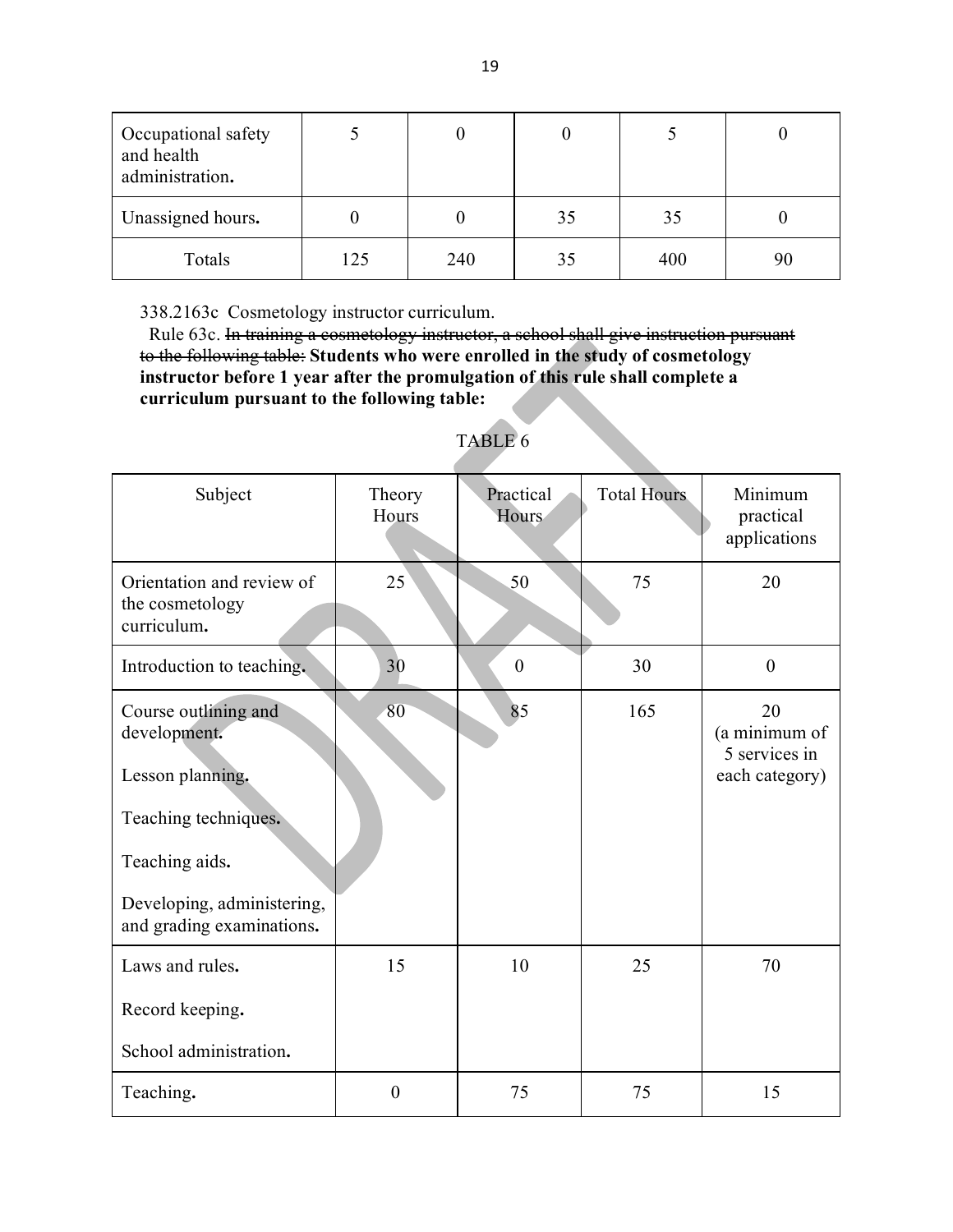| Assisting in the clinic and<br>theory classrooms.            |     |     |     |     |
|--------------------------------------------------------------|-----|-----|-----|-----|
| Practice teaching in the<br>clinic and theory<br>classrooms. | 0   | 130 | 130 | 25  |
| Totals                                                       | 150 | 350 | 500 | 150 |

 (2) A student, before enrolling in a cosmetology instructor curriculum, may be granted a maximum of 300 hours toward completion of the curriculum if the student provides proof to the school of both of the following;

 (a) Successful completion of a curriculum in any limited specialist instructor curriculum.

(b) Possession of a current limited specialist instructor license.

#### R 338.2166 Electrology instructor curriculum.

 Rule 66. In training an electrology instructor, a school shall give instruction pursuant to the following table: **Students who were enrolled in the study of electrology instructor before 1 year after the promulgation of this rule shall complete a curriculum pursuant to the following table:**

| Subject                                                 | Theory Hours    | Practical<br>Hours | <b>Total Hours</b> | Minimum<br>Practical<br>Applications |
|---------------------------------------------------------|-----------------|--------------------|--------------------|--------------------------------------|
| Orientation and review of<br>the curriculum.            | 10 <sup>°</sup> | 15                 | 25                 | 10                                   |
| Introduction to teaching.                               | 30              | $\overline{0}$     | 30                 | $\overline{0}$                       |
| Course outlining and<br>development.                    | 80              | 85                 | 165                | 20<br>(a minimum of<br>5 services in |
| Lesson planning.                                        |                 |                    |                    | each category)                       |
| Teaching techniques.                                    |                 |                    |                    |                                      |
| Teaching aids.                                          |                 |                    |                    |                                      |
| Developing, administering,<br>and grading examinations. |                 |                    |                    |                                      |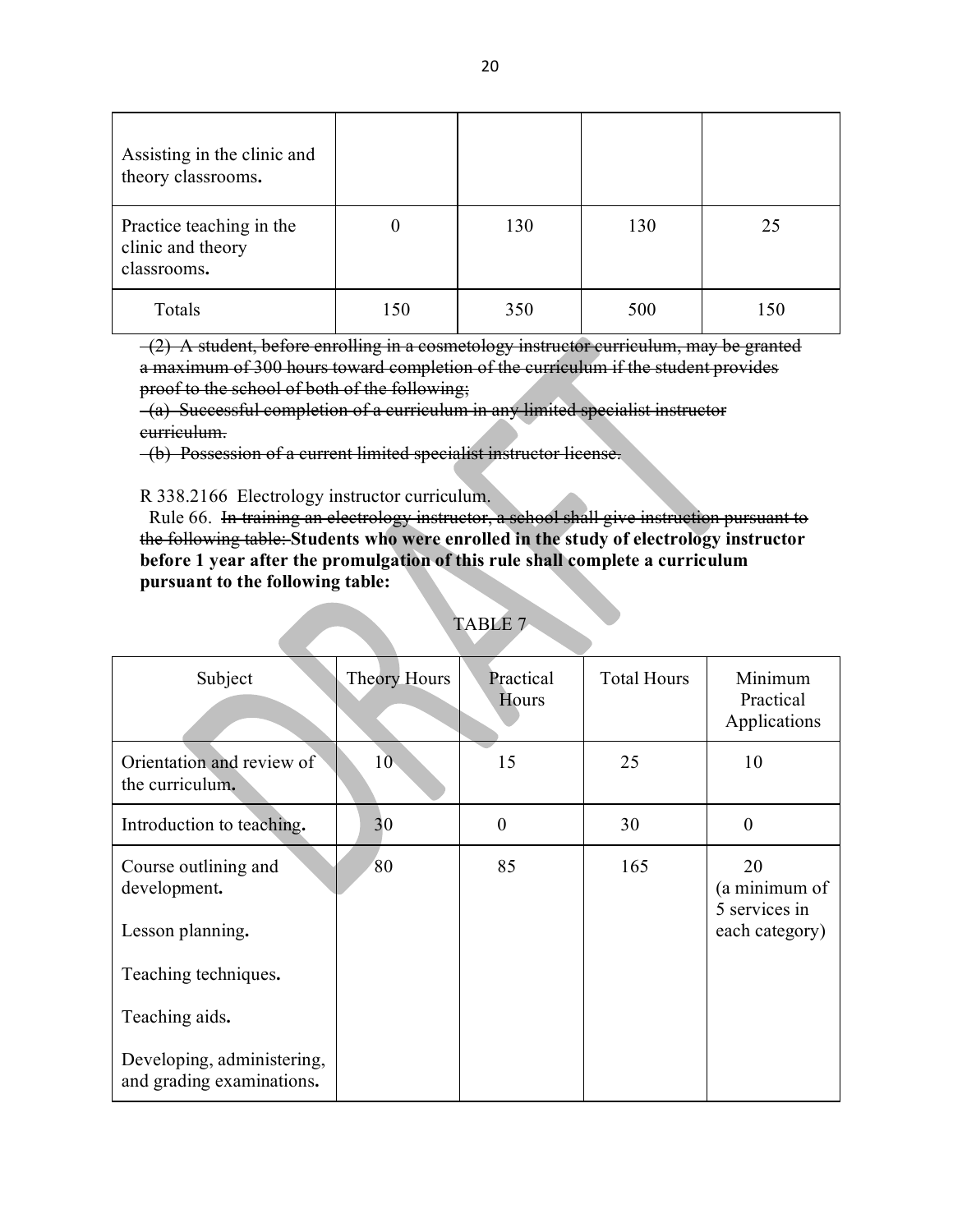| Laws and rules.                                              | 15       | 10  | 25  | 40 |
|--------------------------------------------------------------|----------|-----|-----|----|
| Record keeping.                                              |          |     |     |    |
| School administration.                                       |          |     |     |    |
| Teaching.                                                    | $\theta$ | 55  | 55  | 15 |
| Assisting in the clinic and<br>theory classrooms.            |          |     |     |    |
| Practice teaching in the<br>clinic and theory<br>classrooms. |          |     |     |    |
| Totals                                                       | 135      | 165 | 300 | 85 |

R 338.2167 Limited specialist manicuring instructor curriculum.

 Rule 67. In training a limited specialist manicuring instructor, a school shall give instruction pursuant to the following table: **Students who were enrolled in the study of limited specialist manicuring instructor before 1 year after the promulgation of this rule shall complete a curriculum pursuant to the following table:**

| Subject                                                 | <b>Theory Hours</b> | Practical<br>Hours | <b>Total Hours</b> | Minimum<br>Practical<br>Applications |
|---------------------------------------------------------|---------------------|--------------------|--------------------|--------------------------------------|
| Orientation and review of<br>the curriculum.            | 10                  | 15                 | 25                 | 10                                   |
| Introduction to teaching.                               | 30                  | $\overline{0}$     | 30                 | $\theta$                             |
| Course outlining and<br>development.                    | 80                  | 85                 | 165                | 20<br>(a minimum of<br>5 services in |
| Lesson planning.                                        |                     |                    |                    | each category)                       |
| Teaching techniques.                                    |                     |                    |                    |                                      |
| Teaching aids.                                          |                     |                    |                    |                                      |
| Developing, administering,<br>and grading examinations. |                     |                    |                    |                                      |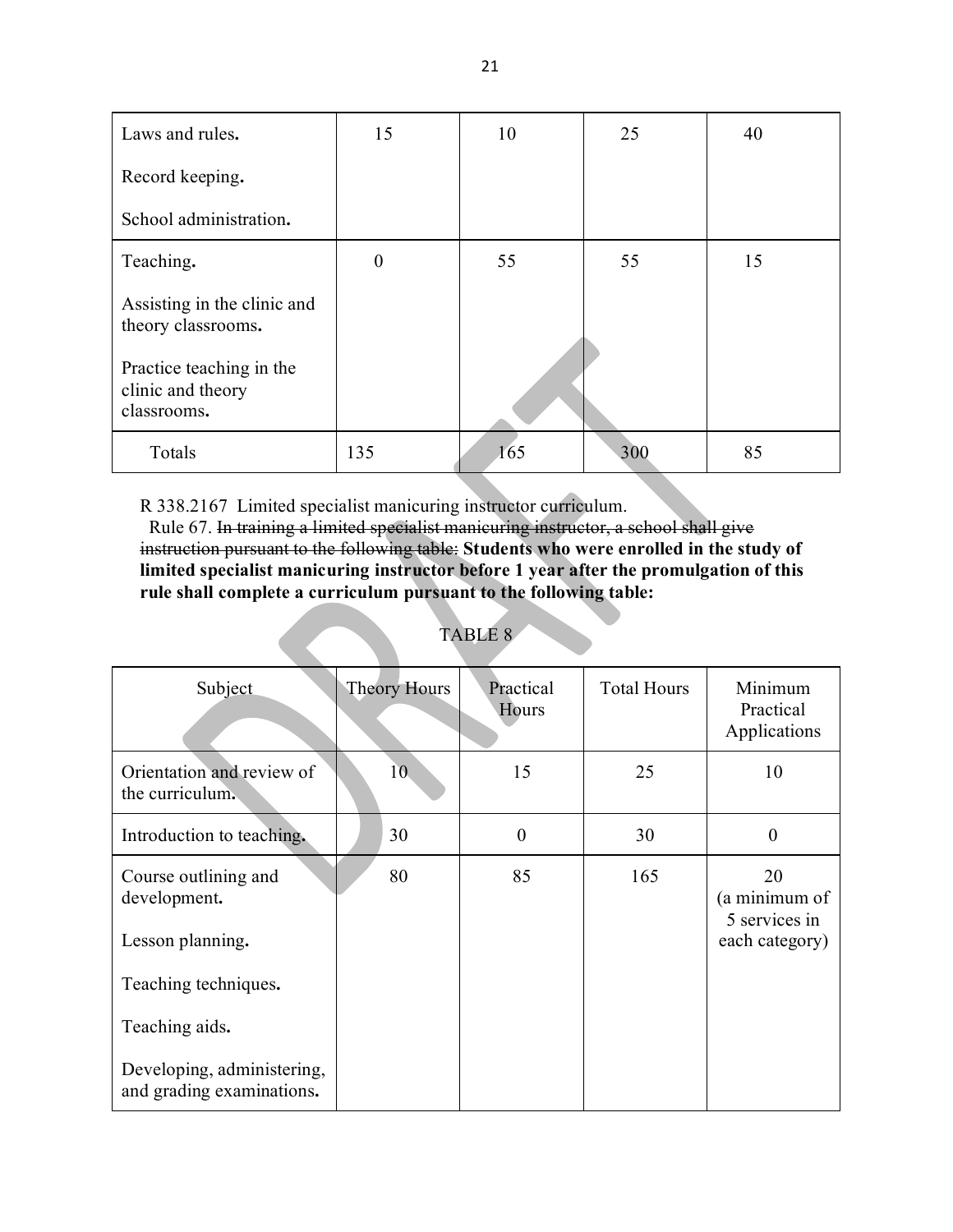| Laws and rules.                                              | 15       | 10  | 25  | 40 |
|--------------------------------------------------------------|----------|-----|-----|----|
| Record keeping.                                              |          |     |     |    |
| School administration.                                       |          |     |     |    |
| Teaching.                                                    | $\theta$ | 55  | 55  | 15 |
| Assisting in the clinic and<br>theory classrooms.            |          |     |     |    |
| Practice teaching in the<br>clinic and theory<br>classrooms. |          |     |     |    |
| Totals                                                       | 135      | 165 | 300 | 85 |

R 338.2168 Limited specialist skin care instructor curriculum.

 Rule 68. In training a limited specialist skin care instructor, a school shall give instruction pursuant to the following table: **Students who were enrolled in the study of limited specialist skin care instructor before 1 year after the promulgation of this rule shall complete a curriculum pursuant to the following table:**

| ABLF |  |  |
|------|--|--|
|      |  |  |

| Subject                                                 | <b>Theory Hours</b> | Practical<br>Hours | <b>Total Hours</b> | Minimum<br>Practical<br>Applications |
|---------------------------------------------------------|---------------------|--------------------|--------------------|--------------------------------------|
| Orientation and review of<br>the curriculum.            | 10                  | 15                 | 25                 | 10                                   |
| Introduction to teaching.                               | 30                  | $\theta$           | 30                 | $\overline{0}$                       |
| Course outlining and<br>development.                    | 80                  | 85                 | 165                | 20<br>(a minimum of<br>5 services in |
| Lesson planning.                                        |                     |                    |                    | each category)                       |
| Teaching techniques.                                    |                     |                    |                    |                                      |
| Teaching aids.                                          |                     |                    |                    |                                      |
| Developing, administering,<br>and grading examinations. |                     |                    |                    |                                      |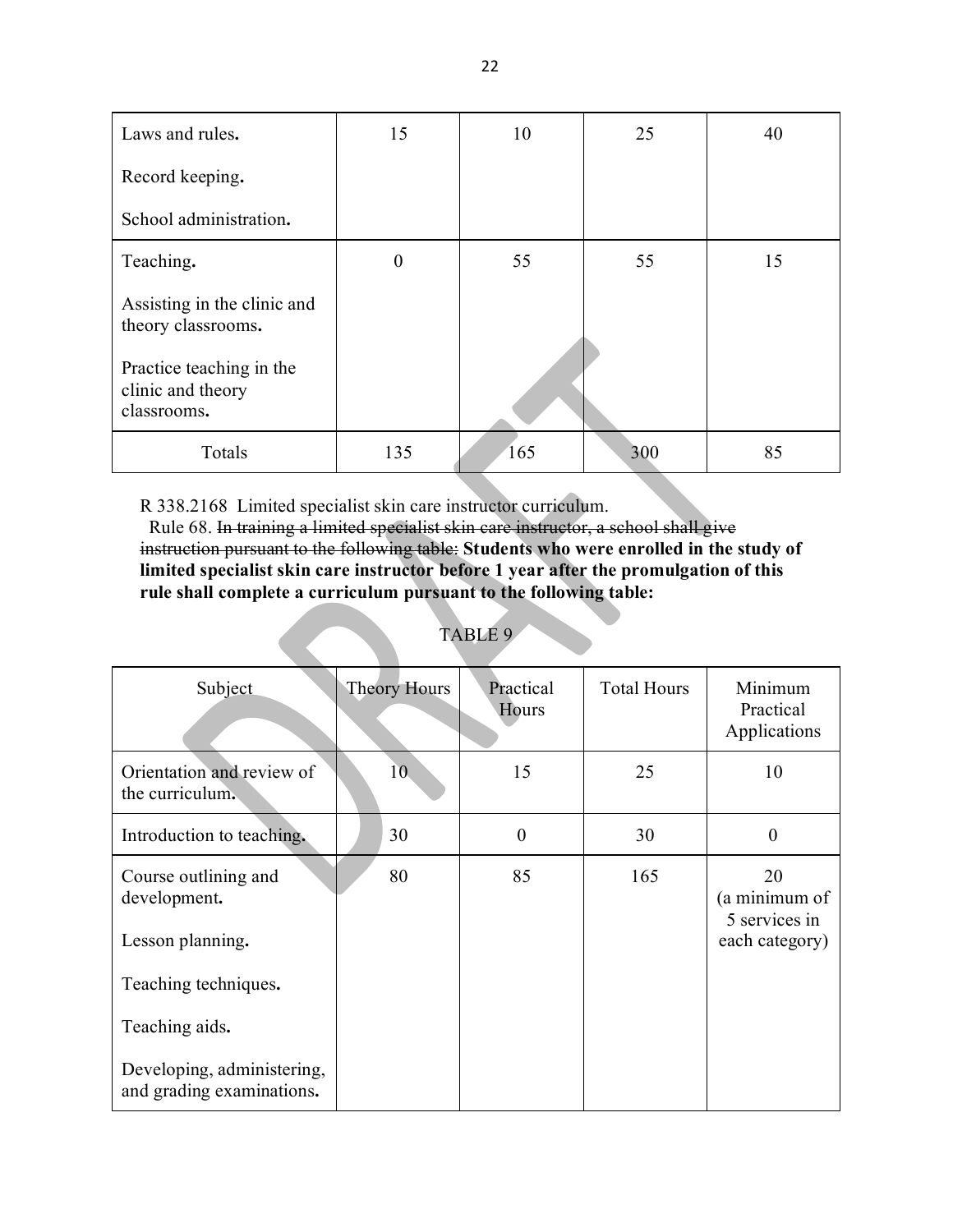| Laws and rules.                                              | 15       | 10  | 25  | 40 |
|--------------------------------------------------------------|----------|-----|-----|----|
| Record keeping.                                              |          |     |     |    |
| School administration.                                       |          |     |     |    |
| Teaching.                                                    | $\theta$ | 55  | 55  | 15 |
| Assisting in the clinic and<br>theory classrooms.            |          |     |     |    |
| Practice teaching in the<br>clinic and theory<br>classrooms. |          |     |     |    |
| Totals                                                       | 135      | 165 | 300 | 85 |

R 338.2169 Limited specialist natural hair culturist instructor curriculum.

 Rule 69. In training a limited specialist natural hair culturist instructor, a school may give instruction pursuant to the following table: **Students who were enrolled in the study of limited specialist natural hair culturist instructor before 1 year after the promulgation of this rule shall complete a curriculum pursuant to the following table:**

| TABLE 10 |  |
|----------|--|
|          |  |
|          |  |
|          |  |

| Subject                                                  | <b>Theory Hours</b> | Practical<br>Hours | <b>Total Hours</b> | Minimum<br>Practical<br>Applications                                                            |
|----------------------------------------------------------|---------------------|--------------------|--------------------|-------------------------------------------------------------------------------------------------|
| Orientation and review of<br>the curriculum.             | 10                  | 15                 | 25                 | 10<br>(Sanitation and<br>patron<br>protection<br>shall must be<br>included in all<br>services.) |
| Introduction to teaching.                                | 30                  | $\theta$           | 30                 | $\Omega$                                                                                        |
| Course outlining and<br>development.<br>Lesson planning. | 80                  | 85                 | 165                | 20<br>(a minimum of<br>5 services in<br>each category)                                          |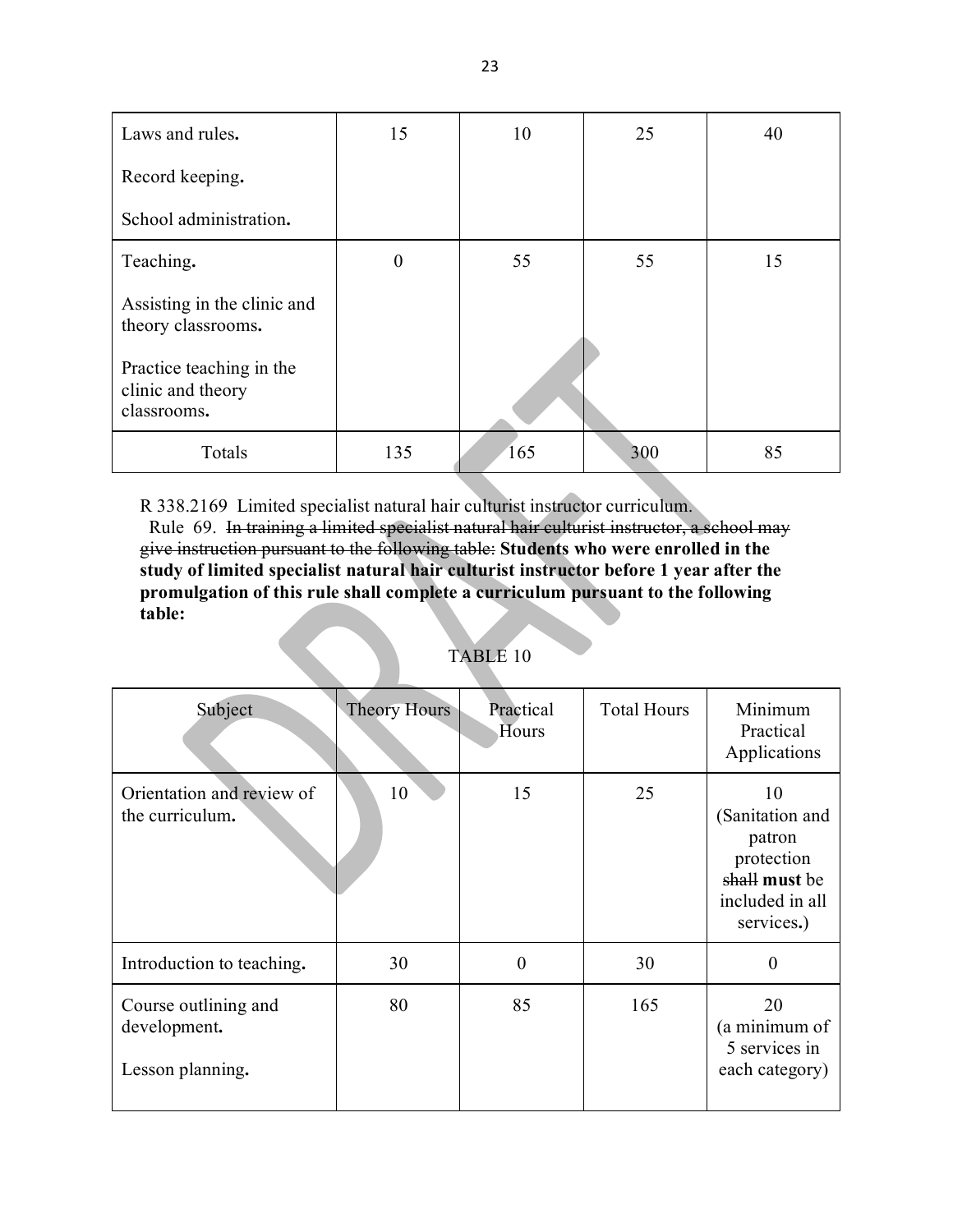| Teaching techniques.                                         |                |     |     |    |
|--------------------------------------------------------------|----------------|-----|-----|----|
| Teaching aids.                                               |                |     |     |    |
| Developing, administering,<br>and grading examinations.      |                |     |     |    |
| Laws and rules.                                              | 15             | 10  | 25  | 40 |
| Record keeping.                                              |                |     |     |    |
| School administration.                                       |                |     |     |    |
| Teaching.                                                    | $\overline{0}$ | 55  | 55  | 15 |
| Assisting in the clinic and<br>theory classrooms.            |                |     |     |    |
| Practice teaching in the<br>clinic and theory<br>classrooms. |                |     |     |    |
| Totals                                                       | 135            | 165 | 300 | 85 |

**R 338.2169a Cosmetologist, esthetician, electrologist, manicurist, and natural hair culturist curriculum.**

 **Rule 69a. (1) Students and apprentices who are enrolled the study of cosmetology 1 year or later after the promulgation of this rule shall complete a curriculum pursuant to the following table:**

|     | <b>Subject</b>                                                                                                                                                                                                                                       | <b>Theory</b><br><b>Hours</b> | <b>Practical</b><br>Application<br><b>Hours</b> | <b>Total</b><br><b>Hours</b> | <b>Minimum</b><br><b>Practical</b><br><b>Applications</b>                     |
|-----|------------------------------------------------------------------------------------------------------------------------------------------------------------------------------------------------------------------------------------------------------|-------------------------------|-------------------------------------------------|------------------------------|-------------------------------------------------------------------------------|
| (a) | <b>Health and safety related</b><br>to hair care services,<br>manicuring services, skin<br>care services, and natural<br>hair cultivation that<br>include all of the following<br>topics:<br>(i) Anatomy and<br>physiology.<br>(ii) Chemical safety. | 75                            | 125                                             | <b>200</b>                   | Health and<br>safety must be<br>included in all<br>practical<br>applications. |

**TABLE 11**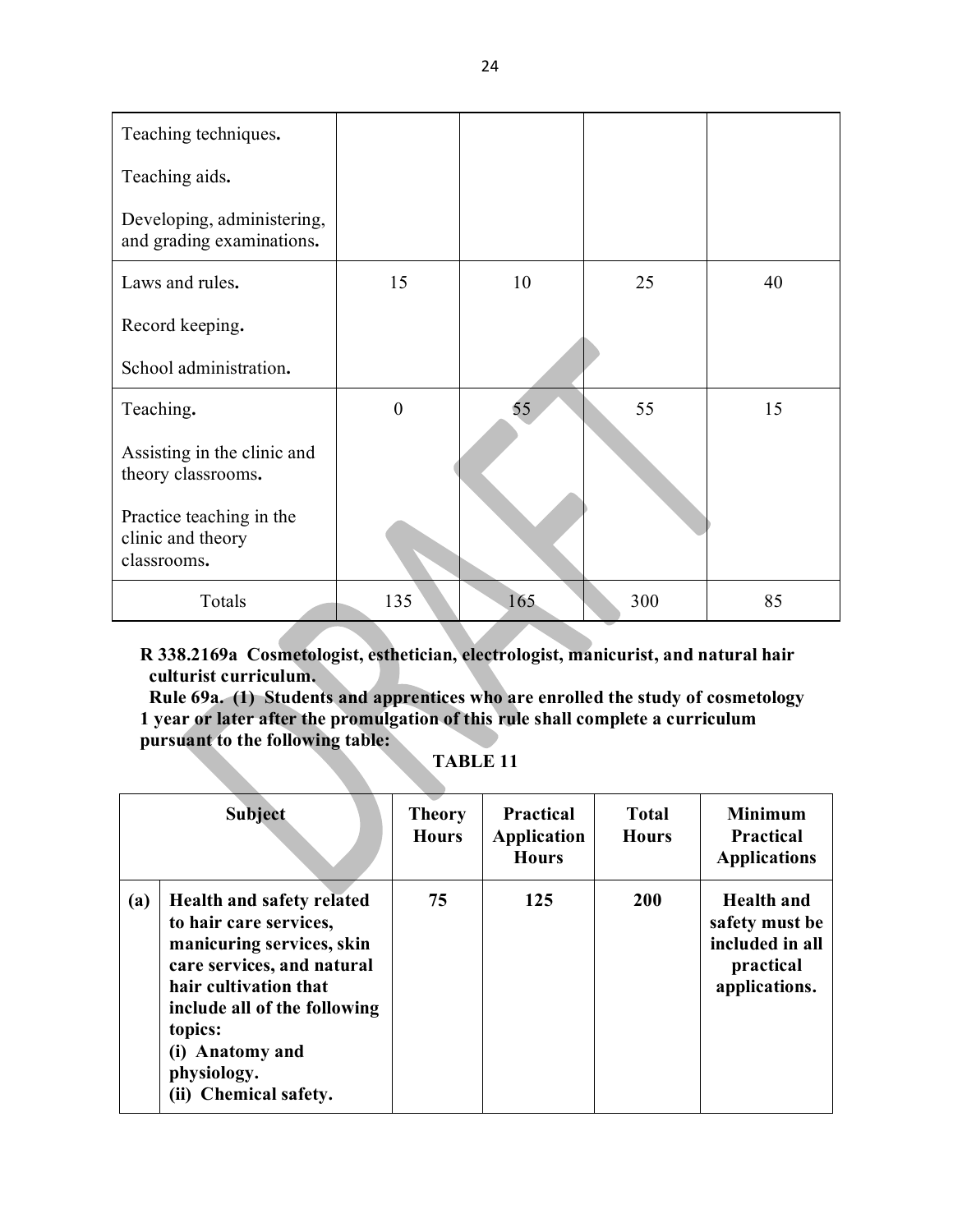|     | (iii) Diseases and<br>disorders.<br>(iv) Laws and rules.<br>(v) Occupational safety.<br>(vi) Personal hygiene.<br>(vii) Sanitation.<br>(viii) Equipment, supply,<br>and tool safety.                                                                                                                                                                                                                                               |     |     |     |     |
|-----|------------------------------------------------------------------------------------------------------------------------------------------------------------------------------------------------------------------------------------------------------------------------------------------------------------------------------------------------------------------------------------------------------------------------------------|-----|-----|-----|-----|
| (b) | Hair care services and<br>natural hair cultivation<br>that include all of the<br>following topics:<br>(i) Arranging.<br>(ii) Artificial Hair.<br>(iii) Bleaching.<br>(iv) Cleansing.<br>(v) Curling.<br>(vi) Cutting.<br>(vii) Coloring and<br>bleaching.<br>(viii) Dressing.<br>(ix) Perming.<br>(x) Relaxing.<br>(xi) Singeing.<br>(xii) Straightening.<br>(xiii) Tinting.<br>(xiv) Waving.<br>(xv) Natural hair<br>cultivation. | 200 | 600 | 800 | 425 |
| (c) | <b>Esthetic services that</b><br>include all of the following<br>topics:<br>(i) Beautifying the skin<br>using cosmetic<br>preparations, chemicals,<br>and liquids, including<br>body wrapping.<br>(ii) Cleansing the skin<br>with hands and<br>equipment.<br>(iii) Temporary hair<br>removal.<br>(iv) Facials, makeup, and<br>eyelashes.                                                                                           | 100 | 150 | 250 | 25  |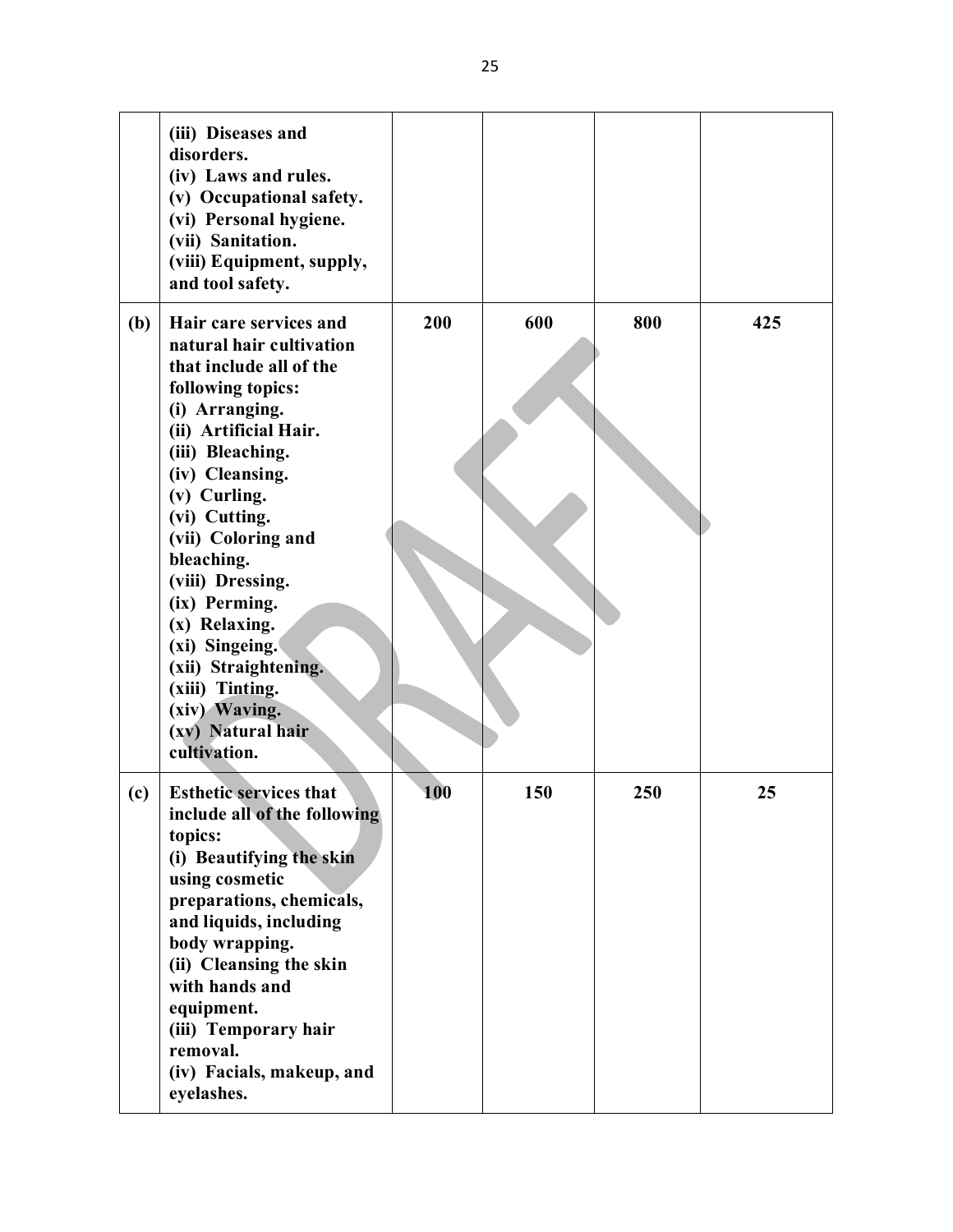| (d) | <b>Manicuring services that</b><br>include all of the<br>following:<br>(i) Artificial nails,<br>extensions, and repairs.<br>(ii) Manicuring.<br>(iii) Pedicuring. | <b>100</b> | <b>150</b> | <b>250</b>  | 25  |
|-----|-------------------------------------------------------------------------------------------------------------------------------------------------------------------|------------|------------|-------------|-----|
|     | <b>Total Hours</b>                                                                                                                                                | 475        | 1025       | <b>1500</b> | 475 |

**(2) Students and apprentices who are enrolled in the study of electrology 1 year or later after the promulgation of this rule shall complete a curriculum pursuant to the following table:** 

|     | <b>Subject</b>                                                                                                                                                                                                                                                                                                                                          | <b>Theory</b><br><b>Hours</b> | <b>Practical</b><br><b>Application</b><br><b>Hours</b> | <b>Total</b><br><b>Hours</b> | <b>Minimum</b><br>Practical<br><b>Applications</b>                                      |
|-----|---------------------------------------------------------------------------------------------------------------------------------------------------------------------------------------------------------------------------------------------------------------------------------------------------------------------------------------------------------|-------------------------------|--------------------------------------------------------|------------------------------|-----------------------------------------------------------------------------------------|
| (a) | Health and safety related<br>to electrology services<br>that include all of the<br>following topics:<br>(i) Anatomy and<br>physiology.<br>(ii) Chemical safety.<br>(iii) Diseases and<br>disorders.<br>(iv) Laws and rules.<br>(v) Occupational safety.<br>(vi) Personal hygiene.<br>(vii) Sanitation.<br>(viii) Equipment, supply,<br>and tool safety. | 50                            | 50                                                     | 100                          | <b>Health</b> and<br>safety must<br>be included<br>in all<br>practical<br>applications. |
| (b) | <b>Electrology services that</b><br>includes the topic of<br>removal of the hair with<br>electricity.                                                                                                                                                                                                                                                   | 125                           | 175                                                    | 300                          | 150                                                                                     |
|     | <b>Total Hours</b>                                                                                                                                                                                                                                                                                                                                      | 175                           | 225                                                    | 400                          | 150                                                                                     |

**TABLE 12**

z.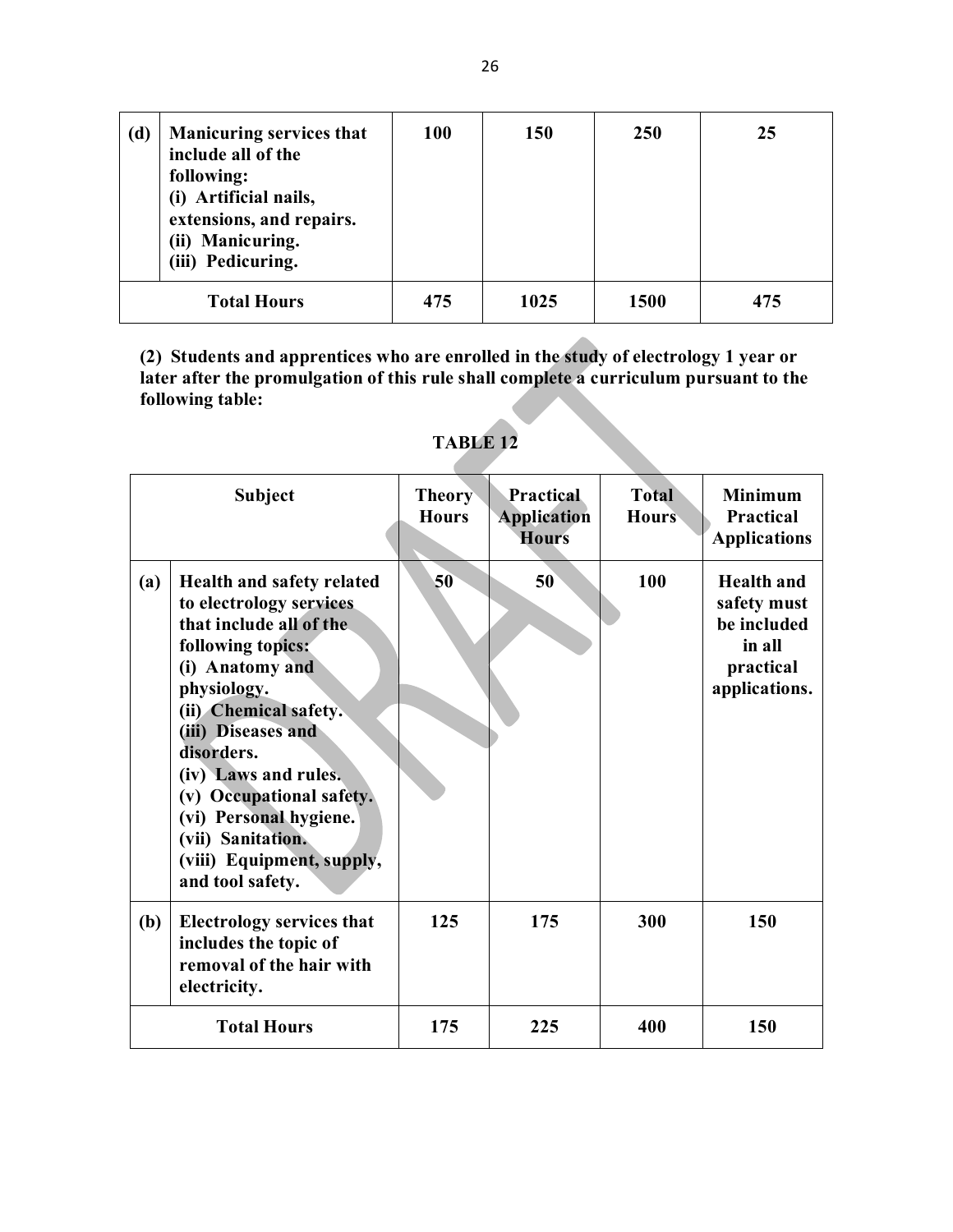**(3) Students and apprentices who are enrolled in the study of esthetics 1 year or later after the promulgation of this rule shall complete a curriculum pursuant to the following table:** 

| <b>Subject</b>                                                                                                                                                                                                                                                                                                                                              | <b>Theory</b><br><b>Hours</b> | Practical<br><b>Application</b><br><b>Hours</b> | <b>Total</b><br><b>Hours</b> | <b>Minimum</b><br><b>Practical</b><br><b>Applications</b>                               |
|-------------------------------------------------------------------------------------------------------------------------------------------------------------------------------------------------------------------------------------------------------------------------------------------------------------------------------------------------------------|-------------------------------|-------------------------------------------------|------------------------------|-----------------------------------------------------------------------------------------|
| (a)<br>Health and safety related<br>to esthetic services that<br>include all of the<br>following topics:<br>(i) Anatomy and<br>physiology.<br>(ii) Chemical safety.<br>(iii) Diseases and<br>disorders.<br>(iv) Laws and rules.<br>(v) Occupational safety.<br>(vi) Personal hygiene.<br>(vii) Sanitation.<br>(viii) Equipment, supply,<br>and tool safety. | 50                            | 50                                              | 100                          | <b>Health</b> and<br>safety must<br>be included<br>in all<br>practical<br>applications. |
| (b)<br><b>Esthetic services that</b><br>include the following<br>topics:<br>(i) Beautifying the skin<br>using cosmetic<br>preparations, chemicals,<br>and liquids, including<br>body wrapping.<br>(ii) Cleansing the skin<br>with hands and<br>equipment.<br>(iii) Temporary hair<br>removal.<br>(iv) Facials, makeup, and<br>eyelashes.                    | 125                           | 175                                             | 300                          | 50                                                                                      |
| <b>Total Hours</b>                                                                                                                                                                                                                                                                                                                                          | 175                           | 225                                             | 400                          | 50                                                                                      |

**TABLE 13**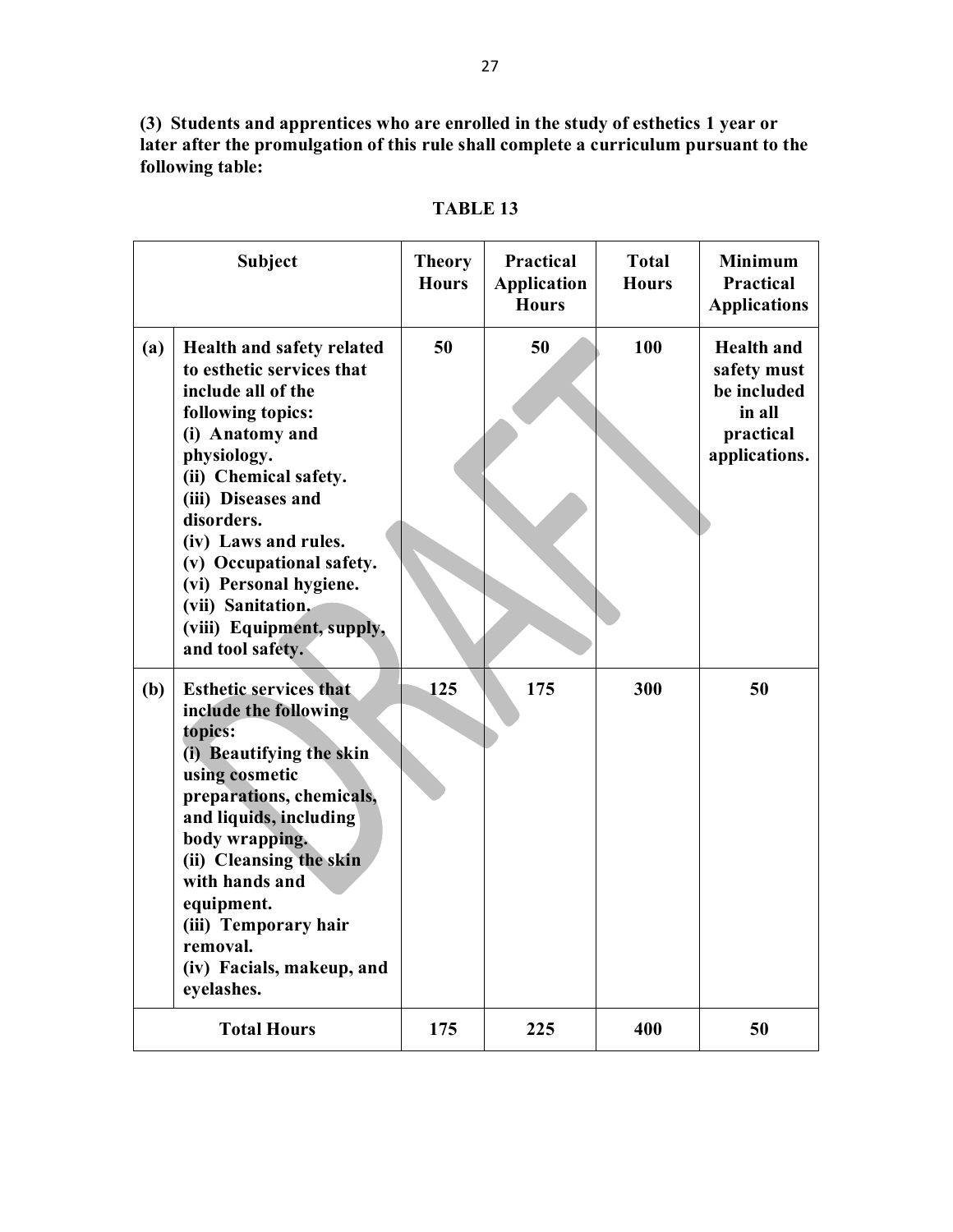**(4) Students and apprentices who are enrolled in the study of manicuring 1 year or later after the promulgation of this rule shall complete a curriculum pursuant to the following table:** 

|            | <b>Subject</b>                                                                                                                                                                                                                                                                                                                                         | <b>Theory</b><br><b>Hours</b> | <b>Practical</b><br><b>Application</b><br><b>Hours</b> | <b>Total</b><br><b>Hours</b> | <b>Minimum</b><br><b>Practical</b><br><b>Applications</b>                               |
|------------|--------------------------------------------------------------------------------------------------------------------------------------------------------------------------------------------------------------------------------------------------------------------------------------------------------------------------------------------------------|-------------------------------|--------------------------------------------------------|------------------------------|-----------------------------------------------------------------------------------------|
| (a)        | Health and safety related<br>to manicuring services<br>that include all of the<br>following topics:<br>(i) Anatomy and<br>physiology.<br>(ii) Chemical safety.<br>(iii) Diseases and<br>disorders.<br>(iv) Laws and rules.<br>(v) Occupational safety.<br>(vi) Personal hygiene.<br>(vii) Sanitation.<br>(viii) Equipment, supply,<br>and tool safety. | 50                            | 50                                                     | 100                          | <b>Health</b> and<br>safety must<br>be included<br>in all<br>practical<br>applications. |
| <b>(b)</b> | <b>Manicuring services that</b><br>include all of the<br>following topics:<br>(i) Artificial nails,<br>extensions, and repairs.<br>(ii) Manicuring.<br>(iii) Pedicuring.                                                                                                                                                                               | 125                           | 175                                                    | 300                          | 50                                                                                      |
|            | <b>Total Hours</b>                                                                                                                                                                                                                                                                                                                                     | 175                           | 225                                                    | 400                          | 50                                                                                      |

**TABLE 14**

**(5) Students and apprentices who are enrolled in the study of natural hair cultivation 1 year or later after the promulgation of this rule shall complete a curriculum pursuant to the following table:**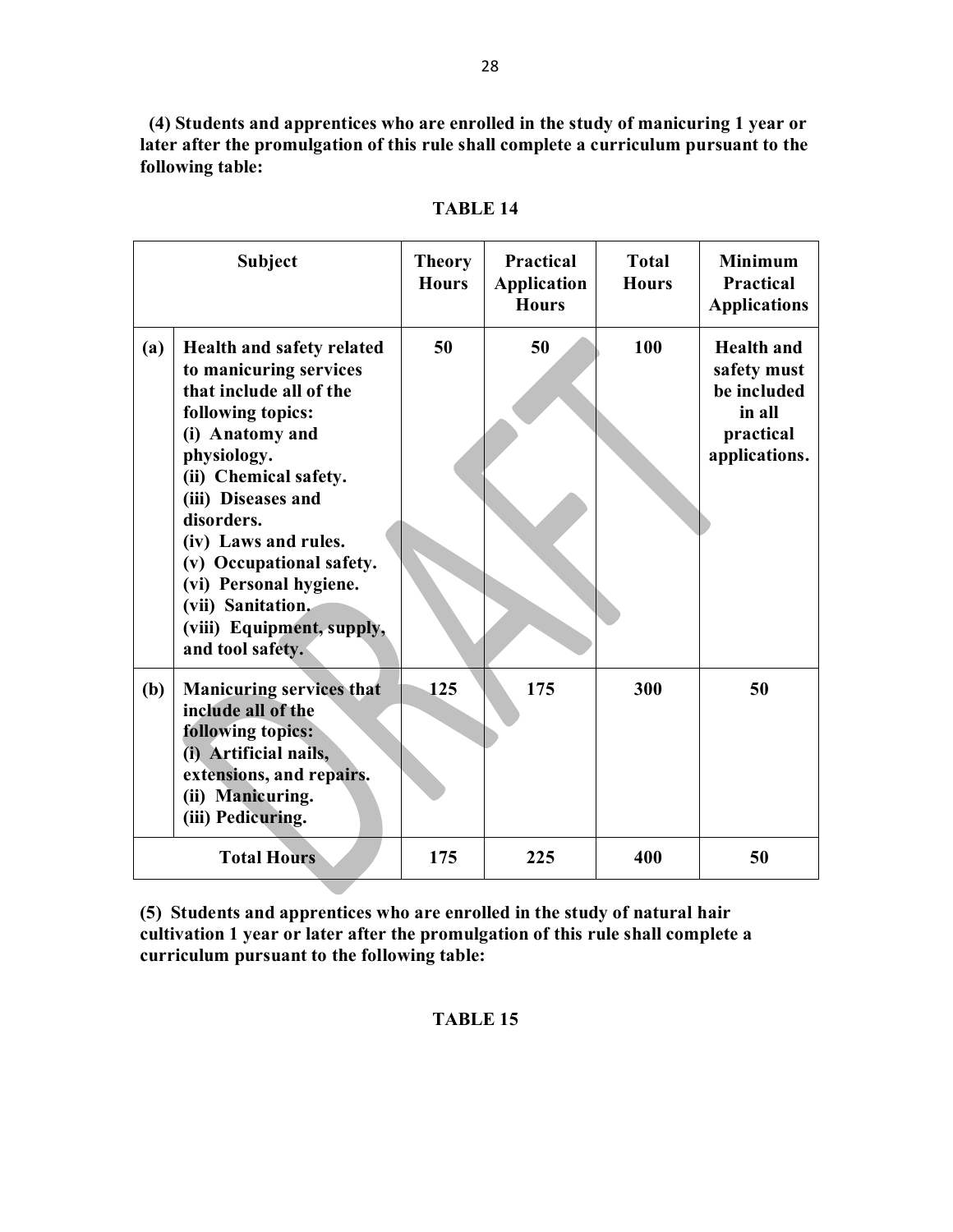|     | <b>Subject</b>                                                                                                                                                                                                                                                                                                                                              | <b>Theory</b><br><b>Hours</b> | <b>Practical</b><br><b>Application</b><br><b>Hours</b> | <b>Total</b><br><b>Hours</b> | <b>Minimum</b><br><b>Practical</b><br><b>Applications</b>                               |
|-----|-------------------------------------------------------------------------------------------------------------------------------------------------------------------------------------------------------------------------------------------------------------------------------------------------------------------------------------------------------------|-------------------------------|--------------------------------------------------------|------------------------------|-----------------------------------------------------------------------------------------|
| (a) | Health and safety related<br>to natural hair cultivation<br>that include all of the<br>following topics:<br>(i) Anatomy and<br>physiology.<br>(ii) Chemical safety.<br>(iii) Diseases and<br>disorders.<br>(iv) Laws and rules.<br>(v) Occupational safety.<br>(vi) Personal hygiene.<br>(vii) Sanitation.<br>(viii) Equipment, supply,<br>and tool safety. | 50                            | 50                                                     | 100                          | <b>Health and</b><br>safety must<br>be included<br>in all<br>practical<br>applications. |
| (b) | <b>Natural hair cultivation</b><br>services that include all of<br>the following topics:<br>(i) Braiding.<br>(ii) Extending.<br>(iii) Locking.<br>(iv) Twisting.<br>(v) Weaving.<br>(vi) Wrapping.                                                                                                                                                          | 125                           | 175                                                    | 300                          | 40                                                                                      |
|     | <b>Total Hours:</b>                                                                                                                                                                                                                                                                                                                                         | 175                           | 225                                                    | 400                          | 40                                                                                      |

**R 338.2169b Cosmetologist instructor and cosmetologist limited instructor curriculum; electrologist instructor, limited electrologist instructor, and limited specialist instructor curriculum.**

 **Rule 69b. (1) Students who are enrolled in the study of cosmetology instructor or cosmetology limited instructor 1 year or later after the promulgation of this rule shall complete a curriculum pursuant to the following table:** 

| <b>TABLE 16</b> |  |
|-----------------|--|
|-----------------|--|

| <b>Subject</b> | <b>Theory</b><br><b>Hours</b> | <b>Practical</b><br>Application<br><b>Hours</b> | <b>Total</b><br><b>Hours</b> | <b>Minimum</b><br><b>Practical</b><br><b>Applications</b> |
|----------------|-------------------------------|-------------------------------------------------|------------------------------|-----------------------------------------------------------|
|----------------|-------------------------------|-------------------------------------------------|------------------------------|-----------------------------------------------------------|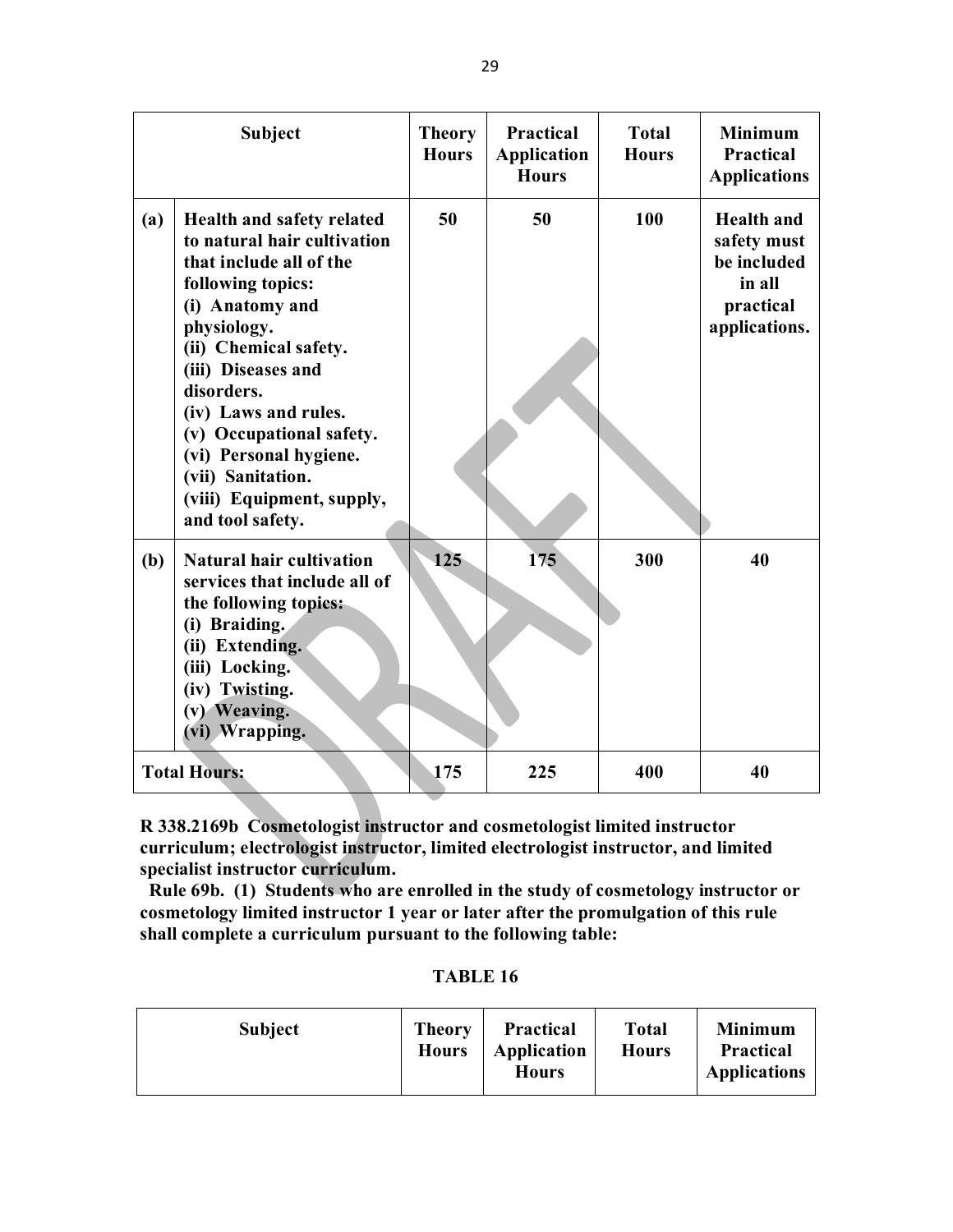| (a) | Orientation and review of<br>the cosmetology<br>curriculum.                                                                                                                                                                                                        | 25       | 50       | 75  | 20       |
|-----|--------------------------------------------------------------------------------------------------------------------------------------------------------------------------------------------------------------------------------------------------------------------|----------|----------|-----|----------|
| (b) | Introduction to teaching.                                                                                                                                                                                                                                          | 30       | $\bf{0}$ | 30  | $\bf{0}$ |
| (c) | <b>Teaching skills that</b><br>include all of the<br>following topics:<br>(i) Course outlining and<br>development.<br>(ii) Lesson planning.<br>(iii) Teaching techniques.<br>(iv) Teaching aids.<br>(v) Developing,<br>administering, and<br>grading examinations. | 80       | 85       | 165 | 20       |
| (d) | <b>Administration skills that</b><br>include all of the<br>following topics:<br>(i) Laws and rules.<br>(ii) Record keeping.<br>(iii) School<br>administration.                                                                                                     | 15       | 10       | 25  | 10       |
| (e) | <b>Teaching theory and</b><br>practical hours that<br>include all of the<br>following topics:<br>(i) Assisting in the clinic<br>and theory classrooms.<br>(ii) Practice teaching in<br>the clinic and theory<br>classrooms.                                        | $\bf{0}$ | 205      | 205 | 40       |
|     | <b>Total Hours:</b>                                                                                                                                                                                                                                                | 150      | 350      | 500 | 90       |

 **(2) Students who are enrolled in the study of electrology instructor, electrology limited instructor, esthetics limited specialist instructor, manicuring limited specialist instructor, or natural hair cultivation limited specialist instructor 1 year or later after the promulgation of this rule shall complete a curriculum pursuant to the following table:**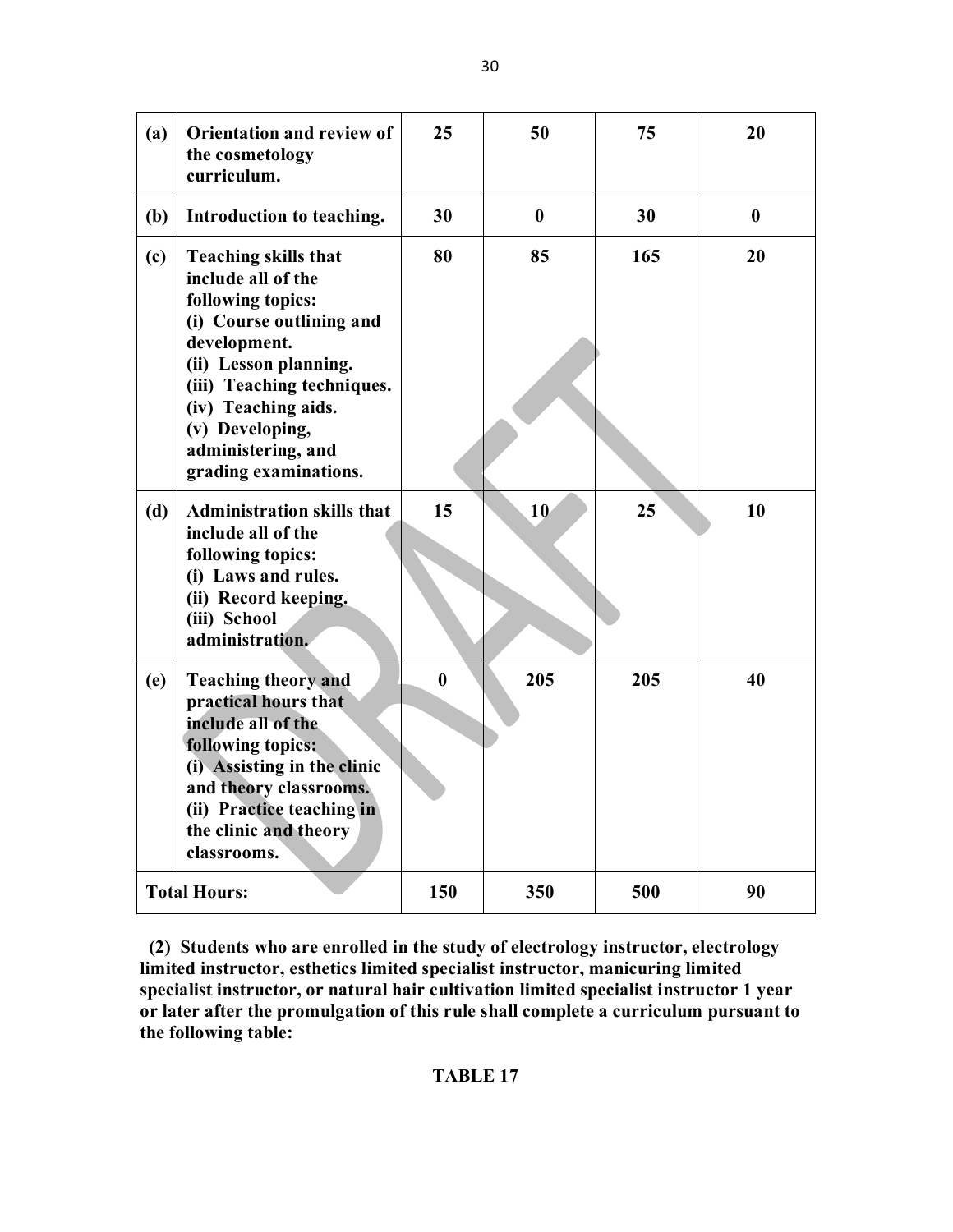| <b>Subject</b> |                                                                                                                                                                                                                                                                                                                                                                                                                                                                                                                                                                                   | <b>Theory</b><br><b>Hours</b> | Practical<br><b>Application</b><br><b>Hours</b> | <b>Total</b><br><b>Hours</b> | <b>Minimum</b><br>Practical<br><b>Applications</b> |
|----------------|-----------------------------------------------------------------------------------------------------------------------------------------------------------------------------------------------------------------------------------------------------------------------------------------------------------------------------------------------------------------------------------------------------------------------------------------------------------------------------------------------------------------------------------------------------------------------------------|-------------------------------|-------------------------------------------------|------------------------------|----------------------------------------------------|
| (a)            | One of the following:<br>(i) For an electrology<br>instructor or<br>electrology limited<br>instructor, orientation<br>and review of the<br>electrology curriculum.<br>(ii) For an esthetics<br>limited specialist<br>instructor, orientation<br>and review of the<br>esthetician curriculum.<br>(iii) For a manicuring<br>limited specialist<br>instructor, orientation<br>and review of the<br>manicuring<br>curriculum.<br>(iv) For a natural hair<br>cultivation limited<br>specialist instructor,<br>orientation and review<br>of the natural hair<br>cultivation curriculum. | 10                            | 15                                              | 25                           | 10                                                 |
| (b)            | <b>Introduction to</b><br>teaching.                                                                                                                                                                                                                                                                                                                                                                                                                                                                                                                                               | 30                            | $\bf{0}$                                        | 30                           | $\boldsymbol{0}$                                   |
| (c)            | <b>Teaching skills that</b><br>include all of the<br>following topics:<br>(i) Course outlining<br>and development.<br>(ii) Lesson planning.<br>(iii) Teaching<br>techniques.<br>(iv) Teaching aids.<br>(v) Developing,<br>administering, and<br>grading examinations.                                                                                                                                                                                                                                                                                                             | 80                            | 85                                              | 165                          | 20                                                 |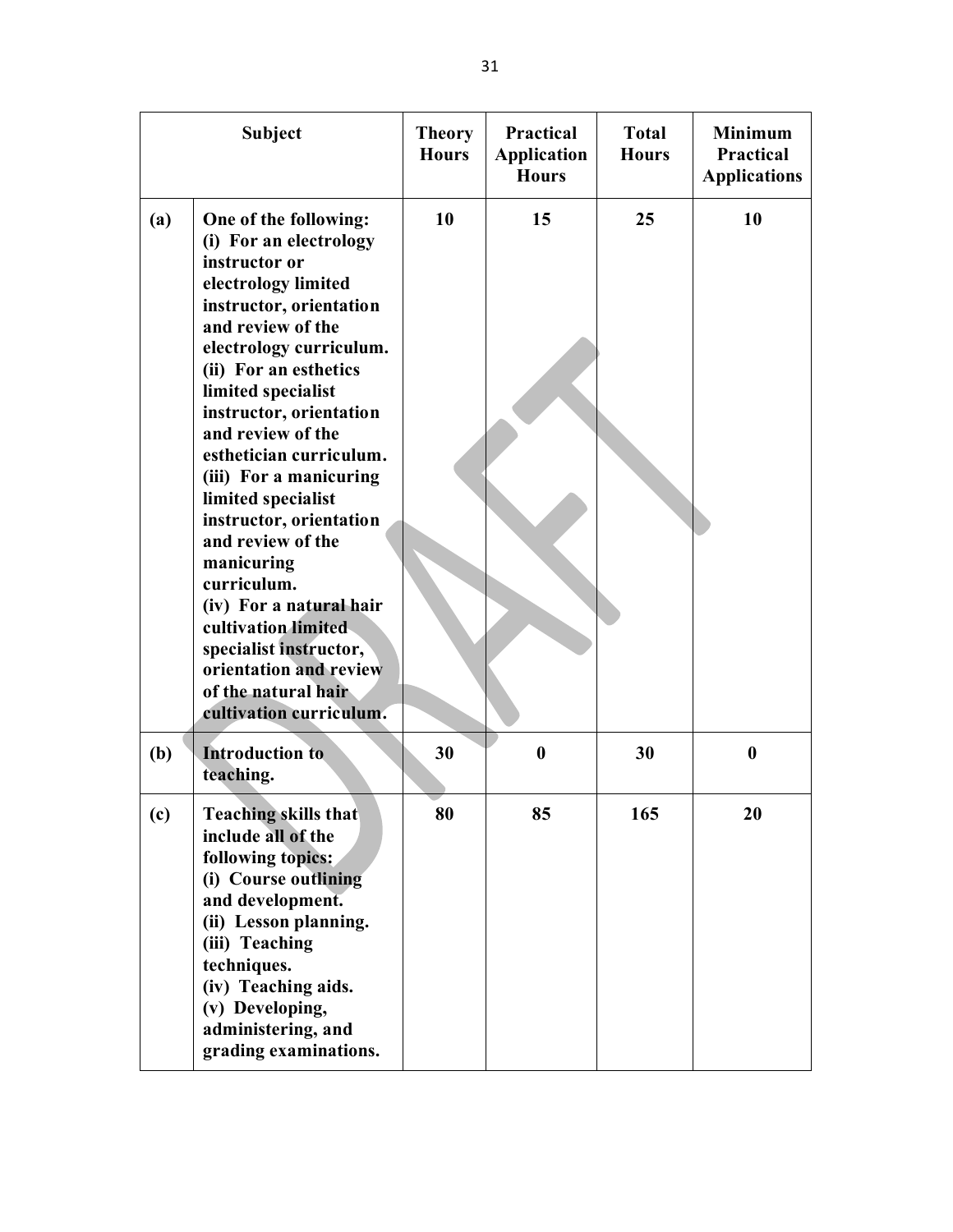| (d) | <b>Administration skills</b><br>that include all of the<br>following topics:<br>(i) Laws and rules.<br>(ii) Record keeping.<br>(iii) School<br>administration.                                                                 | 15           | 10  | 25  | 10 |
|-----|--------------------------------------------------------------------------------------------------------------------------------------------------------------------------------------------------------------------------------|--------------|-----|-----|----|
| (e) | <b>Teaching theory and</b><br>practical hours that<br>include all of the<br>following topics:<br>(i) Assisting in the<br>clinic and theory<br>classrooms.<br>(ii) Practice teaching in<br>the clinic and theory<br>classrooms. | $\mathbf{0}$ | 55  | 55  | 15 |
|     | <b>Total Hours</b>                                                                                                                                                                                                             | 135          | 165 | 300 | 55 |

# PART 7 **5**. HEALTH AND SAFETY

R 338.2171 Establishment and school **requirements**; compliance with codes, rules, and regulations required.

 Rule 71. (1) An owner of an establishment or school shall ensure that the establishment or school have all of the following: **An establishment or school shall have and maintain all of the following:**

(a) An adequate supply of running hot and cold water.

(b) Adequate electrical outlets and wiring to supply all electrical equipment used. **Adequate ventilation to prevent the concentration of chemical vapors and strong odors.**

 (c) Adequate lighting and ventilation in all rooms. **Covered containers for holding used towels, capes, and neck strips.** 

 (d) Floors, walls, and ceilings, which shall be maintained in good condition. **An adequate amount of cleaning, disinfecting, and sterilizing equipment and supplies necessary to meet the sanitation requirements of these rules.** 

 (e) A source of drinking water in an area other than that used to mix chemicals. **The manufacturer-labeled container of each disinfectant and sterilant that is used.** 

 (f) Covered waste containers that are large enough to contain 1 day's accumulation of waste materials.

 **(g) If services are performed that involve fusing hair with an open flame, at least 1 multi-purpose fire extinguisher that is labeled by the manufacturer as suitable for use on class a, b, and c fires. The fire extinguisher must be located within 20 feet of where the open flame is used.** 

32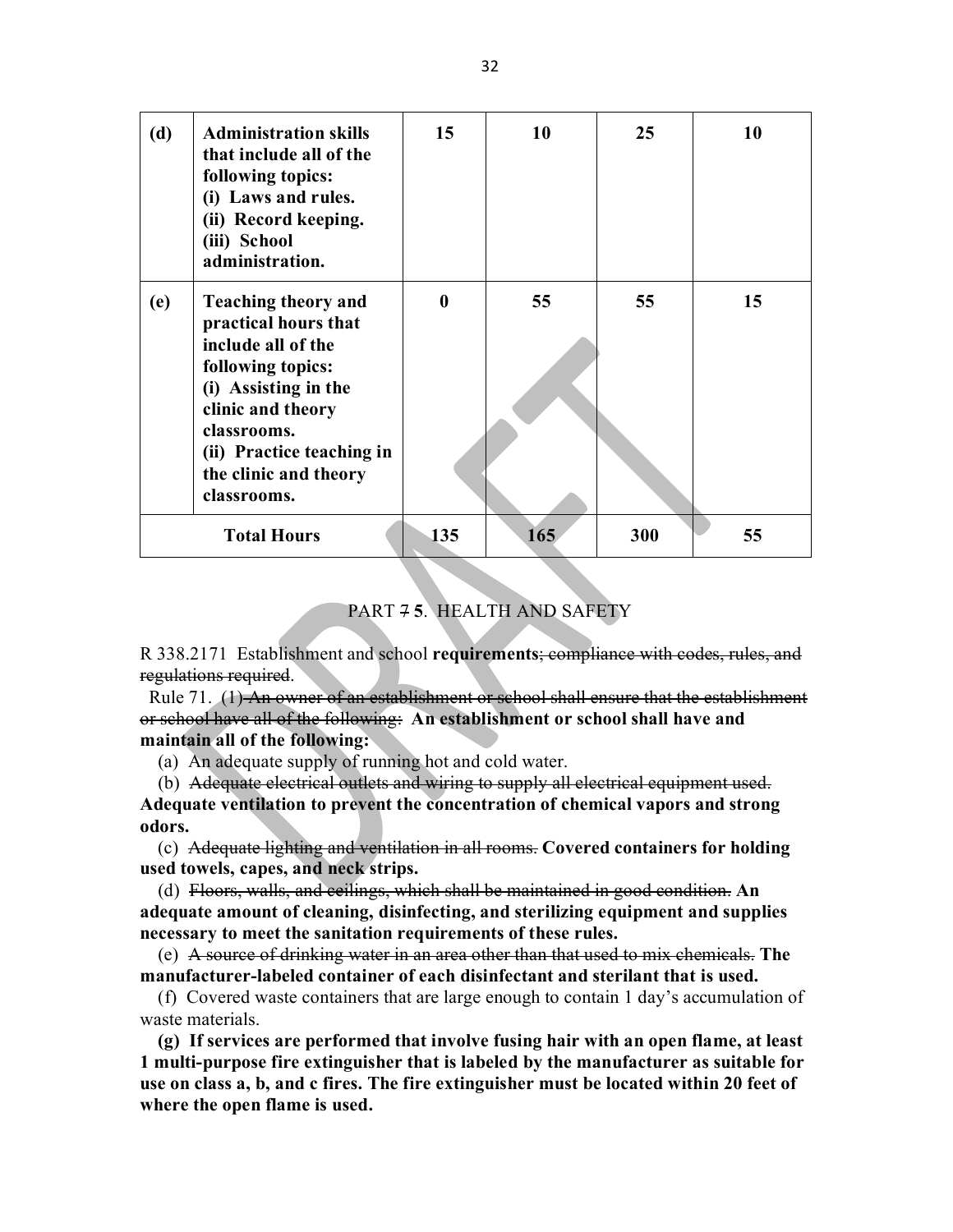**(h) At least one first aid kit that is labeled by the manufacturer as meeting the American National Standards Institute (ANSI) and International Safety Equipment Association (ISEA) American national standard - minimum requirements for workplace first aid kits and supplies. A first aid kit labeled by the manufacturer with a stamp indicating "ANSI/ISEA Z308.1" is considered to have satisfied the requirement of this rule.** 

 **(i) If a chair, bed, table, headrest, or other station is used for providing services to patrons, it must be made of, or covered in, a non-porous material that can be disinfected.** 

 (2) An establishment or school shall comply with all of the following **minimum operational requirements**:

(a) Local building codes. **Maintain all areas in a safe and sanitary condition.** 

 (b) Local and state health rules. **Dispose of vaporous chemical waste materials pursuant to the manufacturer's recommendations.**

 (c) Local fire prevention and fire safety rules. **Disinfect waste containers at least once every 24 hours unless lined with a plastic bag that is disposed of each time the waste container is emptied.** 

 (d) Applicable industrial, occupational, safety, and health regulations. **Dispose of all single-use tools and supplies after use on a patron.**

 **(e) Store clean tools and supplies in covered containers and separate from used tools and supplies.**

 **(f) Dispose towels, capes, and neck strips used on a patron in a container for used items.** 

 **(g) All waste materials including, but not limited to, hair clippings, paper, tissue, and single-use tools shall be disposed of in a covered waste container.**

 **(3) An establishment providing hair care services shall have a shampoo bowl equipped with hot and cold running water.** 

 **(4) An establishment providing pedicuring services shall have a pedicuring basin.**

**R 338.2171a Disinfecting and sterilizing requirements; non-electrical and electrical tools; towels, capes, and neck strips; chairs, headrests, tables, and beds; semi-solid substances; pedicuring basins; shampoo bowls, dusters and brushes.**

 **Rule 71a. (1) Unless otherwise provided under this rule, all non-electrical tools that are not disposed must be disinfected after each use on a patron in the following sequential manner:**

 **(a) Remove all visible debris.**

 **(b) Disinfect using either of the following methods:**

 **(i) Full immersion in a wet-sanitizer for not less than 10 minutes or the period recommended by the manufacturer of the disinfectant.** 

 **(ii) Scrubbing all surfaces with a disinfectant wipe or a disinfectant spray and clean towel.** 

 **(c) Fully dry by air or with a clean towel.** 

 **(2) Unless otherwise provided under this rule, all removeable parts of an electrical tool must be disinfected after each use on a patron in the following sequential manner:**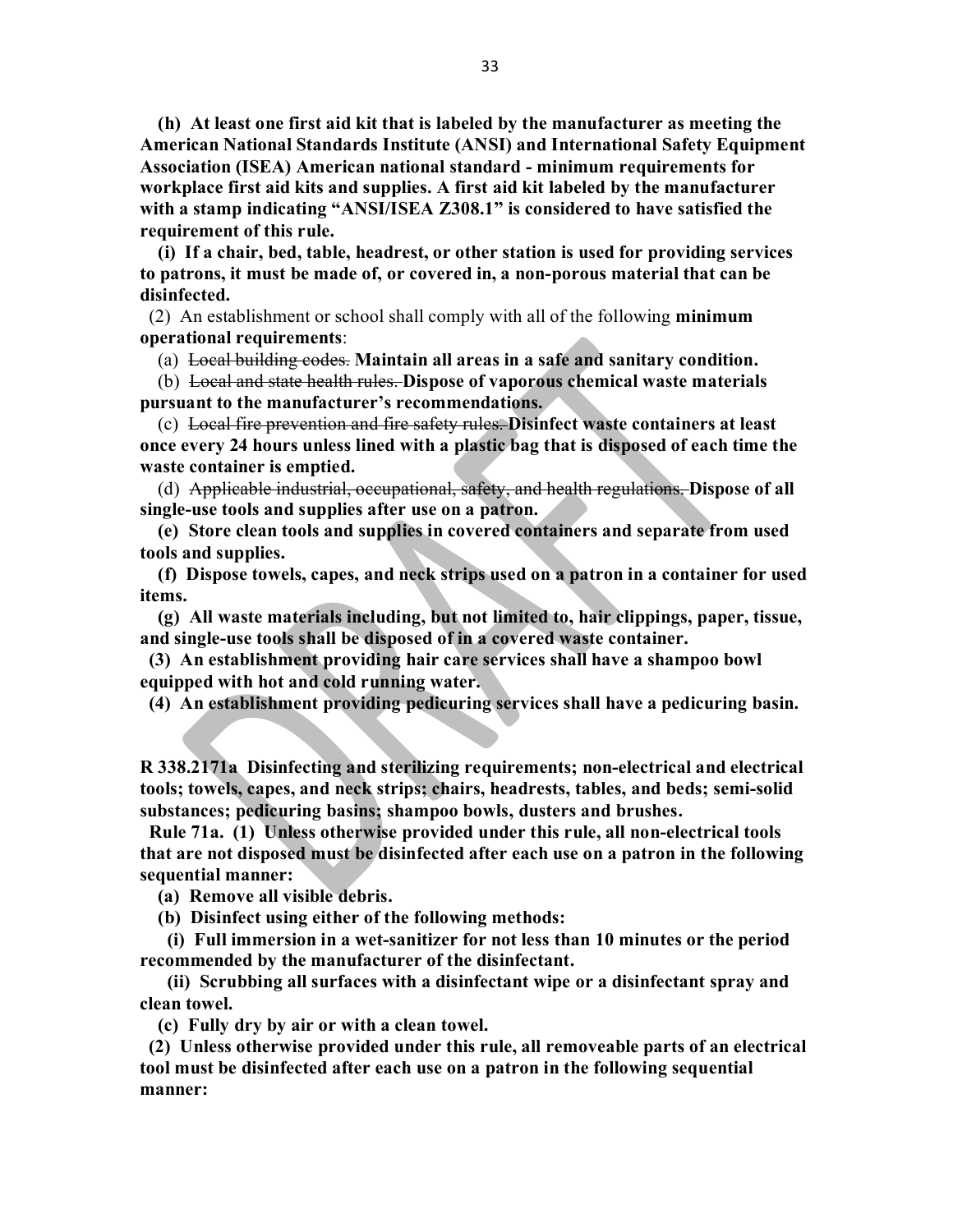**(a) Remove all visible debris.**

 **(b) Disinfect using either of the following methods:**

 **(i) Full immersion in a wet-sanitizer for not less than 10 minutes or the period recommended by the manufacturer of the disinfectant.**

 **(ii) Scrubbing all surfaces with a disinfectant wipe or a disinfectant spray and clean towel.** 

 **(c) Fully dry by air or with a clean towel before storing in a clean place such as a stand, hook, or on a clean towel covered by a clean towel. Electrical items with a cord shall not be stored in a container used for storing other clean items.** 

 **(3) Tools and supplies that go beneath the top layer of the skin must be sterilized after each use in the following sequential manner:**

 **(a) Remove all visible debris.**

 **(b) Sterilize using either of the following methods:**

 **(i) Full immersion in a liquid sterilant for not less than 10 minutes or the period recommended by the manufacturer of the sterilant.**

 **(ii) Sterilization in an autoclave pursuant to the autoclave manufacturer's instructions.**

 **(4) Towels, capes, and neck strips must be machine washed with a detergent in water of not less than 160 degrees Fahrenheit for not less than 25 minutes during a wash and rinse cycle. The following exceptions and presumption apply to this subrule:**

 **(a) A detergent registered as a disinfectant with the EPA is not required.** 

 **(b) Machine washing is not required for plastic or nylon capes that are disinfected after each use by scrubbing all surfaces using a disinfectant wipe or a disinfect spray and clean towel.**

 **(c) Towels, capes, and neck strips laundered through commercial laundry services are presumed to satisfy the requirements of this subrule.** 

 **(5) Chairs, headrests, tables, beds, and other stations that come in direct contact with a patron's skin must be disinfected after use on a patron in the following sequential manner:**

 **(a) Remove all visible debris.**

 **(b) Scrub all surfaces with a disinfectant wipe or a disinfectant spray and clean towel.**

 **(6) All semi-solid substances, including, but not limited to, waxes, creams, lotions, oils, and powders must be stored in a covered container and removed by using a clean spatula or single-use spatula that is disposed after use on a patron unless it is dispensed from a shaker dispenser that prevents contact with the skin.** 

 **(7) After each use, a basin used by a patron for pedicuring services must be disinfected in the following sequential manner:**

 **(a) Drain all water from the basin.** 

 **(b) Remove all visible debris.** 

 **(c) Circulate a disinfectant in the basin for not less than 10 minutes or the period recommended by the manufacturer of the disinfectant.**

 **(d) Drain, rinse, and fully dry by air or with a clean towel.** 

 **(e) If the basin contains a screen or other removable parts, the screen and removeable parts must be disinfected in the following sequential manner:**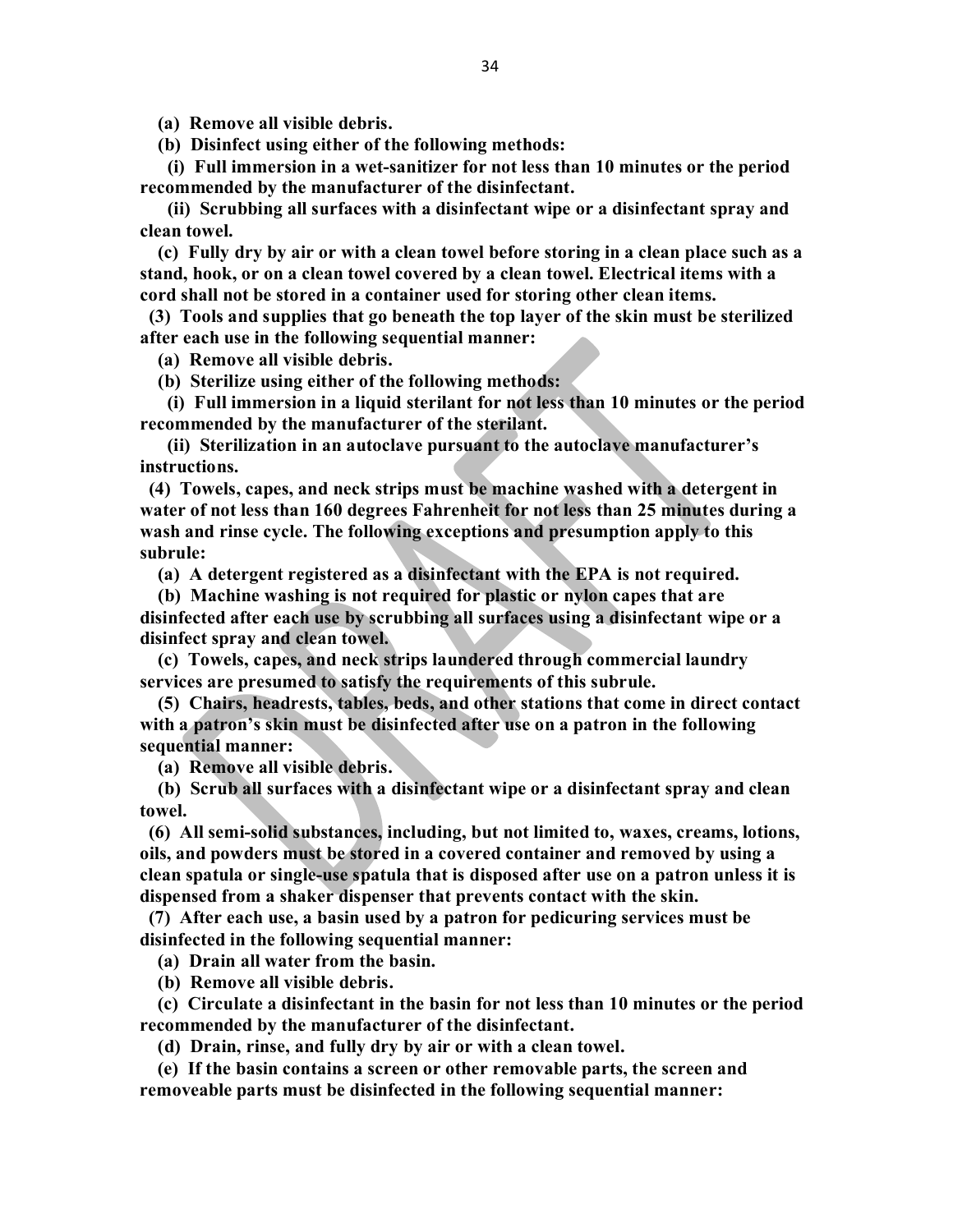**(i) Remove all visible debris.**

 **(ii) Disinfect using either of the following methods:**

 **(A) Full immersion in a wet sanitizer for not less than 10 minutes or the period recommended by the manufacturer of the disinfectant.**

 **(B) Scrubbing all surfaces with a disinfectant wipe or a disinfectant spray and clean towel.** 

 **(iii) Rinse with water and fully dry by air or with a clean towel.** 

 **(8) A basin that uses a liner that is disposed of after each use by a patron and that prevents water and skin from contacting the basin is not required to be disinfected pursuant to subrule (7) of this rule. However, a screen and any other removable parts that contact the water or skin must be disinfected pursuant to subrule (7) of this rule.** 

 **(9) Shampoo bowls must be disinfected after each use in the following sequential manner:**

 **(a) Remove all visible debris.**

 **(b) Scrub all surfaces with a disinfectant wipe or disinfectant spray and clean towel.**

 **(10) Neck and nail dusters and other brushes not included under subrule (11) of this rule must be disinfected after each use in the following sequential manner:**

 **(a) Remove all visible debris.**

 **(b) Immerse in a wet sanitizer for not less than 10 minutes or the period recommended by the manufacturer of the disinfectant.**

 **(11) Natural fiber, facial, acrylic, gel, nail-art, and makeup brushes must be cleaned after each use in the following sequential manner:**

 **(a) Remove all visible debris.**

 **(b) Fully immerse in a wet-sanitizer for at least 10 minutes or the period recommended by the manufacturer of the disinfectant.** 

**R 338.2171b Patron protection.**

**Rule 71b. A licensee, student, or apprentice shall satisfy all of the following:** 

 **(a) Ensure his or her attire and hands are kept sanitary.** 

 **(b) Apply antiseptic to his or her hands before performing electrology, manicuring, or skin care services.**

 **(c) Clean tools, equipment, and supplies that are not disposed after each use on a patron pursuant to R 338.2171a.**

 **(d) Store clean tools and supplies in covered containers and separate from used tools and supplies.**

 **(e) Use clean tools, equipment, and supplies on patrons.** 

 **(f) Dispose of all single-use tools and supplies after each use on a patron.** 

 **(g) Once hair care services are completed on a patron, remove any hair clippings from the floor.** 

**R 338.2171c Mobile salon services performed in a self-contained or other device that is moved, towed, or transported from 1 location to another.** 

 **Rule 71c. In addition to complying with all health and safety requirements in these rules, a mobile salon that is a self-contained vehicle or other device that is moved,**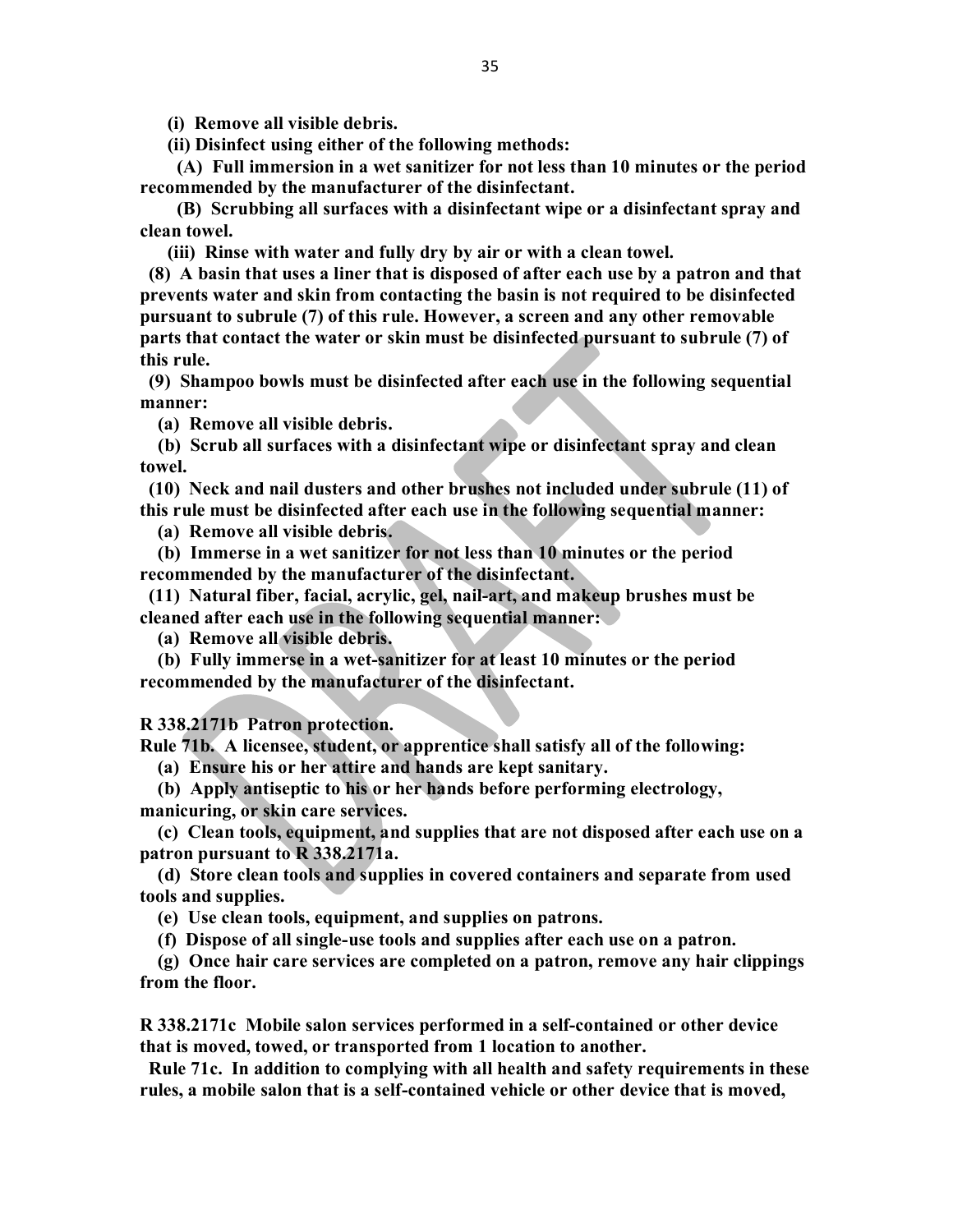**towed, or transported from 1 location to another must comply with all of the following:**

 **(a) It shall not be used as a residence or for any purpose other than providing cosmetology services.**

 **(b) All furniture must be anchored to the unit.**

 **(c) It shall have a functioning restroom, including a self-contained, flush toilet with holding tank.**

 **(d) It shall have a water heater that provides fresh, hot water continuously and on demand.**

 **(e) All chemicals must be stored in cabinets with secured safety latches in an area apart from customer service areas.**

 **(f) All services rendered within the mobile salon must done in compliance with all local, state, and federal laws and regulations where the services are provided.**

 **(g) It shall be parked in a safe, accessible, and legal parking spot when rendering services. A ramp or lift must be provided for access if providing services for a disabled individual.** 

 **(h) No cosmetology services shall be performed while the mobile salon is moving.**

R 338.2173 Practice areas; chairs and work stations; sinks, tubs, spas, showers, baths, and shampoo bowls. **Rescinded.**

 Rule 73. (1) The licensee or owner of an establishment or school shall keep the establishment or school clean, safe, and sanitary at all times, disposing of temporary waste materials, including, but not limited to, hair clippings, paper, and tissues, after servicing a patron.

(2) The licensee or owner of an establishment or school shall keep chairs and work station surfaces clean and sanitary at all times, covering the headrest of a patron chair and the working surface of any table or chair with fresh, clean paper, linen, or cloth before the chair or table is used.

 (3) The licensee or owner of an establishment or school shall keep sinks, tubs, spas, showers, baths, and shampoo bowls clean and sanitary at all times and shall thoroughly cleanse and sanitize sinks, tubs, spas, showers, baths, and shampoo bowls immediately after each use.

R 338.2176 Equipment, tools, implements, and supplies; dryer hoods; removable parts of certain equipment; electrical equipment. **Rescinded.**

 Rule 76. (1) The licensee or owner of an establishment or school shall keep all equipment, tools, implements, and supplies, including all of the following, clean and sanitary at all times**.**, and if the equipment, tools, implements, or supplies are intended for use on more than 1 patron, then the licensee or owner shall sanitize the equipment, tools, implements, or supplies pursuant to rules promulgated by the department:

- (a) Combs.
- (b) Brushes.
- (c) Rollers.
- $-d$ ) Rods.
- (e) Clips.
- (f) Hair nets.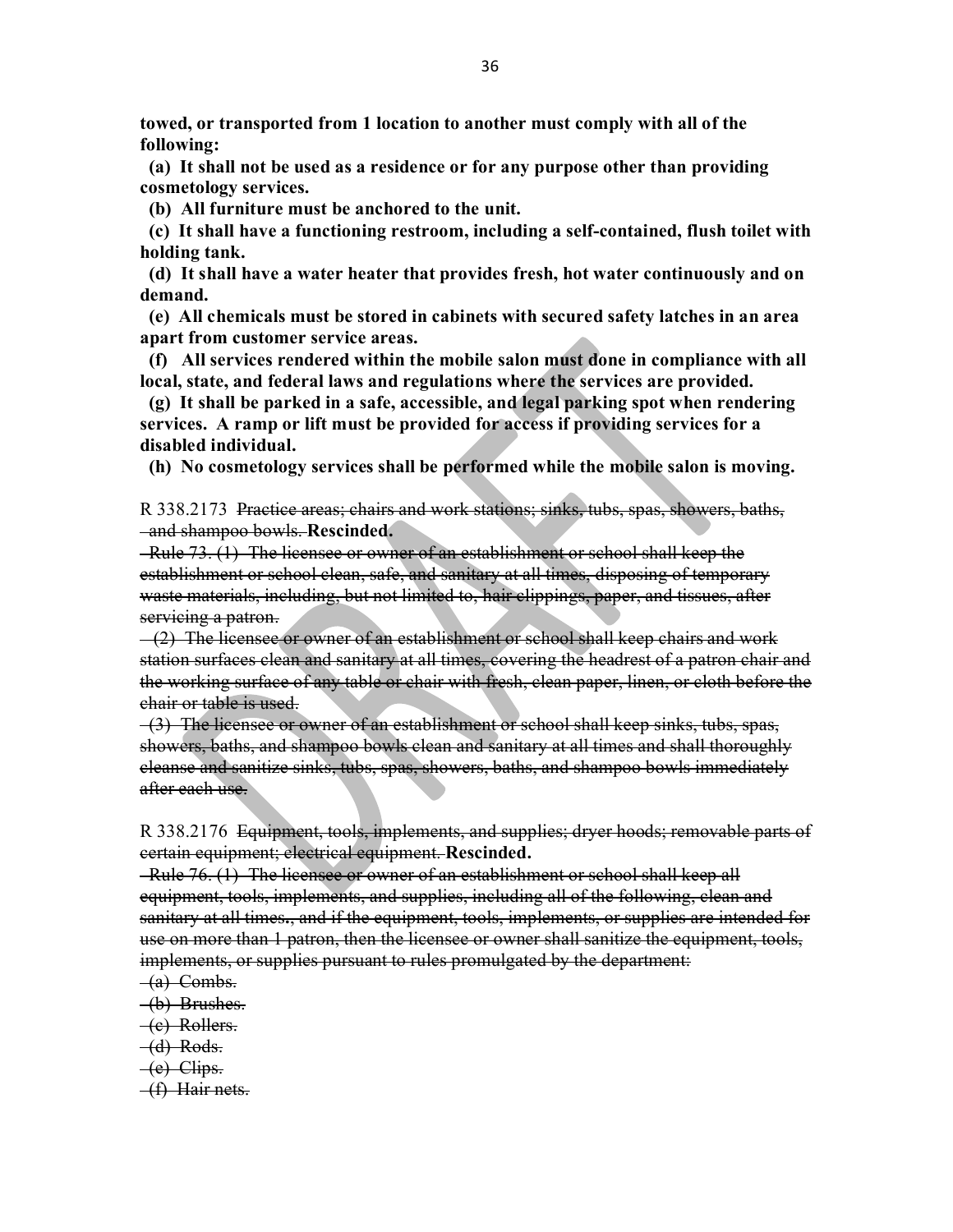$(g)$  Razors.

(h) Shears.

(i) Hair pins.

(j) Hair coverings.

(k) Nippers.

(l) Pushers.

(m) Extractors.

(n) Electrodes.

(2) The licensee or owner of an establishment or school shall ensure all of the following:

(a) Dryer hoods are clean and sanitary.

 (b) Removable parts of equipment designed to touch the skin, hair, or nails shall be removed and sanitized according to rules promulgated by the department.

(c) The main body of electrical equipment is clean and sanitary.

 (d) Electrical equipment and apparatus is used and maintained in accordance with the manufacturer's recommendations.

R 338.2178 Creams and other semisolid substances; fluids and powders; reactive chemical supplies. **Rescinded.**

Rule 78. (1) The licensee or owner of an establishment or school shall ensure all of the following:

 (a) Creams and other semisolid substances shall be removed from containers with clean sanitary spatulas and shall be covered when not in use.

 (b) Fluids and powders used on a patron are dispensed from a bottle or shaker-type dispenser.

 $-(c)$  Reactive chemical supplies are used in accordance with the manufacturer's recommendations.

R 338.2179 Capes and hair cloths; towels and linens. **Rescinded.**

 Rule 79. (1) The licensee shall place a clean towel, neck strip, or other protection around the patron's neck when using a cape or hair cloth on a patron, to prevent the cape or hair cloth from touching the skin.

 (2) The licensee or owner of an establishment or school shall ensure all of the following:

 $-(A)$  A towel or linen is laundered after being used on a patron.

(B) Clean towels and linens are stored in a closed cabinet or drawer.

(C) Soiled towels and linens are stored in a covered container until laundered.

R 338.2179a Sanitizing procedures generally. **Rescinded.** 

Rule 79a. (1) The licensee or owner of an establishment or school shall sanitize equipment, tools, implements and supplies that will not be damaged by immersion in water using all of the following steps:

(a) Thoroughly washing in a detergent solution.

(b) Rinsing in clean water.

 (c) Completely immersing in a wet sanitizer for the period of time recommended by the manufacturer of the disinfectant used.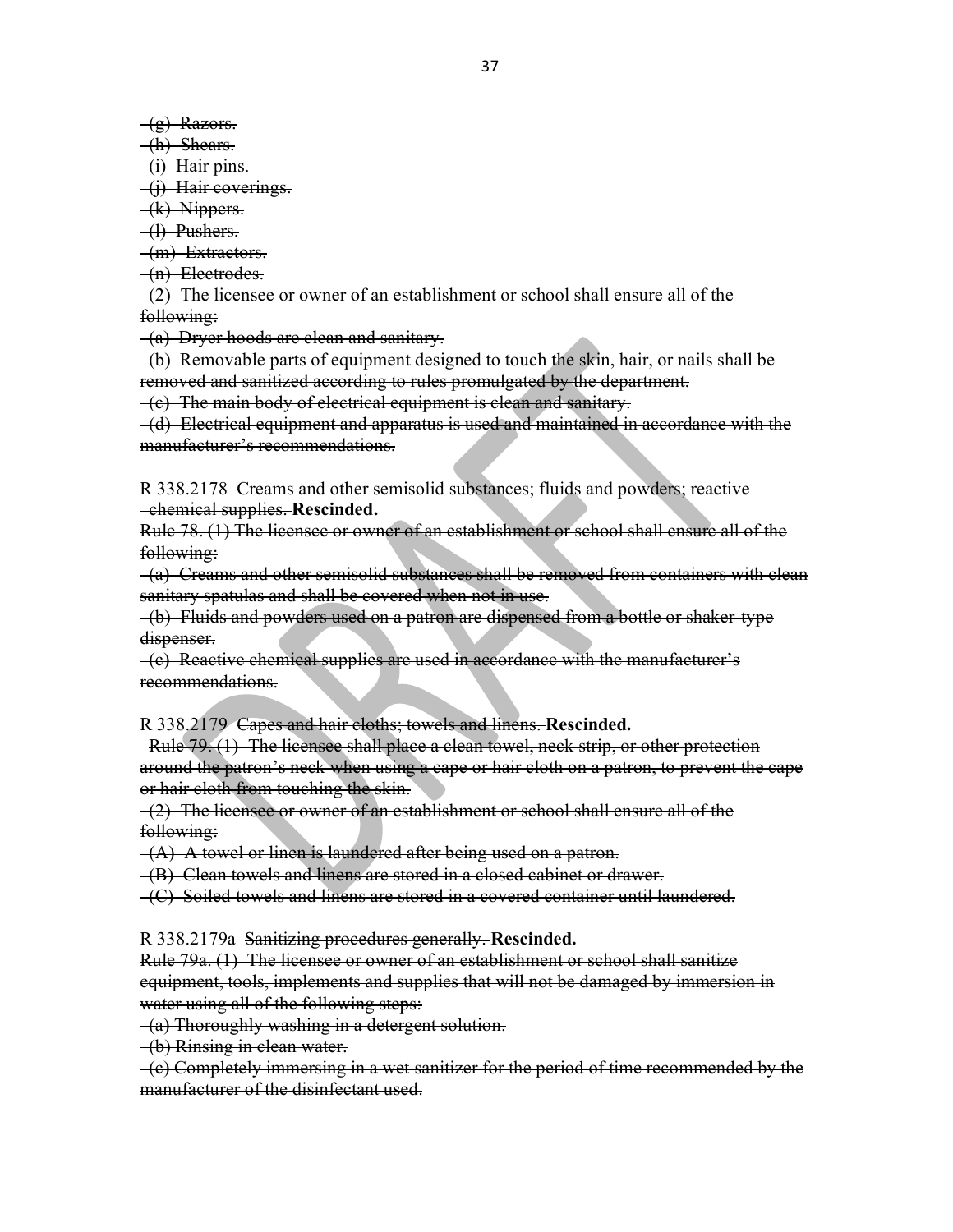(d) Rinsing in clean water and allowing to air dry.

 (2) The licensee or owner of an establishment or school shall sanitize other equipment, tools, implements, and supplies by wiping with a disinfectant solution.

 (3) The licensee or owner of an establishment or school shall sanitize sharp-edged tools, including the blades of electrical clippers, by wiping with a 70% alcohol solution after each use.

 (4) The licensee or owner of an establishment or school shall ensure that, after sanitization, the equipment, tools, implements, and supplies are put in a dry sanitizer, closed cabinet or drawer, or covered container.

R 338.2179b Personal hygiene. **Rescinded.**

Rule 79b. (1) A licensee shall do all of the following:

(a) Keep attire clean and sanitary when services are being rendered.

(b) Wash his or her hands immediately before and after serving each patron.

 (c) Apply antiseptic after washing his or her hands when manicuring or electrology services are to be performed.

 (d) Request that a patron for manicure services wash his or her hands before beginning the service.

R 338.2179c Manicuring implements and work tables. **Rescinded.**

Rule 79c. (1) A licensee or owner shall ensure all of the following:

(a) Manicuring implements are kept in a jar-type wet sanitizer.

 (b) Manicuring tables are clean and sanitary at all times and tables are wiped with a disinfectant solution before each use.

 (c) Porous materials, that cannot be sanitized, including, but not limited to, abrasive boards/blocks/buffers, orangewood sticks, or pumice stones, are used on only 1 patron. (d) Vaporous chemical waste materials are disposed of by placing the materials in an airtight, covered waste container.

 $-(2)$  The owner of an establishment or school shall ensure that there is adequate ventilation or filtration to prevent the concentration of chemical vapors and strong odors.

R 338.2179d Electrology sanitation and sterilization procedures. **Rescinded.**

 Rule 79d. (1) For electrology services, a licensee shall use only the following sterile equipment:

(a) Tweezers.

(b) Scissors.

(c) Needles.

(d) Needle holder tips.

(e) Probes.

(f) Removable needle caps.

 (2) After using equipment on a patron, a licensee shall sanitize the equipment specified in subrule (1) of this rule utilizing all of the following steps:

 (a) Soaking in liquid, protein-dissolving enzyme detergent for the period of time recommended by the manufacturer of the enzyme detergent used or thoroughly soaking in a soap and water solution for not less than 20 minutes.

(b) Rinsing in clean water and drying with sanitary paper towels.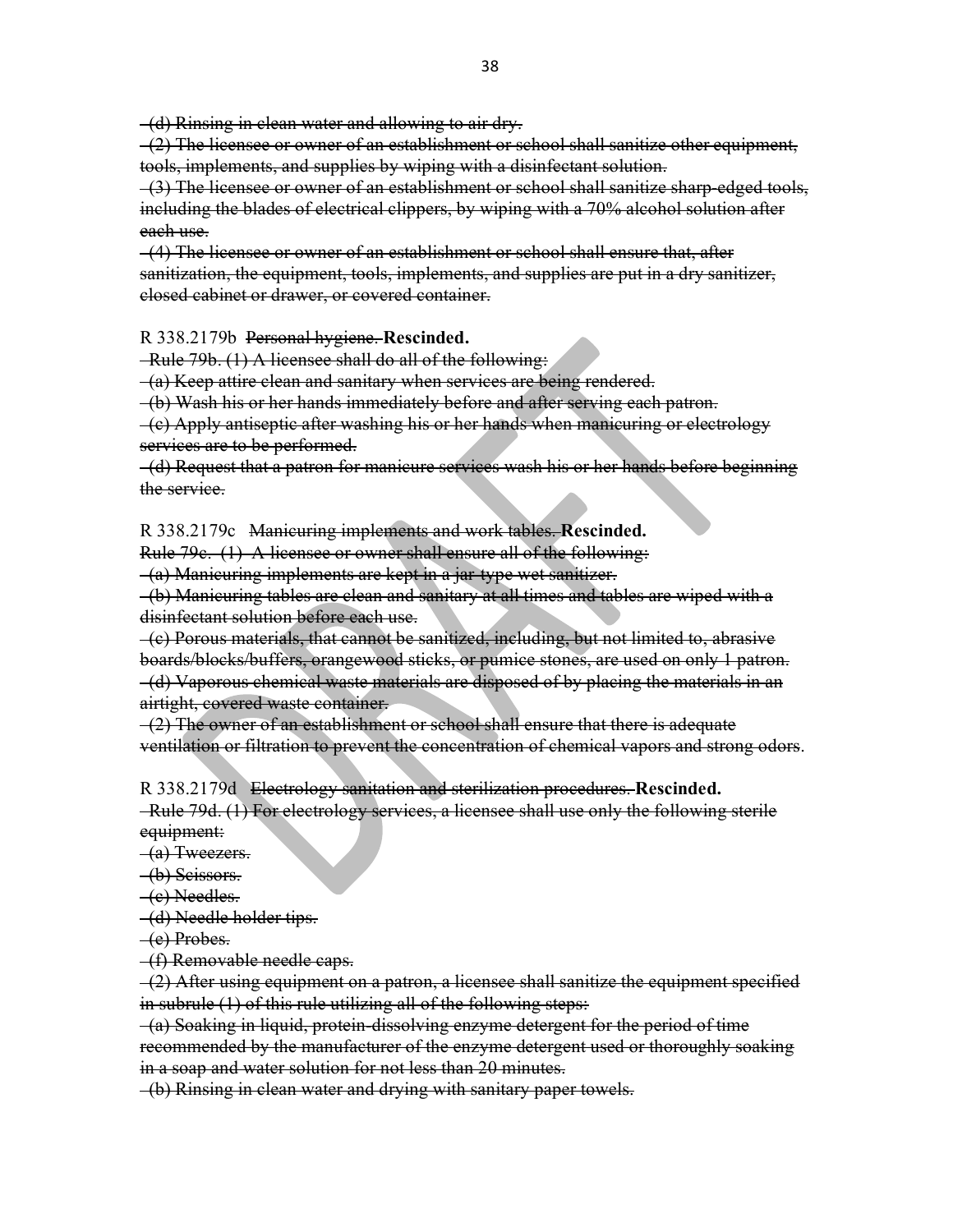(c) Placing in an ultrasonic cleaner for not less than 5 minutes or wiping with 70% alcohol.

(d) Rerinsing in clean water and drying with sanitary paper towels.

 (3) After equipment is sanitized, a student, apprentice, or licensee shall sterilize the items specified in subrule (1) of this rule by placing the items in an autoclave or dry heat sterilizer for the period of time recommended by the manufacturer of the autoclave or dry heat sterilizer.

 (4) After sterilizing all nonprepackaged equipment, a licensee shall wrap or package the tools, implements, and supplies.

 (5) A licensee shall keep all sterilized equipment in a dry sanitizer, closed cabinet or drawer, or covered container.

(6) A licensee shall properly discard disposable needles after being used on a patron.

R 338.2179f Open flame fusing. **Rescinded.**

 Rule 79f. If a cosmetologist or natural hair culturist fuses hair using an open flame, then the owner or practitioner of the establishment or school shall ensure that a minimum of 1 abc-type fire extinguisher is located not more than 20 feet from the work station.

R 338.2179g Student, apprentice, and licensee; prohibitions.

 Rule 79g. (1) A student, apprentice, or licensee shall not do any of the following, and a licensee shall not allow another to do any of the following:

(a) Use or possess methyl methacrylate monomers.

 (b) Abrade, roughen, buff, or file the nail plate to the extent that the nail bed is exposed or that deeply filed trenches or ridges in the nail plate are created.

(c) Use a nail white pencil.

(d) Use lump alum or a styptic pencil to stop bleeding.

(e) Carry any equipment, tools, implements, or supplies in the pocket of a uniform.

 (f) Use the same powder puffs, makeup brushes, or cosmetic pencils on more than 1 patron.

 (g) Use an ultraviolet ray electrical sanitizer **to disinfect or sterilize items. However, items that were disinfected or sterilized pursuant to R 338.2171a may be stored in an ultraviolet ray electrical sanitizer** unless the items placed in the sanitizer have been sanitized according to the rules promulgated by the department.

(h) Use or possess a blade in the practice of manicuring or pedicuring.

 (i) Provide services that require a license without posting a current, unexpired, and valid license or permit for that person in the establishment where cosmetology services are being rendered. **Perform services that are limited to the scope of practice of a licensed health profession regulated under article 15 of the public health code, 1978 PA 368, MCL 333.16101 to 333.18838, unless he or she is performing a service that is delegated to him or her under section 16215 of the public health code, 1978 PA 368, MCL 333.16215.**

 (j) Fail to provide proof of identity with a picture I.D. or alternative acceptable to the department at the time of an inspection, if requested by a department representative performing an inspection of the licensed establishment.

 **(k) Allow a member of the public to drink from a water source used for mixing chemicals.**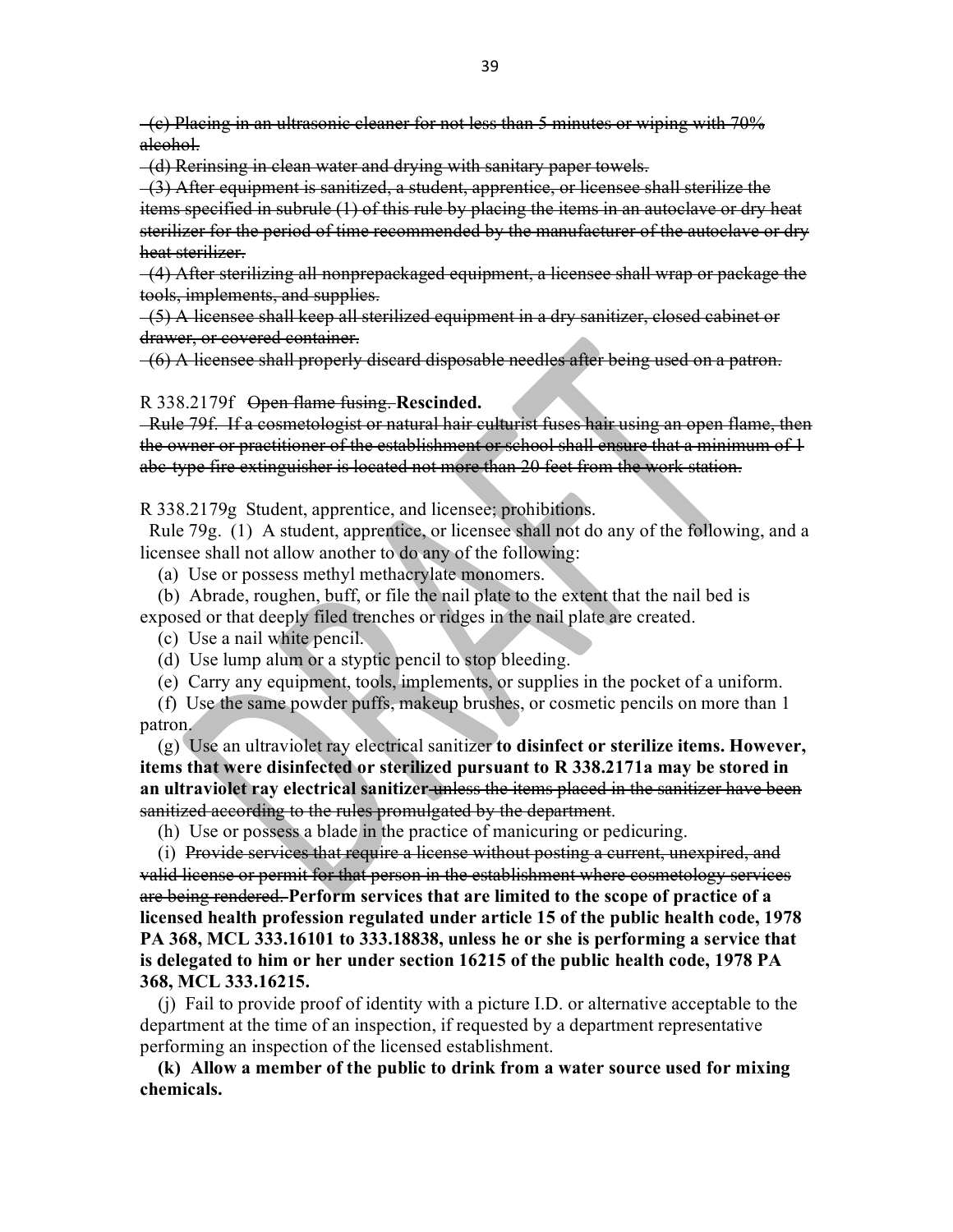(2) An aesthetician **esthetician** shall not use razors, scissors, or clippers on the face or head **scalp** of a patron.

 (3) A natural hair cultivation student, apprentice, or practitioner shall not use reactive chemicals or perform any service included in the practice of cosmetology as defined in section 1201 of the act **code, MCL 339.1201**.

R 338.2179h Advertising; use of false, confusing, or misleading statements prohibited. **Rescinded.**

 Rule 79h. A licensee or owner shall not use false, confusing, or misleading statements in advertising.

#### PART 8. STUDENTS **6. OPERATION OF MOBILE SALON**

**R 338.2180 Mobile salons; duties; change in permanent, physical business address.**

 **Rule 80. (1) The premises of a mobile salon, as defined in section 1201(s) of the code, MCL 339.1201, shall comply with all requirements established under the code and these rules.**

 **(2) A mobile salon shall display the establishment license and the license of each cosmetologist who works in the mobile salon in compliance with section 1204(2)(b) of the code, MCL 339.1204.** 

 **(3) The mobile salon owner shall provide and keep current with the department all of following contact information:**

- **(a) The permanent, physical business address of the mobile salon.**
- **(b) The permanent physical address of the mobile salon owner.**
- **(c) The telephone number of the mobile salon.**
- **(d) The telephone number of the mobile salon owner.**
- **(e) The electronic mail address of the mobile salon owner.**

 **(3) As provided in R 338.2127(2), the sale or transfer of a mobile salon voids the cosmetology establishment license. The mobile salon owner shall notify the department within 15 calendar days before there is a change to its permanent, physical business address.** 

 **(4) A mobile salon owner shall report a change in his or her name or any of the contact information required by subrule (2) of this rule within 15 calendar days before the change to facilitate the department's ability to locate, investigate, and inspect the mobile salon to ensure compliance with the requirements of the code and these rules, pursuant to section 1203(2)(c) of the code, MCL 339.1203.** 

**R 338.2187 Mobile Salon; duty to provide itinerary; duty to provide access to the premises.**

 **Rule 87. (1) Within 10 calendar days of receiving a notice of a request for disclosure of the mobile salon's itinerary issued by the department, the mobile salon owner shall provide the department with a written, detailed itinerary indicating the dates, times, and locations where the mobile salon will be located and providing cosmetology services for the upcoming 30 calendar days.**